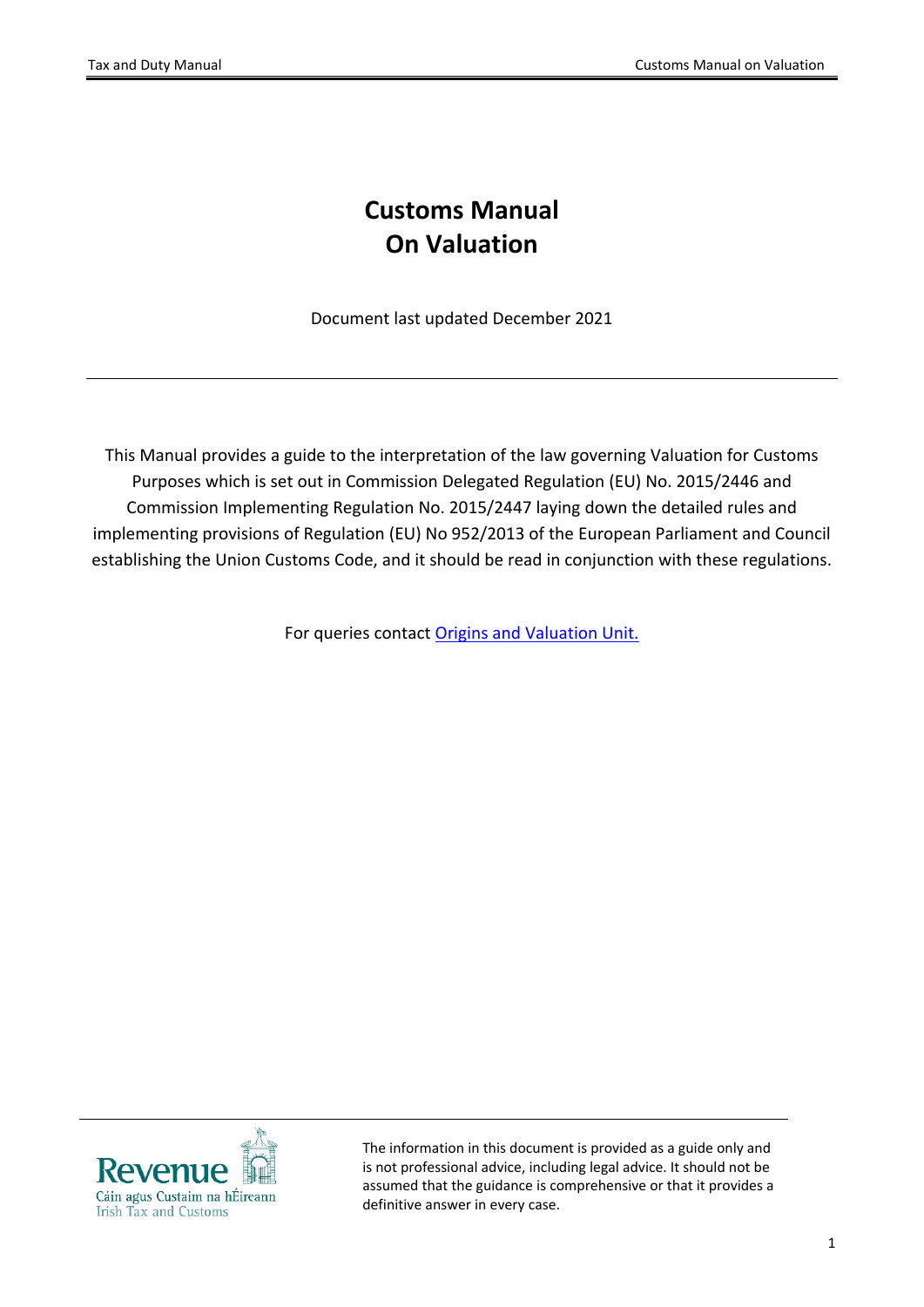# **Table of Contents**

| $\mathbf{1}$<br>1.1<br>1.2<br>1.3<br>1.4<br>1.5<br>1.6                   |                                                                                                                                                    |  |
|--------------------------------------------------------------------------|----------------------------------------------------------------------------------------------------------------------------------------------------|--|
| 1.7<br>$\overline{2}$<br>2.1<br>2.2                                      |                                                                                                                                                    |  |
| 3<br>3.1<br>3.2<br>3.3<br>3.4<br>3.5<br>3.6<br>3.7<br>3.8<br>3.9<br>3.10 |                                                                                                                                                    |  |
| 4<br>4.1<br>4.2<br>4.3<br>4.4<br>4.5<br>4.6                              |                                                                                                                                                    |  |
| 5<br>5.1<br>5.2<br>5.3<br>5.4<br>5.5<br>5.6                              | Simplified Procedure System (SPV) for the Customs Valuation of Certain Fruit and<br>Should declared weights of goods covered by SPVs be checked?17 |  |
| 6<br>6.1                                                                 |                                                                                                                                                    |  |
| 7                                                                        |                                                                                                                                                    |  |
| 8                                                                        |                                                                                                                                                    |  |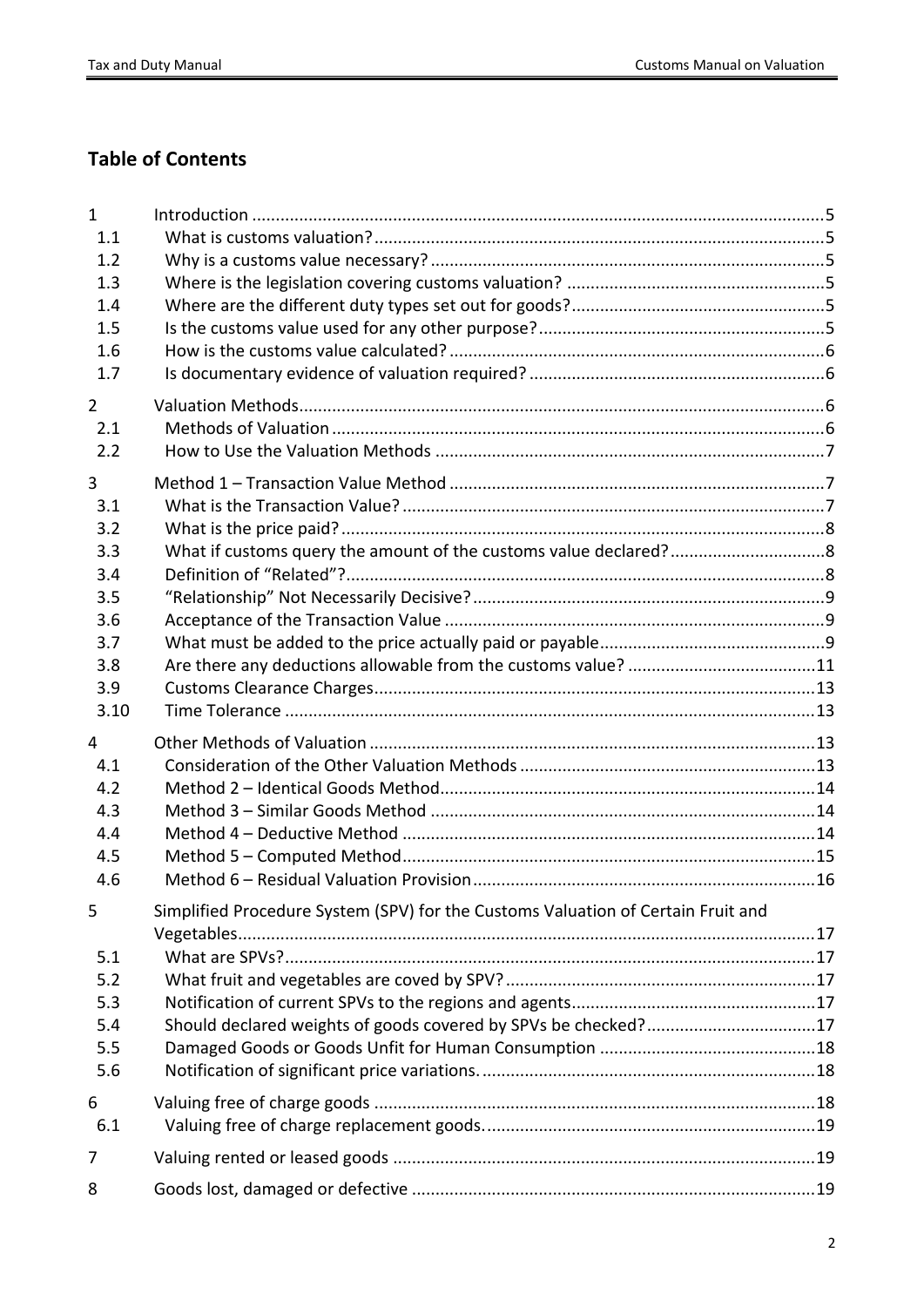| 8.1<br>8.2<br>8.3 |                                                                                          |  |
|-------------------|------------------------------------------------------------------------------------------|--|
| 9                 |                                                                                          |  |
| 9.1               |                                                                                          |  |
| 9.2               |                                                                                          |  |
| 9.3               |                                                                                          |  |
| 9.4               |                                                                                          |  |
| 9.5               |                                                                                          |  |
| 9.6               |                                                                                          |  |
| 9.7               |                                                                                          |  |
| 10                |                                                                                          |  |
| 10.1              |                                                                                          |  |
| 10.2              |                                                                                          |  |
| 11                |                                                                                          |  |
| 11.1              |                                                                                          |  |
| 11.2              |                                                                                          |  |
| 11.3              |                                                                                          |  |
| 11.4              |                                                                                          |  |
| 11.5              |                                                                                          |  |
| 11.6<br>11.7      |                                                                                          |  |
| 12                |                                                                                          |  |
| 13                |                                                                                          |  |
| 13.1              |                                                                                          |  |
| 13.2              |                                                                                          |  |
| 13.3              |                                                                                          |  |
| 14                |                                                                                          |  |
| 15                |                                                                                          |  |
| 16                |                                                                                          |  |
| 17                |                                                                                          |  |
| 18                |                                                                                          |  |
| 18.1              |                                                                                          |  |
| 18.2              |                                                                                          |  |
| 18.3              |                                                                                          |  |
| 18.4              |                                                                                          |  |
| 19                | Customs Value Authorisation (CVA) for the simplification of the determination of amounts |  |
|                   |                                                                                          |  |
| 19.1              |                                                                                          |  |
| 19.2              |                                                                                          |  |
| 19.3              |                                                                                          |  |
| 19.4              |                                                                                          |  |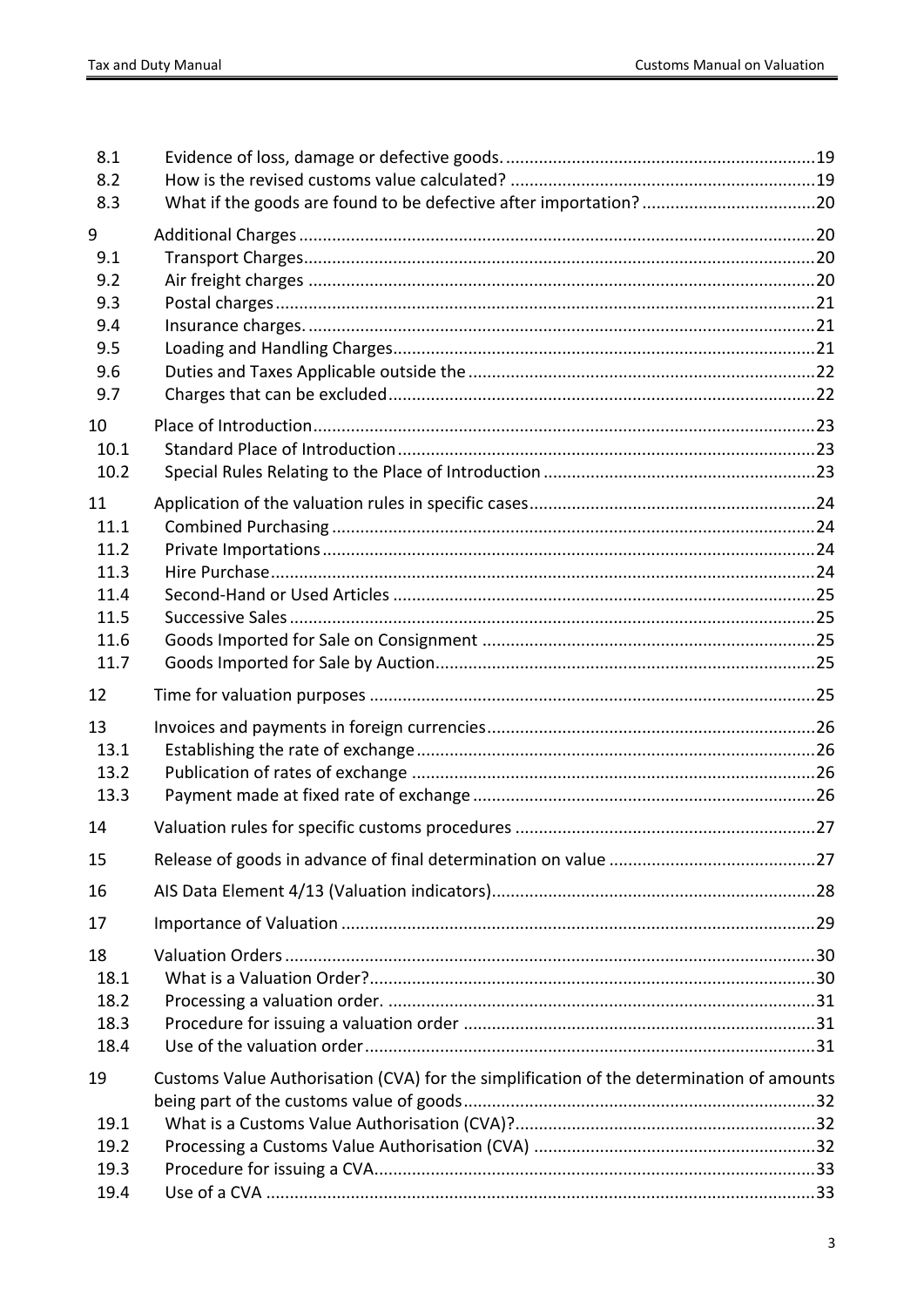| Appendix A - Examples of documents which may be required by the customs authorities for |  |
|-----------------------------------------------------------------------------------------|--|
|                                                                                         |  |
|                                                                                         |  |
|                                                                                         |  |
|                                                                                         |  |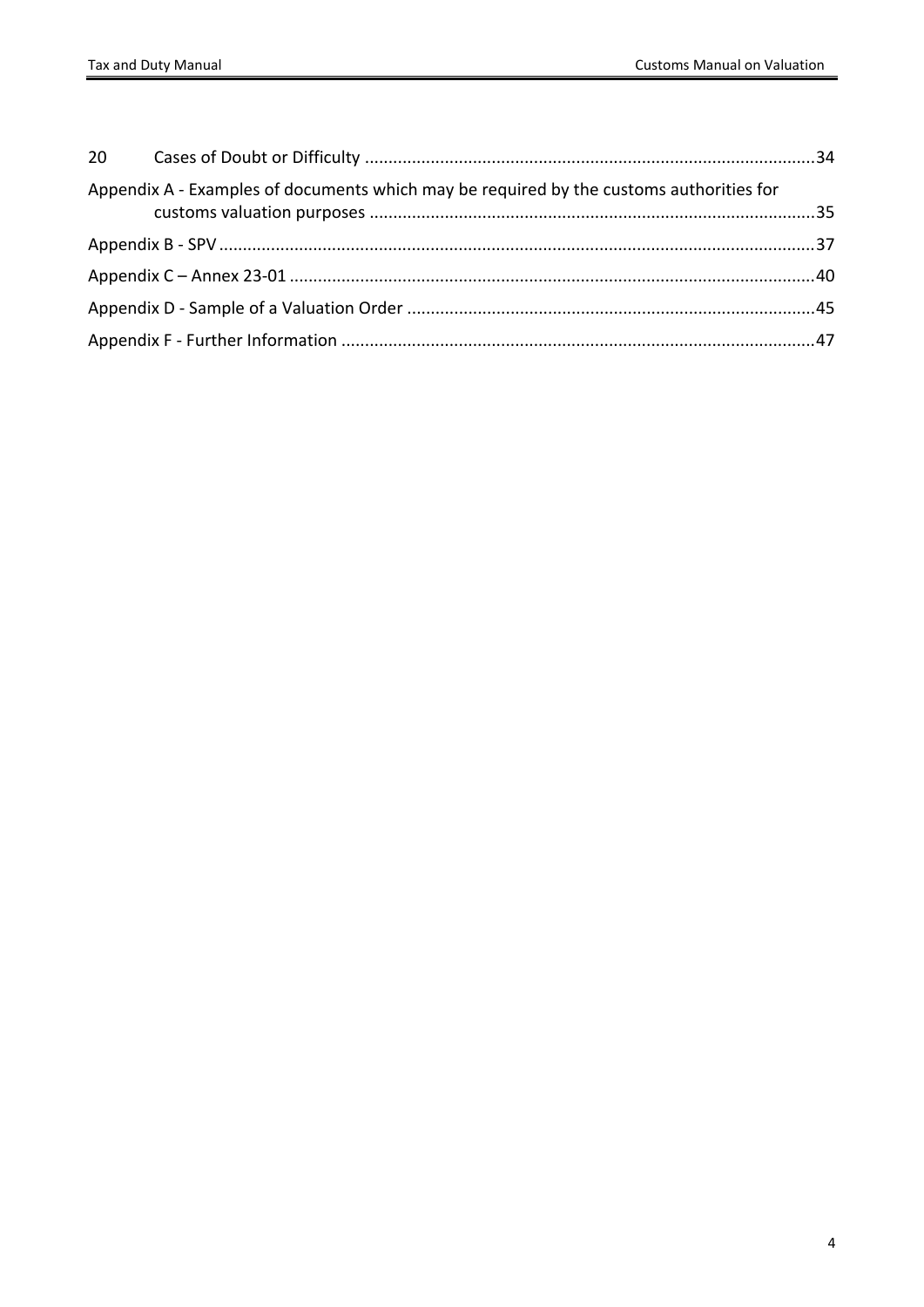## <span id="page-4-0"></span>1 Introduction

## <span id="page-4-1"></span>1.1 What is customs valuation?

Customs valuation is used to determine the value of goods when they are being entered into various customs procedures e.g. import, export, warehousing, inward processing. The customs value is essential to determine the correct amount of any customs duty to be paid on imported goods.

## <span id="page-4-2"></span>1.2 Why is a customs value necessary?

In most cases customs duty is charged as a percentage of the value of the goods being imported – "ad valorem duty". In order to calculate the amount of duty payable the customs value must first be established.

## <span id="page-4-3"></span>1.3 Where is the legislation covering customs valuation?

The legislation relating to customs value is set out in Articles 69 to 76 of Regulation (EU) No. 952/2013 (the Union Customs Code), in Articles 127 to 146 of Commission Implementing Regulation (EU) No. 2015/2447 (the Implementing Act) and in Article 71 of Commission Delegated Regulation (EU) No. 2015/2446 (the Delegated Act)). These Articles give effect to the Agreement on the Implementation of Article VII of the General Agreement on Tariffs and Trade (GATT).

## <span id="page-4-4"></span>1.4 Where are the different duty types set out for goods?

Details of all customs duty types are set out in the Combined Nomenclature (CN) of the European Union (EU). Once the correct CN code has been established for the goods the type of duty applicable to that code can be checked in the CN. Assistance with establishing the correct CN code for goods is available in the Classification Unit, Revenue, Nenagh. Tel: 01 738 3676.

<span id="page-4-5"></span>Email: [tarclass@revenue.ie](mailto:tarclass@revenue.ie)

## 1.5 Is the customs value used for any other purpose?

In the European Union, the customs value is required:

### **for VAT purposes**

See Article 85 of Council Directive 2006/112/EC:

"In respect of the importation of goods, the taxable amount shall be the value for customs purposes, determined in accordance with the EU provisions in force."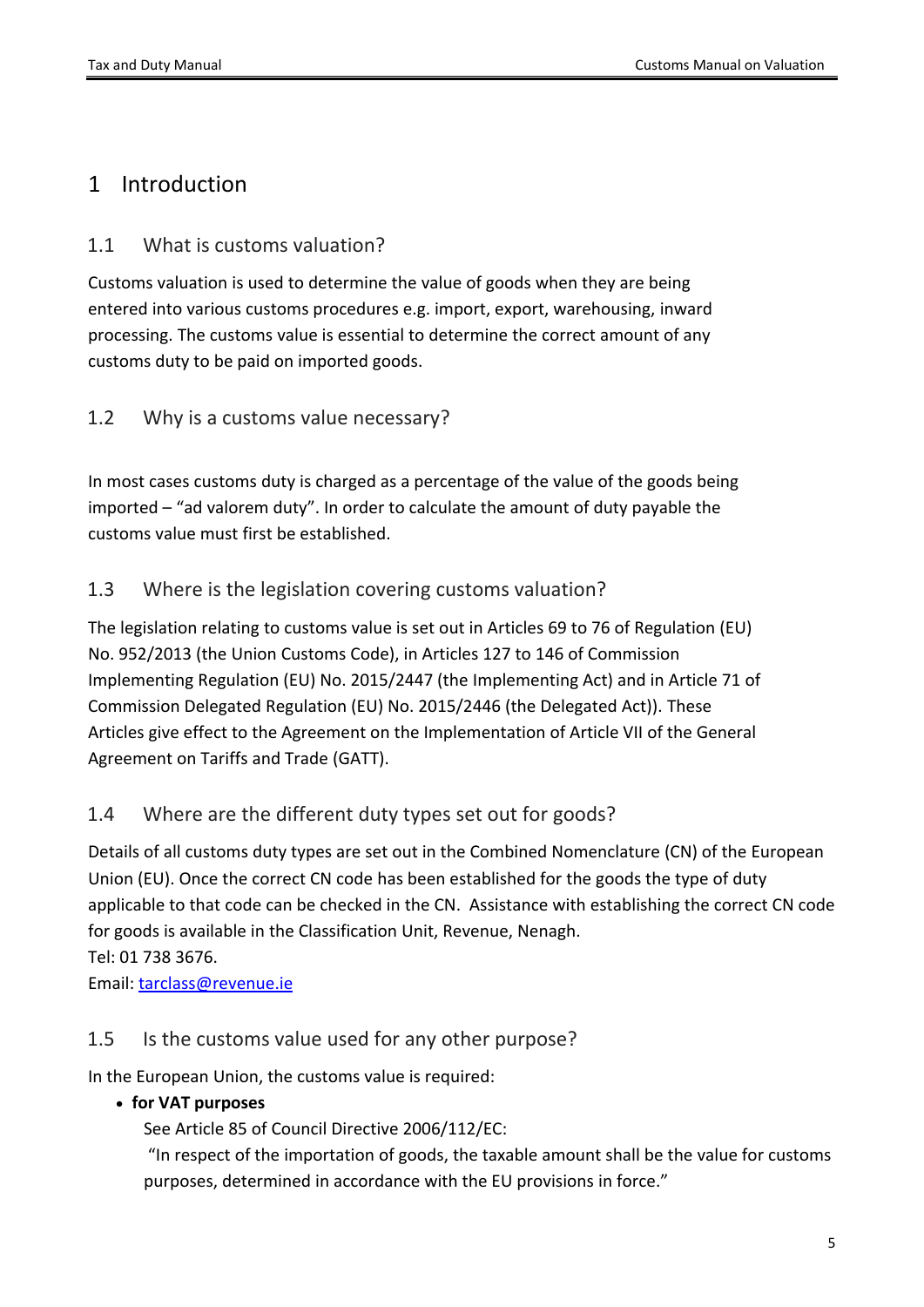#### **for import statistics**

See Article 4 of the Regulation (EU) N° 113/2010 regarding statistics on external trade: "The customs value shall be used…"

### **for some tariff quotas**

Where a quota applies a valuation limit for the importation of certain goods, as defined in the customs tariff of the European Union (e.g*.* material X with a total quota volume of XX €*).*

### **for some rules of origin**

Where the rule applies valuation criteria (e.g. "manufacture of product X in which the value of non-originating materials does not exceed 40% of the ex-works price")

## <span id="page-5-0"></span>1.6 How is the customs value calculated?

There are 6 methods for calculating the customs value of goods. However, the normal method of valuation is method 1 – the transaction value method. The transaction value is defined as the price actually paid or payable to the seller for the goods being imported when they are sold for export to the customs territory of the EU.

Method 1 must be employed before going on to Method 2 and so on. Details of how and when to use the other methods are set out in chapters 2, 3 and 4. The Simplified Procedure Value (SPV) and Standard Import Value (SIV) systems may be used for importations of fresh fruit and vegetables – see [chapter](#page-16-0) [5](#page-16-0).

## <span id="page-5-1"></span>1.7 Is documentary evidence of valuation required?

Customs may request documentation and information regarding any importation and the valuation methods employed – see appendix A.

# <span id="page-5-2"></span>2 Valuation Methods

## <span id="page-5-3"></span>2.1 Methods of Valuation

There are six methods of valuation applicable to all goods, namely:

- 1. The transaction value method;
- 2. The transaction value of identical goods;
- 3. The transaction value of similar goods;
- 4. The deductive method;
- 5. The computed method; and
- 6. The residual valuation provision.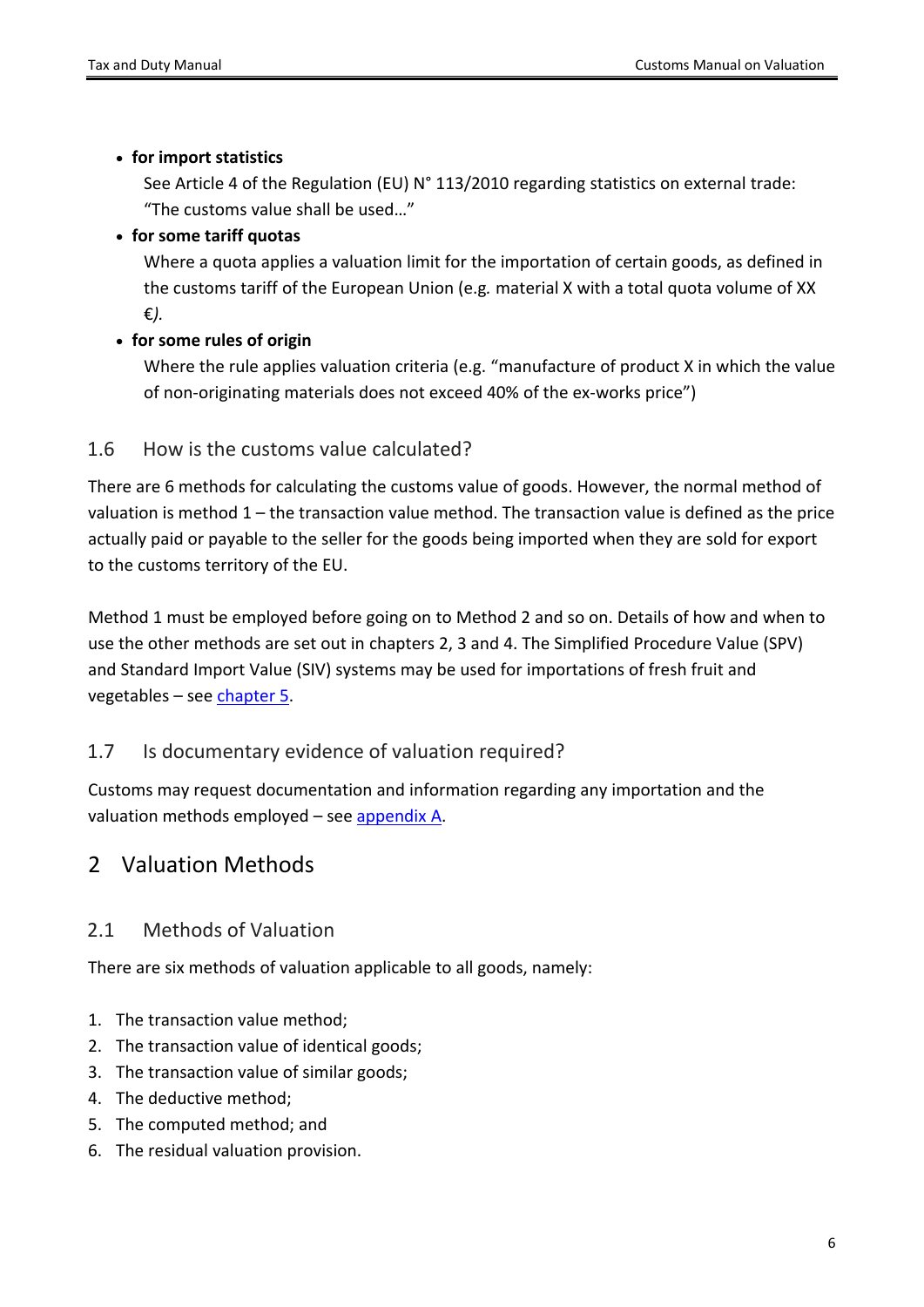The methods listed above must be applied in sequence. However, importers may opt for reversal of the order of application of methods (4) and (5). Importers of certain fruit and vegetables also have the option of using a simplified procedure (SPV) – see [chapter](#page-16-0)  $5$  for more detail.

### <span id="page-6-0"></span>2.2 How to Use the Valuation Methods

The most common method of valuation is the transaction value, which uses the invoice price. Wherever possible this is the method to be used.

Only when the transaction value method cannot be used should the other methods be considered. In such cases the customs value is determined by proceeding sequentially through the other methods. It is only when the value cannot be determined under the provisions of an earlier method in the sequence that the provisions of the next method are invoked.

## <span id="page-6-1"></span>3 Method 1 – Transaction Value Method

### <span id="page-6-2"></span>3.1 What is the Transaction Value?

The transaction value is defined as the price actually paid or payable to the seller, for the goods being imported, when they are sold for export to the customs territory of the EU, subject to the adjustments detailed in paragraph 3.8.

This is provided that:

- (i) There are no restrictions as to the disposal or use of the goods by the buyer **other than** restrictions which:
	- (a) Are imposed or required by law or by the public authorities e.g. an import licence;
	- (b) Limit the geographical area in which the goods may be resold; or
	- (c) Do not substantially affect the value of the goods;

(ii) The sale or price is not subject to some condition or consideration for which a value cannot be determined with respect to the goods being valued. Where the value of the condition or consideration can be determined it will be regarded as an indirect payment by the buyer to the seller and part of the price actually paid or payable. This applies provided that the condition or consideration does not relate to activities undertaken by the buyer on his/her own account, other than those for which an adjustment is provided in paragraph 3.7.

(iii) No part of the proceeds of any subsequent resale, disposal or use of the goods will accrue directly or indirectly to the seller, unless an adjustment can be made under paragraph 3.7(f); and

(iv) If the buyer and seller are related, (see paragraphs 3.4 and 3.5) the transaction value can still be used so long as the price is not influenced by the relationship between the parties.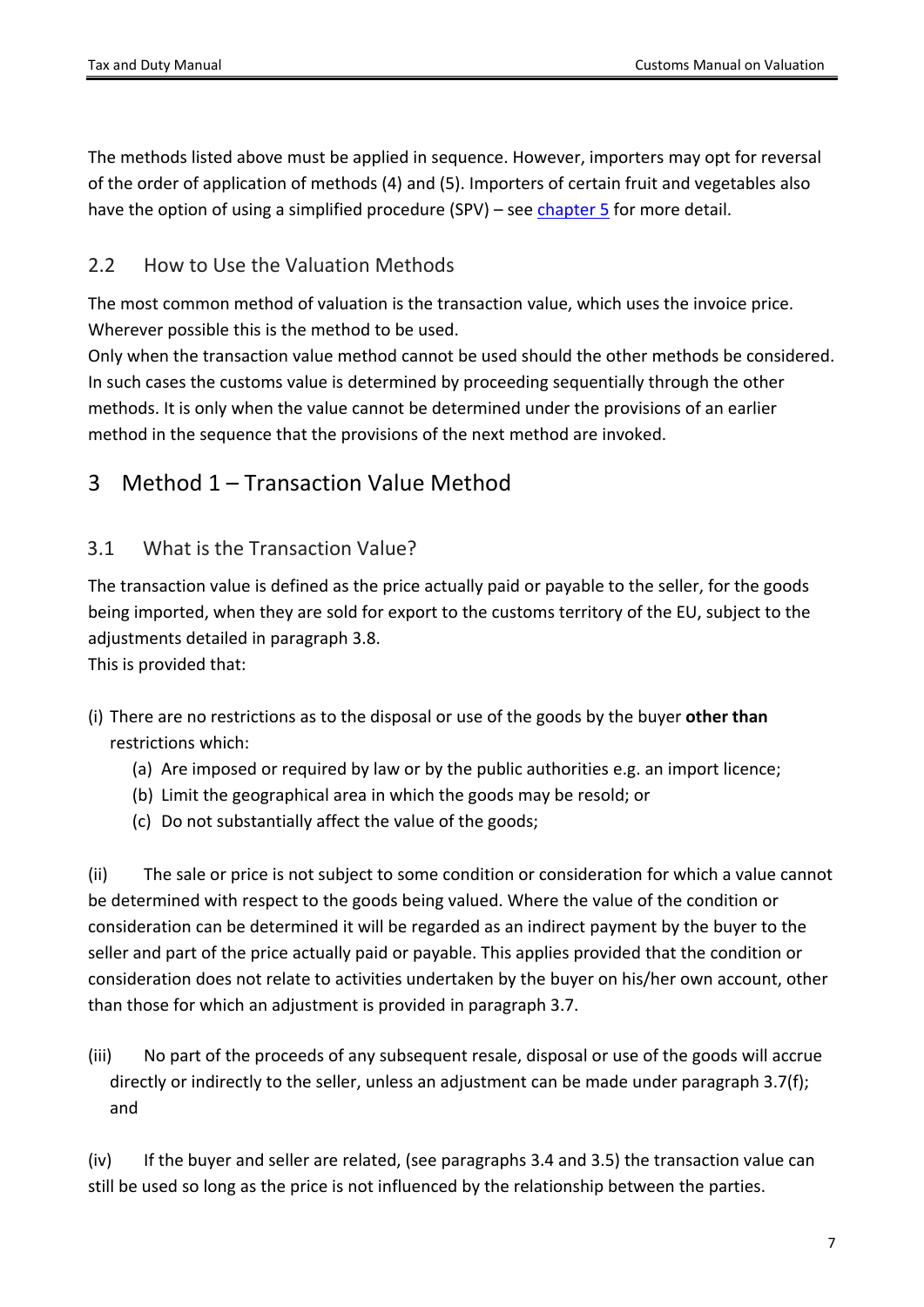The only condition that the buyer must satisfy is that of being a party to the contract of sale. S/he does not have to be resident or established in the EU.

## <span id="page-7-0"></span>3.2 What is the price paid?

The price actually paid or payable is the total payment made or to be made by the buyer to, or for the benefit of, the seller for the imported goods. It includes all payments made or to be made as a condition of sale of the imported goods by the buyer to the seller. It may also include payments made by the buyer to a third party to satisfy an obligation of the seller. Payment need not necessarily take the form of a transfer of money. Payment may be made by way of letters of credit or negotiable instrument. It may be made directly or indirectly. An example of an indirect payment would be the settlement by the buyer of a debt owed by the seller.

## <span id="page-7-1"></span>3.3 What if customs query the amount of the customs value declared?

Where reasonable doubts exist regarding the amount submitted as the price actually paid or payable for goods when sold for export to the Customs territory of the EU, customs will notify the importer of the basis for doubting the value and their intention to adjust the value accordingly. Where the proposed adjustment will adversely affect the importer, he or she must be given an opportunity to respond to the customs query and to express their point of view under the "Right to be Heard" provisions (Tax and Duty Manual (TDM) – [Right](https://www.revenue.ie/en/tax-professionals/tdm/customs/customs-debts/right-to-be-heard.pdf) [to](https://www.revenue.ie/en/tax-professionals/tdm/customs/customs-debts/right-to-be-heard.pdf) [be](https://www.revenue.ie/en/tax-professionals/tdm/customs/customs-debts/right-to-be-heard.pdf) [Heard](https://www.revenue.ie/en/tax-professionals/tdm/customs/customs-debts/right-to-be-heard.pdf)) before a final decision is taken.

If customs decide after they have given the importer the right to be heard to adjust upwards the value declared, the final decision must be notified in writing to the importer and stating clearly that the importer may appeal this decision. Details are available at: [Customs](https://www.revenue.ie/en/customs-traders-and-agents/customs-appeals/index.aspx) [Appeals.](https://www.revenue.ie/en/customs-traders-and-agents/customs-appeals/index.aspx)

## <span id="page-7-2"></span>3.4 Definition of "Related"?

For the purposes of paragraph 3.1(iv) the valuation system regards buyer and seller as related only if:

- they are officers or directors of one another's businesses;
- they are legally recognised partners in business;
- they are employer and employee;
- any person who directly or indirectly owns, controls or holds 5% or more of the outstanding voting stock or shares of both businesses;
- one of them directly or indirectly controls the other;
- both of them are directly, or indirectly controlled by a third person;
- together they directly or indirectly control a third person; or
- they are members of the same family.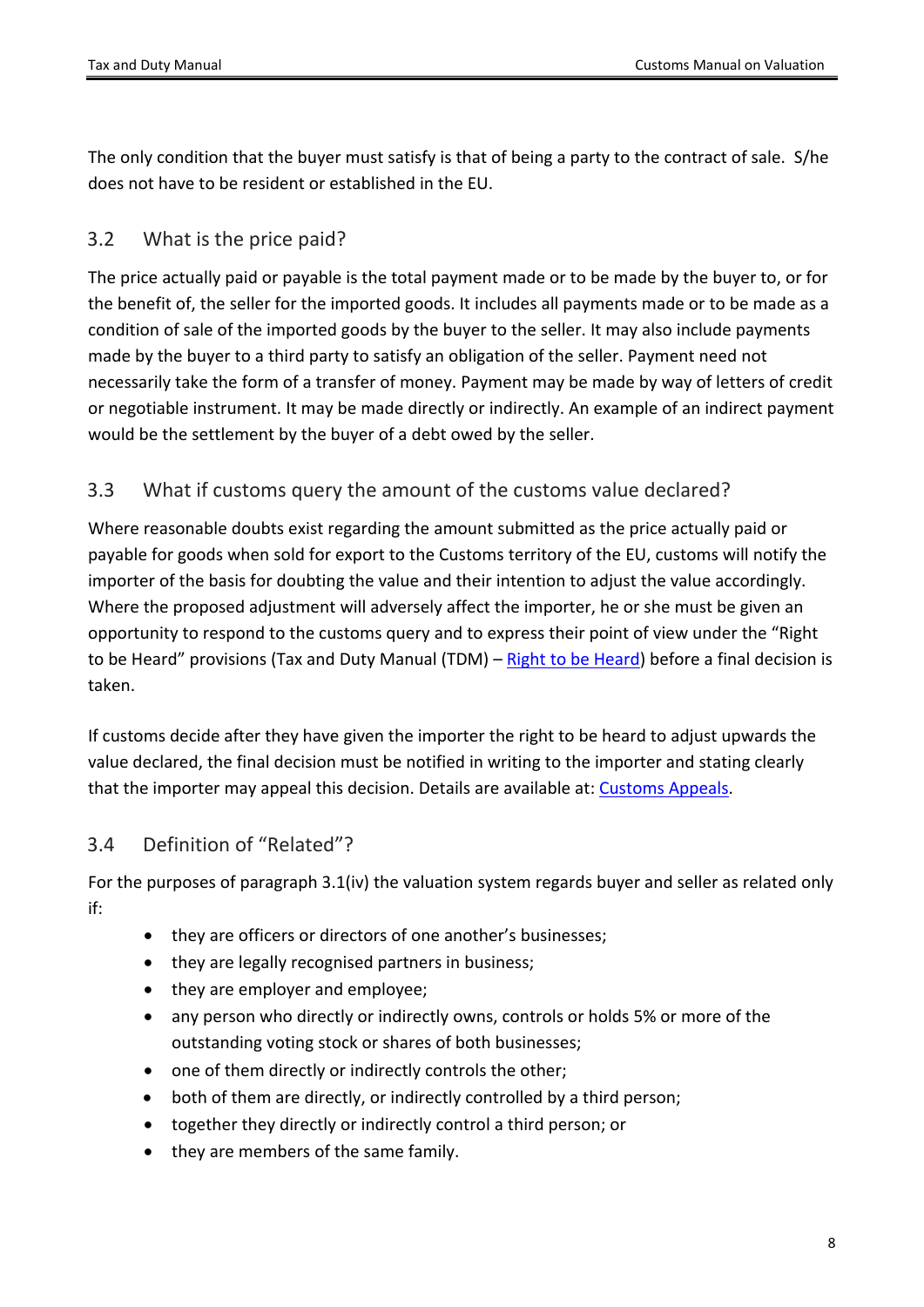For the purposes of the valuation system, persons, whether natural or legal, may be associated in business with one another, for example one is the sole agent of the other. They will be deemed to be related only if they fall within one of the relationships outlined above.

### <span id="page-8-0"></span>3.5 "Relationship" Not Necessarily Decisive?

The fact that the buyer and the seller are related within the terms of paragraph 3.4 is not in itself grounds for regarding the transaction value as unacceptable. It is only where the relationship has influenced the price that the transaction value method of valuation may not be used. It is open to the importer to demonstrate that the transaction value was not influenced by the relationship. Where staff have grounds for considering that the relationship influenced the price, they should communicate their grounds to the declarant, in writing if so requested, and s/he should be given a reasonable opportunity to respond - right to be heard provisions.

## <span id="page-8-1"></span>3.6 Acceptance of the Transaction Value

In a sale between related persons, the transaction value will also be accepted as the value wherever the importer demonstrates that such value closely approximates to one of the following occurring at or about the time of importation:

- (i) the transaction value in sales between buyers and sellers who are not related for identical or similar goods for export to the EU; or
- (ii) the customs value of identical or similar goods, which has been determined under the deductive method or the computed method.

It should be noted that it is a matter for the importer, not customs, to decide whether to apply these tests. Where the tests are applied, due account must be taken of demonstrated differences in commercial levels, quantity levels and the additions referred to in paragraph 3.7. Account must also be taken of any costs incurred by the seller in sales to non-related buyers, which are not incurred in sales to related buyers.

The tests may only be used for purposes of comparison. They may not be used to establish substitute values.

### <span id="page-8-2"></span>3.7 What must be added to the price actually paid or payable

The following must be added to the price payable (unless they are already included):

- **(a) Delivery costs:** The cost of transport, insurance loading or handling associated with delivering the goods to the EU border. See [chapter](#page-19-1) [9](#page-19-1) regarding additional charges.
- **(b) Commissions.** Certain payments of commission and brokerage, including selling commission – see 9.7 for further details. Buying commission is excluded if it is shown separately from the price paid or payable for the goods.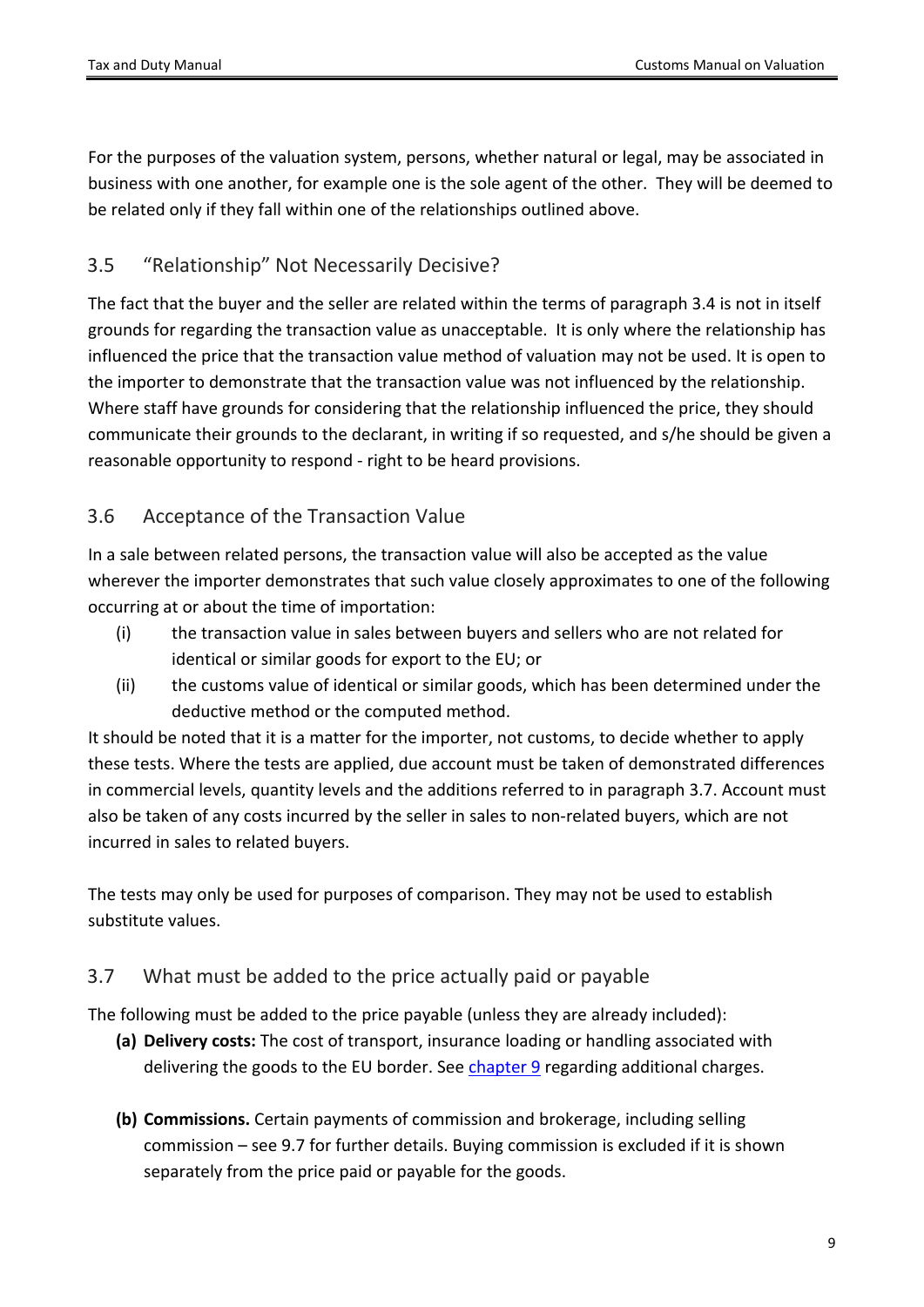- **(c) Royalties and licence fees** relating to the goods being valued that the buyer must pay, either directly or indirectly, as a condition of sale of the goods being valued. This is done only where they are not already included in the price actually paid or payable. However, royalties and licence fees should not be added to the price actually paid or payable when they represent charges for the right to reproduce the imported goods in the EU; or payments made by the buyer for the right to distribute or resell the imported goods if such payments are not a condition of the sale for export to the EU of the goods.
- **(d) Containers and Packing.** The following, to the extent that they are incurred by the buyer and not included in the price actually paid or payable;
	- (i) the cost of containers, which are treated as being one, for customs purposes, with the goods in question. These would include, inter alia, camera cases, musical instrument cases, or other cases specially shaped or fitted to contain a specific article or set of articles. They should be suitable for long-term use and presented with the articles for which they are intended. Where containers are the subject of repeated importations, their cost should, at the request of the importer, be apportioned as appropriate;
	- (ii) the cost of packing, comprising the cost both of labour and materials.

The containers referred to at (d)(i) above are those in which the goods are contained at the time of importation and in which the goods will be sold in the normal course of trade. The cost of such containers should be included in the customs valuation. The value of any containers, which are satisfactorily shown to be returnable, may be excluded. However, any charges payable by the importer in respect of their use or their return to the senders must be included. Where the container itself is liable to customs charges, the customs value of the container is to be determined in accordance with the normal valuation provisions. In the case of transport devices such as transport containers, the cost of the use of the container is included in the customs value as part of the transport costs.

The packing referred to at (d)(ii) above means any external or internal containers, holders, wrappings or supports other than transport devices (e.g. transport containers), tarpaulins, tackle or ancillary transport equipment. The cost of any such packing and packing materials should be included in the value for customs purposes.

**(e)Assists:** Items sometimes known as assists may be supplied, directly or indirectly and free or at a reduced cost, by the buyer for use in the production and sale of the goods. It is necessary to establish that the value of such assists has not been included in the price actually paid or payable. In such circumstances, the value of the following, apportioned as appropriate, is to be included: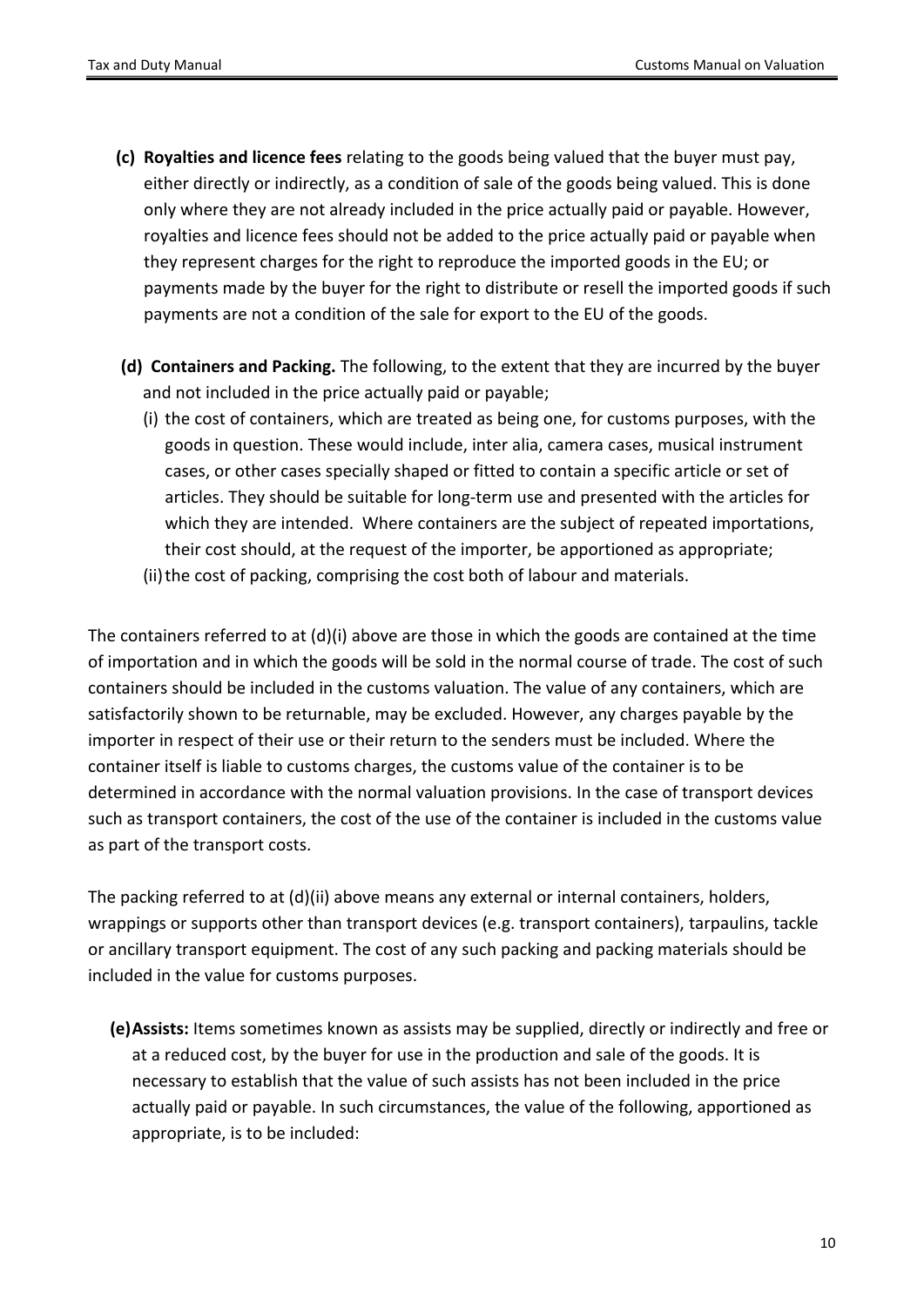- a) materials, components, parts and similar items incorporated in the imported goods;
- b) tools, dies, moulds and similar items used in the production of imported goods;
- c) materials consumed in the production of the imported goods; and
- d) engineering, development, artwork, design work, and plans and sketches (other than research and preliminary design sketches) carried out elsewhere than in the Union and necessary for the production of the imported goods.

Circumstances arise where the tools, dies and moulds referred to at b) above are required for use in the production of imported goods. The cost of making these tools etc. may be included in the value of the imported goods for customs purposes. This is done when such costs have not been included in the price paid or payable. This is the position irrespective of the fact that the actual pattern, mould, etc., may be invoiced separately and may not be imported with the manufactured articles or goods or at all.

The apportionment of such charges should be made in a reasonable manner appropriate to the circumstances. Various possibilities exist. The value could, for example, be apportioned:

- to the first shipment, if the importer wishes to pay duty on the entire value at one time; or
- over the number of units produced up to the time of the first shipment; or
- over the entire anticipated production where contracts or firm commitments exist for that production.

The method of apportionment used will depend upon the documentation provided by the importer.

**(f) Proceeds of resale.** The value of any part of the proceeds of any subsequent resale, disposal or use of the imported goods that accrues, directly or indirectly to the seller;

### <span id="page-10-0"></span>3.8 Are there any deductions allowable from the customs value?

Where the value is based on the invoice price, certain deductions are normally allowable provided the deductions are clearly distinguished in the documents produced.

**Discounts.** These can only be left out where they relate to the imported goods being valued and there is a valid contractual entitlement to the discount at the material time for valuation. Discounts (such as contingency or retroactive discounts) related to previous importations cannot be claimed in full on the current importation.

(i) Quantity or trade discounts. The trader can leave out these discounts where earned. In other words, the price paid or payable net of these discounts is acceptable. If the trader is related to the seller the discounts will also be allowed if that relationship has not affected the price of the goods.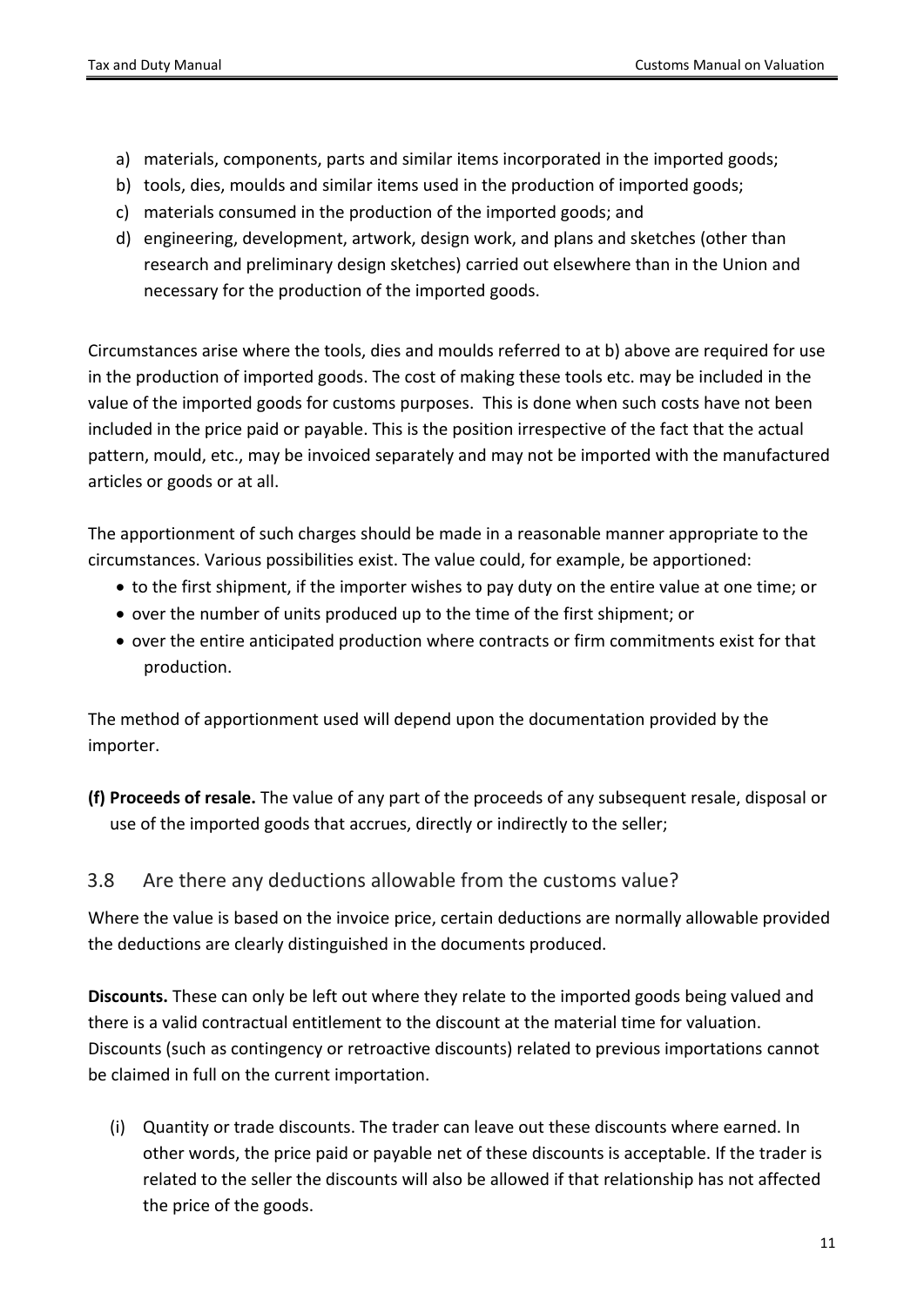- (ii) Cash and early settlement discounts. The trader can also leave out these discounts on the following basis:
	- a) when the payment reflecting the discount has been made at the time of entry to free circulation
	- b) if the payment has not been made at the time of entry to free circulation, it will be allowed at the level declared provided it is a discount generally accepted within the trade sector concerned
	- c) if the discount is higher than is generally accepted within the trade sector concerned it will only be accepted if you can demonstrate, where required, that the goods are actually sold at the price declared as the price actually paid or payable and the discount is still available at the time of entry to free circulation.

Care should be exercised where discounts other than these are shown on the invoice. Instances may occur where the term "discount" is used in a special sense or in respect of special considerations, e.g., compensation for defects in fulfilling earlier orders. In such cases and in all cases where a discount of a non-straightforward nature is claimed, the rationale underlying the discount should be examined.

**Delivery costs within the EC.** If the sellers or carriers charge covers delivery beyond the EU border the additional charges may be deducted for such delivery, provided they are shown separately from the price paid or payable for the goods – see [paragraph](#page-21-1) [9.7](#page-21-1) for further details.

**EC Duties or Taxes:** Customs duty or other taxes may be deducted from the price paid to calculate the customs value if they are if they are included.

**Dividends:** Dividend payments made to the seller may be deducted.

**Marketing activities related to the imported goods.** Importers may deduct the cost of the following activities, which they carry out at their own expense:

- advertising
- promotion, or
- guarantee of warranty services

In addition, any payments that are made towards general marketing support which are not related to imported goods should not be included. Note: The cost of marketing activities borne by the seller is to be included in the customs value even if they are charged separately from the invoice price for the goods.

**Export Quota and Licence Payments.** Payments for export quota and licence payments may be excluded from the customs value but payments for certificates of authenticity for meat must be included.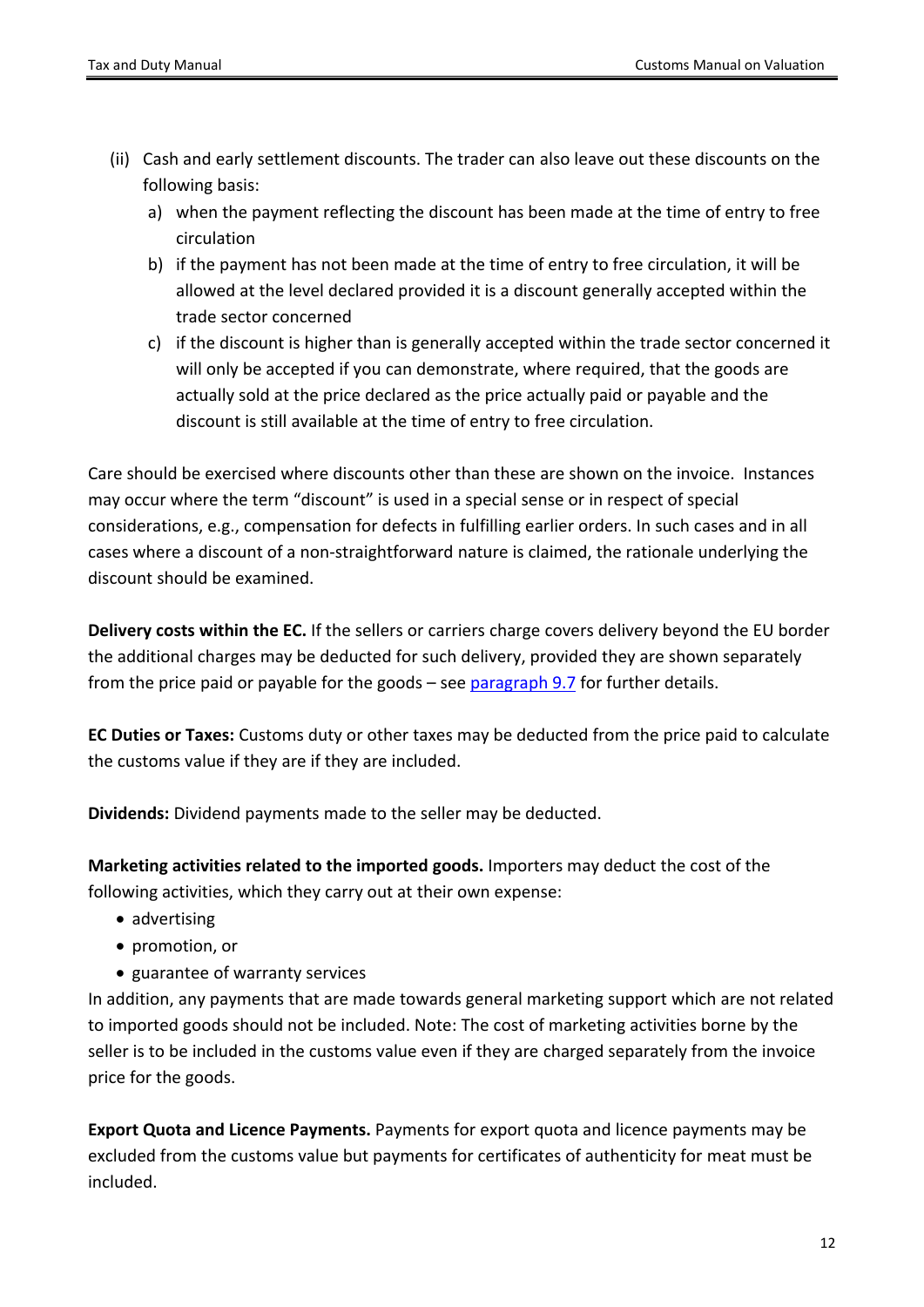**Interest charges**. These may be left out if they if they are payable under a financing arrangement for buying the imported goods, providing the charges are shown separately from the price paid or payable for the goods.

**Rights of reproduction.** Payments for these rights may be left out if they are shown separately from the price paid or payable for the goods.

**Post importation work.** Charges for the following may be excluded:

- construction work
- erecting
- assembling
- maintaining or giving technical help for goods such as industrial plant, machinery or heavy equipment. The work may be carried out before or after importation so long as it is carried out as part of the installation of the imported goods and the charge must be shown separately from the price paid or payable for the goods.

**Management fees.** Management fees paid to the seller may be excluded. This would include general service fees for administration, marketing, accounting etc. that are not related to the imported goods.

### <span id="page-12-0"></span>3.9 Customs Clearance Charges

Customs clearance charges, whether included in the invoice price or otherwise charged to the importer, are included in the value for duty to the extent only to which they relate to preimportation expenses.

## <span id="page-12-1"></span>3.10 Time Tolerance

There is no time limit on the period within which the price paid or payable can be accepted as the customs value. Accordingly, the price actually paid or payable may be accepted as the basis for customs value irrespective of the date of contract.

## <span id="page-12-2"></span>4 Other Methods of Valuation

### <span id="page-12-3"></span>4.1 Consideration of the Other Valuation Methods

Most importations will fall to be valued under the transaction value method. However, where for example consignments are imported on other terms and there is no price actually paid or payable then the transaction value cannot be used. Recourse then must be had to the next sequential method of valuation, the "identical goods" method.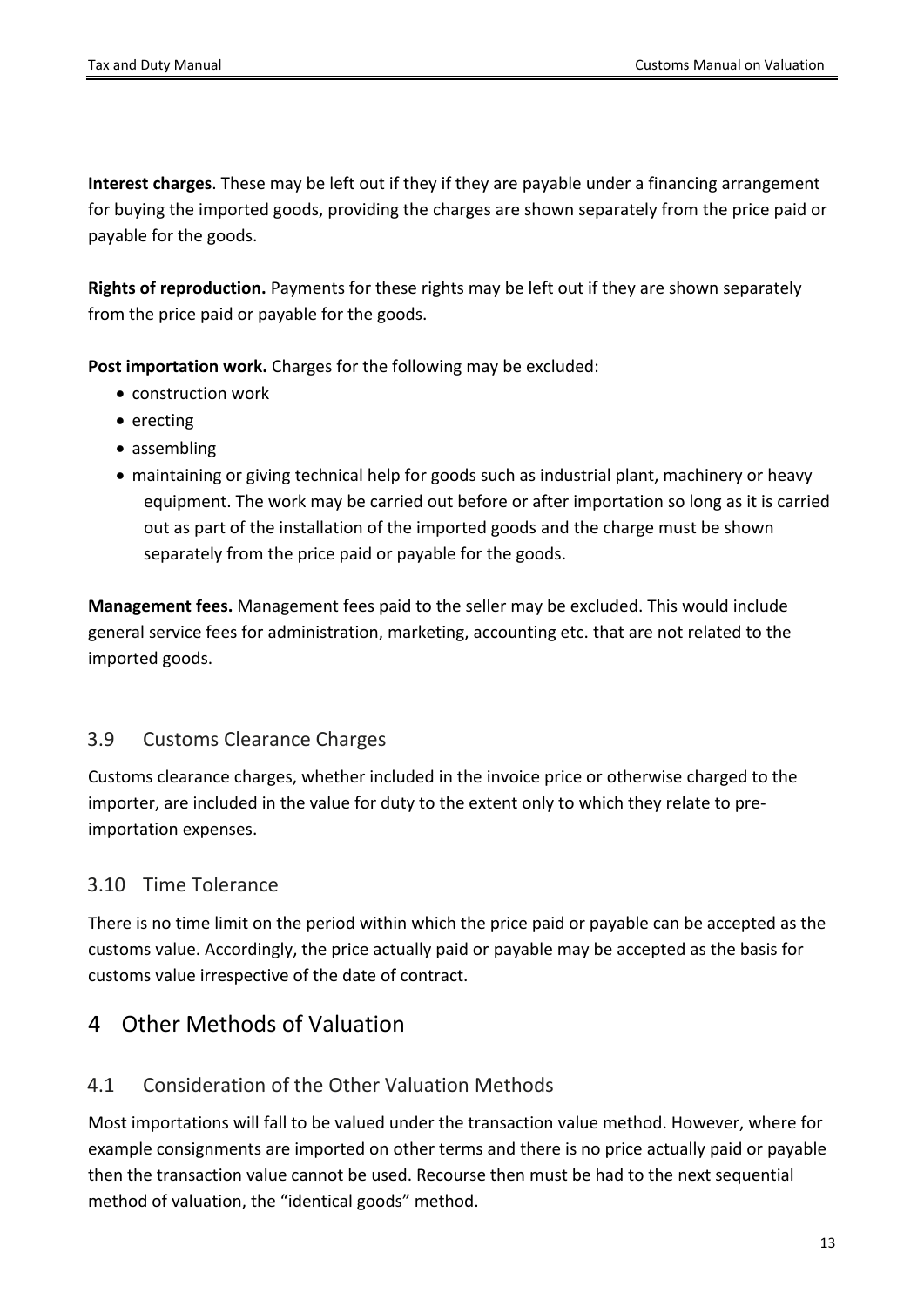## <span id="page-13-0"></span>4.2 Method 2 – Identical Goods Method

This method is defined as the transaction value of identical goods sold for export to the EU and exported at or about the same time as the goods being valued.

In establishing the customs value under the identical goods method, a sale at the same commercial level and in substantially the same quantity should be used to establish the customs value.

Where no such sale exists, a sale at a different commercial level and/or in different quantities may be used. Appropriate adjustments must be made to take account of these differences. This can only be done where evidence is made available to show clearly the reasonableness and accuracy of such adjustments. Adjustments will also be permitted to take account of significant differences in transport, handling and insurance charges arising from differences in distances and modes of transport.

In establishing the customs value under the identical goods method, precedence should be given to a transaction value for goods produced by the same person. If no such comparison is possible, then a transaction value for goods produced by a different person may be used. If more than one transaction value of identical goods is found, the lowest value should be taken to determine the customs value of the imported goods.

Only those customs values of identical goods determined under the transaction value method can be used in establishing the customs value under the identical goods method. A customs value established, for example, under the deductive method cannot be used.

## <span id="page-13-1"></span>4.3 Method 3 – Similar Goods Method

This method is defined as the transaction value of similar goods sold for export to the EU and exported at or about the same time as the goods being valued. The provisions of paragraph 4.2 also apply to this valuation method. The difference here is that similar rather than identical goods are used.

Similar goods will differ in some respects from the goods being valued. They should carry out the same tasks, be produced in the same country and be commercially interchangeable with the goods being valued.

### <span id="page-13-2"></span>4.4 Method 4 – Deductive Method

Using the deductive method, the customs value is calculated on the basis of the unit price at which the goods are sold in the EU. The unit price used can be for the imported goods or identical or similar imported goods. They must be sold in the condition as imported and in the greatest aggregate quantity. The buyer and seller cannot be related. The price is subject to the following deductions: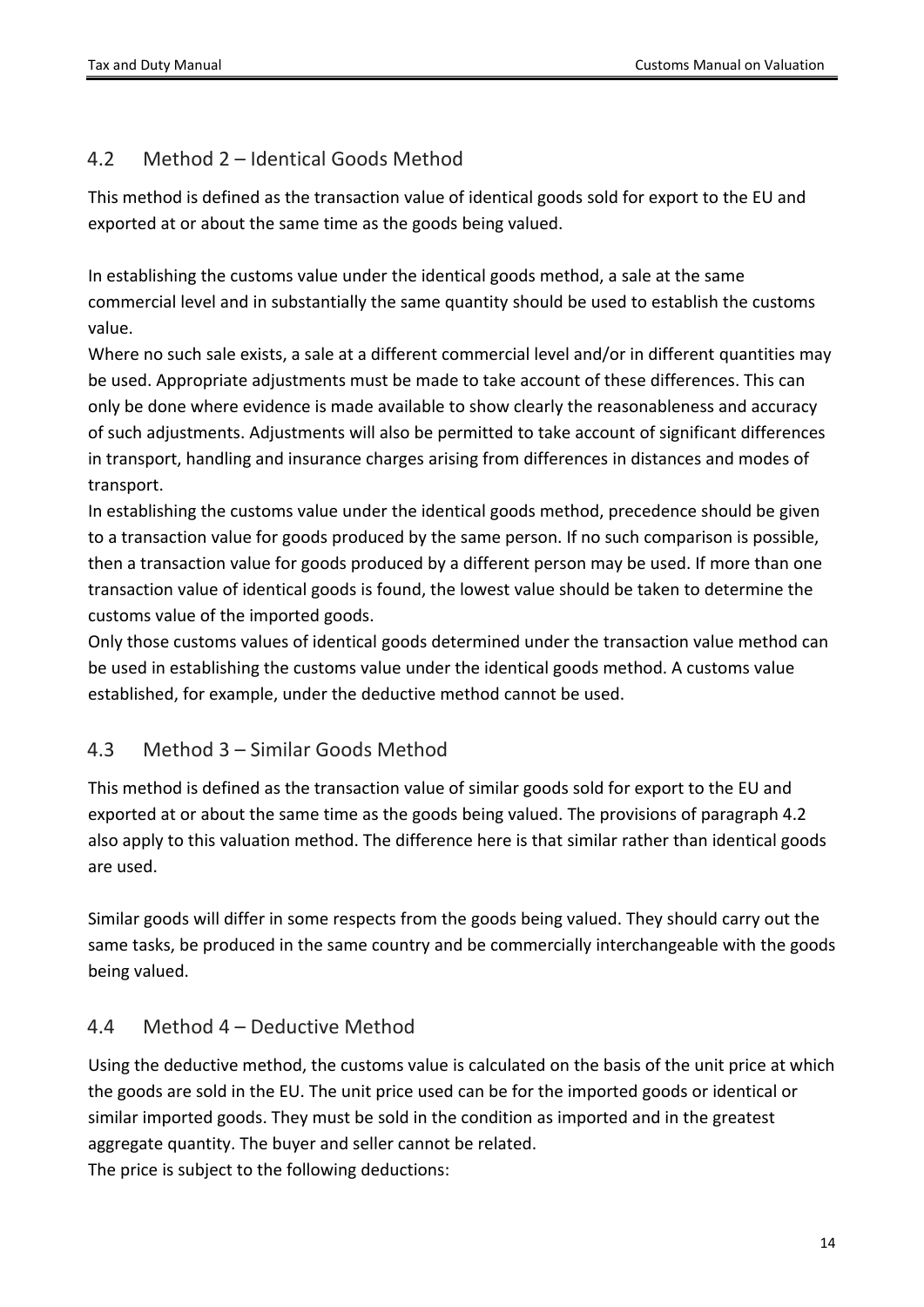- (i) **either** the commissions usually paid or agreed to be paid **or** the additions usually made for profit and general expenses in connection with sales in the EU of imported goods of the same class or kind. These include the direct and indirect costs of marketing the goods in question;
- (ii) the usual costs of transport and insurance and associated costs incurred within the EU; and
- (iii) the customs duties and other taxes payable in the EU by reason of the importation or sale of the goods.

The unit price is defined as the price at which the greatest number of units is sold at the first commercial level after importation at which such sales take place.

Sales at or about the time of importation of the goods being valued should normally be used under this method. Where, however, such sales do not occur, sales at the earliest date thereafter should be used. This is provided such sales take place within 90 days from the date of importation. The "earliest date thereafter" is defined as the date by which sales of the imported goods or of identical or similar imported goods are made in a sufficient quantity to establish the unit price.

Provision also exists whereby the importer may request that a sale of the imported goods after further processing may be used. This would arise when the imported goods, identical or similar imported goods are not sold in the EU in the condition as imported. Due allowance must be made for the value added by such processing and the deductions provided for above. The deductive method can only be used provided, insofar as the post-importation sale is concerned, that:

- the buyer and seller are not related; and
- the buyer has not supplied, either directly or indirectly, free or at reduced cost, any of the elements, such as assists, for use in connection with the production and sale for export of the imported goods.

Staff should be aware that importers have the option of proceeding to the computed method of valuation before using the deductive method, if they so wish.

### <span id="page-14-0"></span>4.5 Method 5 – Computed Method

The computed method is used where the seller is the actual producer of the goods and has access to all information relating to the production of the imported goods. The customs value is determined by calculating the sum of the following elements:

- i. the cost or value of materials and fabrication or other processing employed in producing the imported goods;
- ii. an amount for profit and general expenses. The direct and indirect costs of producing and selling the goods for export which are not included under (i) above would constitute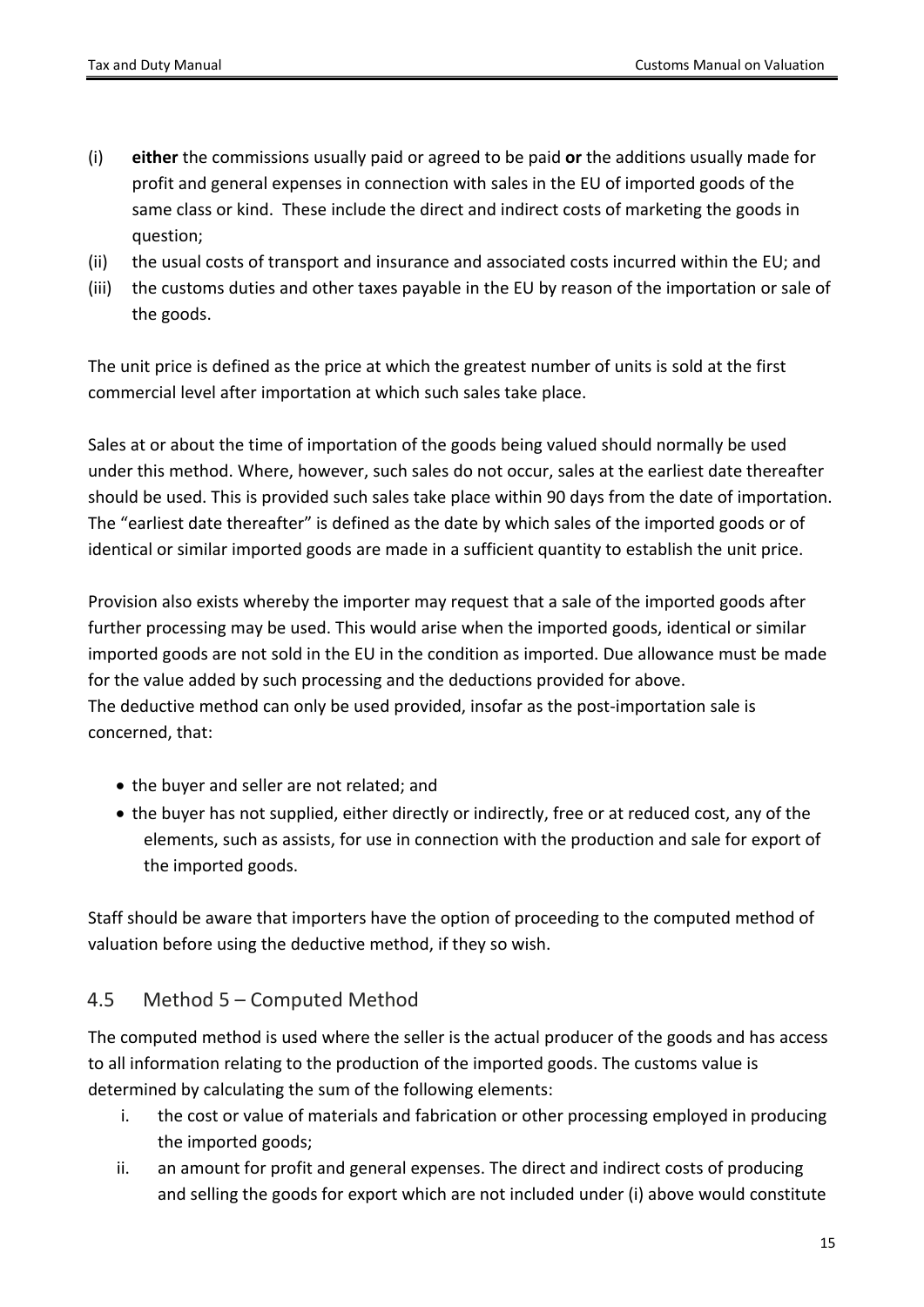such an expense. This amount should equal that usually reflected in sales of goods of the same class or kind as the goods being valued which are made by producers in the country of exportation for export to the EU; and

iii. the cost of transport and insurance of the imported goods.

The cost or value referred to in indent (i) includes the cost of containers and packing. It also includes the value, apportioned as appropriate, of the items listed in paragraph 3.7(e) (i.e. assists) provided they were used in the production of the goods. The value of design work, etc., is allowable only to the extent that it is charged to the producer.

### <span id="page-15-0"></span>4.6 Method 6 – Residual Valuation Provision

In exceptional circumstances it may not be possible to determine the customs value of imported goods under any of the foregoing valuation methods. In such an event, the value may be determined by applying, in a flexible manner, whichever of those methods most readily enables calculation of the customs value.

In applying this residual method, if more than one of the usual methods can be applied flexibly, the normal sequence for such methods should be taken into account. The customs value arrived at should be fair, reasonable, uniform and neutral and should reflect commercial reality to the extent possible.

However, under the residual method, the customs value must not be based on:

- (i) the selling price in the EU of goods produced in the EU;
- (ii) a system which provides for the acceptance of the higher of two alternative values;
- (iii) the price of goods on the domestic market of the country of exportation;
- (iv) the cost of production, other than computed values determined for identical/similar goods;
- (v) prices for export to a country not forming part of the customs territory of the EU;
- (vi) minimum customs value; or
- (vii) arbitrary or fictitious values.

Given the number, variety, and sequential application of the specific valuation methods available, it is anticipated that this residual provision, which is added in the interest of comprehensiveness, will rarely be invoked.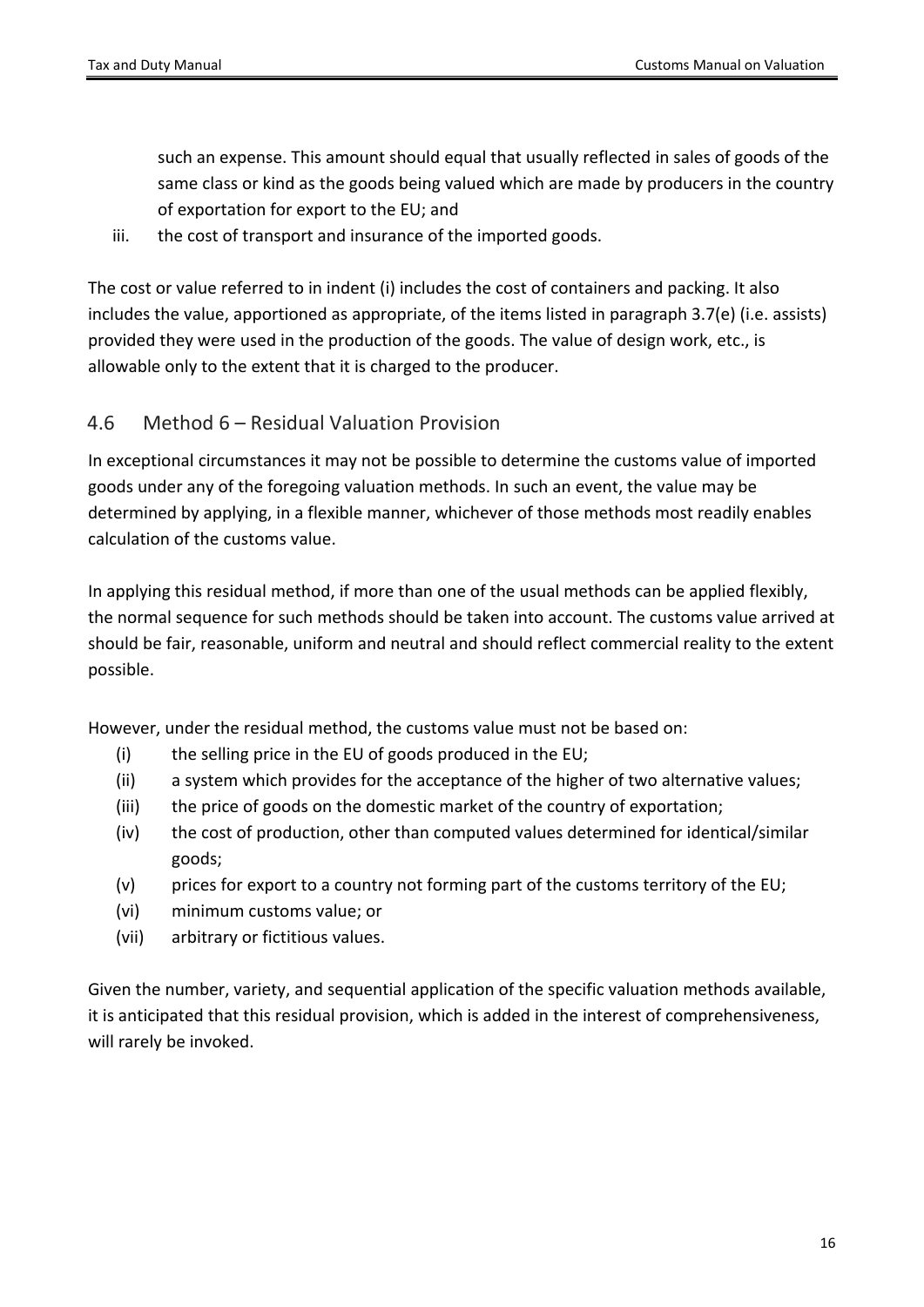# <span id="page-16-0"></span>5 Simplified Procedure System (SPV) for the Customs Valuation of Certain Fruit and Vegetables

### <span id="page-16-1"></span>5.1 What are SPVs?

The customs values of certain fruit and vegetables may be determined in accordance with a simplified procedure system known as the SPV, the basis for which is laid down in the Union Customs Code and Article 142 of the Implementing Act. The European Commission will make available, and the importer may use, a unit price as a basis for the determination of the customs value of whole fruit and vegetables, of a single kind, imported on consignment only. Determination of the value of the unit price is dependent on, inter alia, the sales prices for the products in the major marketing centres throughout the Union.

Goods imported on consignment denotes that the goods are dispatched to the country of importation not as a result of a sale, but with the intention that they would be sold for the account of the supplier, at the best price obtainable. At the time of import, no sale has taken place, therefore no transaction value should be available to the customs authority at point of entry. If such a transaction value is available then the goods are not classed as imported under consignment and are therefore not eligible to use the SPV system, an alternative method of valuation must be used.

Excluded from the SPV are fruit and vegetable products that have undergone a cut and dicing process prior to importation.

### <span id="page-16-2"></span>5.2 What fruit and vegetables are coved by SPV?

<span id="page-16-3"></span>The list of fruit and vegetables covered by SPV is given at Appendix B

### 5.3 Notification of current SPVs to the regions and agents

The customs values are notified to the regions and a list of interested customs clearance agents by Valuation Section, Nenagh on a fortnightly basis. The values apply for periods of fourteen days commencing on Friday and ending the following Thursday week (both days inclusive).

## <span id="page-16-4"></span>5.4 Should declared weights of goods covered by SPVs be checked?

A check on declared weights should be carried out regularly by staff engaged on examination duties. Generally, the actual net weight of the produce is relevant for the purpose of establishing the customs value of the consignment.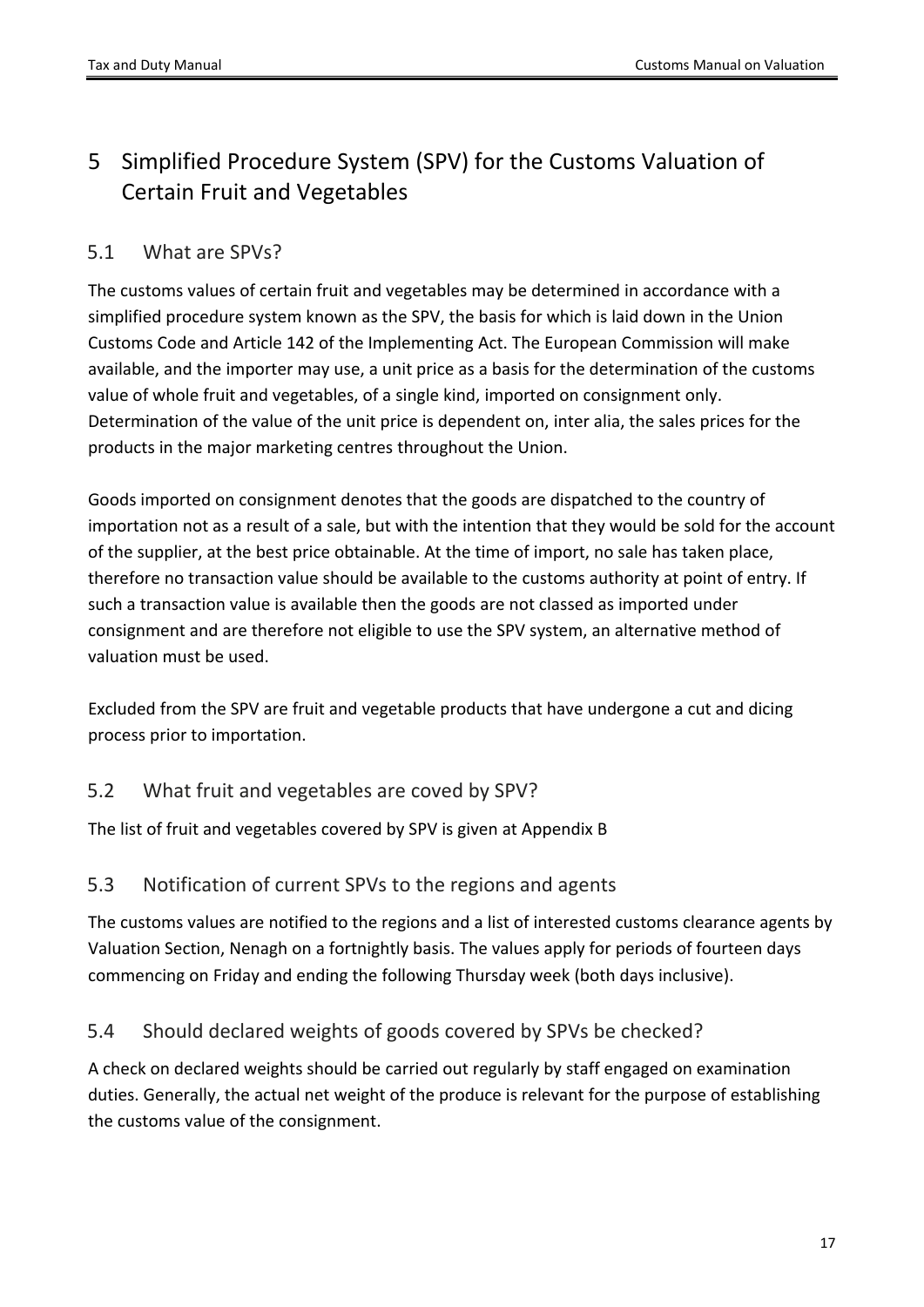However, a reasonable tolerance may be allowed where circumstances so justify. This would arise where an importer has factored in extra weight to allow for shrinkage in transit or additional weight per retail package to ensure compliance with minimum weight legislation.

### <span id="page-17-0"></span>5.5 Damaged Goods or Goods Unfit for Human Consumption

Where a consignment contains 5% or more of produce unfit for human consumption the goods should be treated as damaged. Also, where the value of the consignment has depreciated by at least 20% in relation to the average market price for sound produce the goods should be treated as damaged.

In such circumstances the value established under the SPV should be applied to the sound portion of the goods. The remainder must be destroyed under customs supervision. Alternatively, the value established under the SPV should be reduced by an appropriate percentage, such percentage reduction being attested by an independent expert. The onus is on the importer to invoke these special arrangements where he or she considers that they apply.

### <span id="page-17-1"></span>5.6 Notification of significant price variations.

The European Commission is anxious to ensure that customs values established under the SPV reasonably reflect the customs values that would apply if any of the other methods of valuation were used. Certain variations in values might be anticipated, for example, because goods are not imported all year round.

Some variation will inevitably arise as a result of the operation of the system but where substantial differences come to notice Valuation section, should be advised accordingly. Under no circumstances, however, should clearance of the goods be delayed.

# <span id="page-17-2"></span>6 Valuing free of charge goods

Method 1 cannot normally be used because there is no price paid or payable unless the goods have been the subject of an earlier sale. Methods 2 and 3 may be used and then sequentially through the other methods.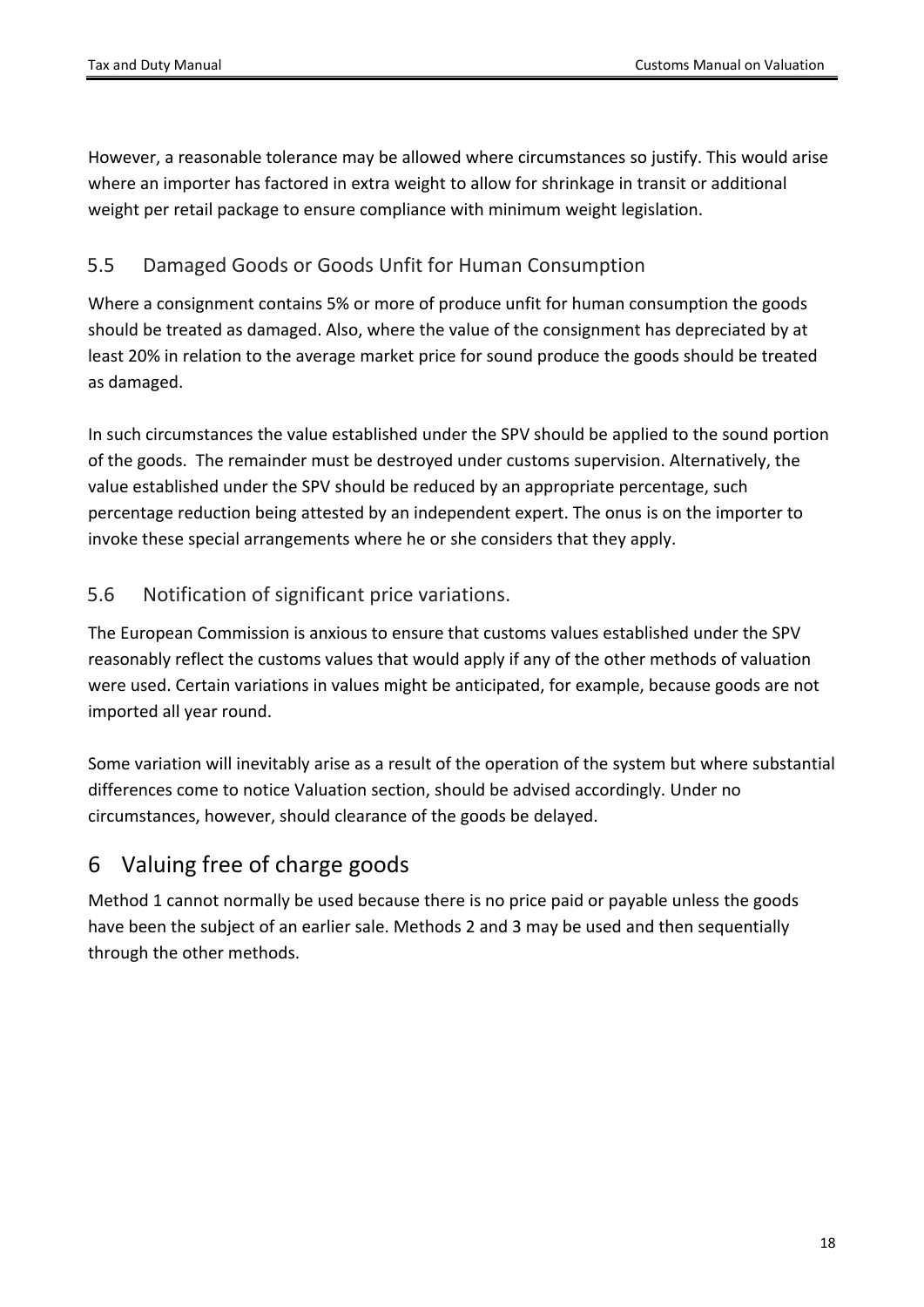<span id="page-18-0"></span>6.1 Valuing free of charge replacement goods.

If the supplier includes in the shipment a quantity of items "free of charge" as replacements for goods likely to be defective or damaged in transit, the contracted sale price can be regarded as covering the total quantity of items shipped.

# <span id="page-18-1"></span>7 Valuing rented or leased goods

The alternative methods of valuation to the transaction value method are to be applied to goods imported under a rental agreement as there is no sale involved. When goods are imported under a sale or lease agreement, there is no sale between the supplier and the importer. However, prior to being rented or leased, the goods may have been the subject of a sale. In this circumstance it may be possible to use Method 1. Otherwise Methods 2 to 5 should be tried.

However, in most cases, Method 6 will be appropriate. Further information on how to calculate values for this scenario may be requested from Valuation Section.

## <span id="page-18-2"></span>8 Goods lost, damaged or defective

- No duty is payable on any goods that are short shipped or lost in transit before release into free circulation.
- If damage occurred before the goods are released into free circulation the customs value may be amended.

## <span id="page-18-3"></span>8.1 Evidence of loss, damage or defective goods.

Examples of evidence that may be accepted are as follows:

- a credit note, from the seller;
- a statement from the customs office that examined the goods:
- a certificate of condemnation;
- a statement from an independent expert such as a surveyor; or
- details of settlement of claim against insurer or carrier.

<span id="page-18-4"></span>The above is not an exhaustive list.

### 8.2 How is the revised customs value calculated?

The revised customs value may be calculated by:

- apportioning the original price paid or payable to take account of partial loss or damage;
- using the revised price paid or payable where the seller reduces the price as a result of the loss or damage; or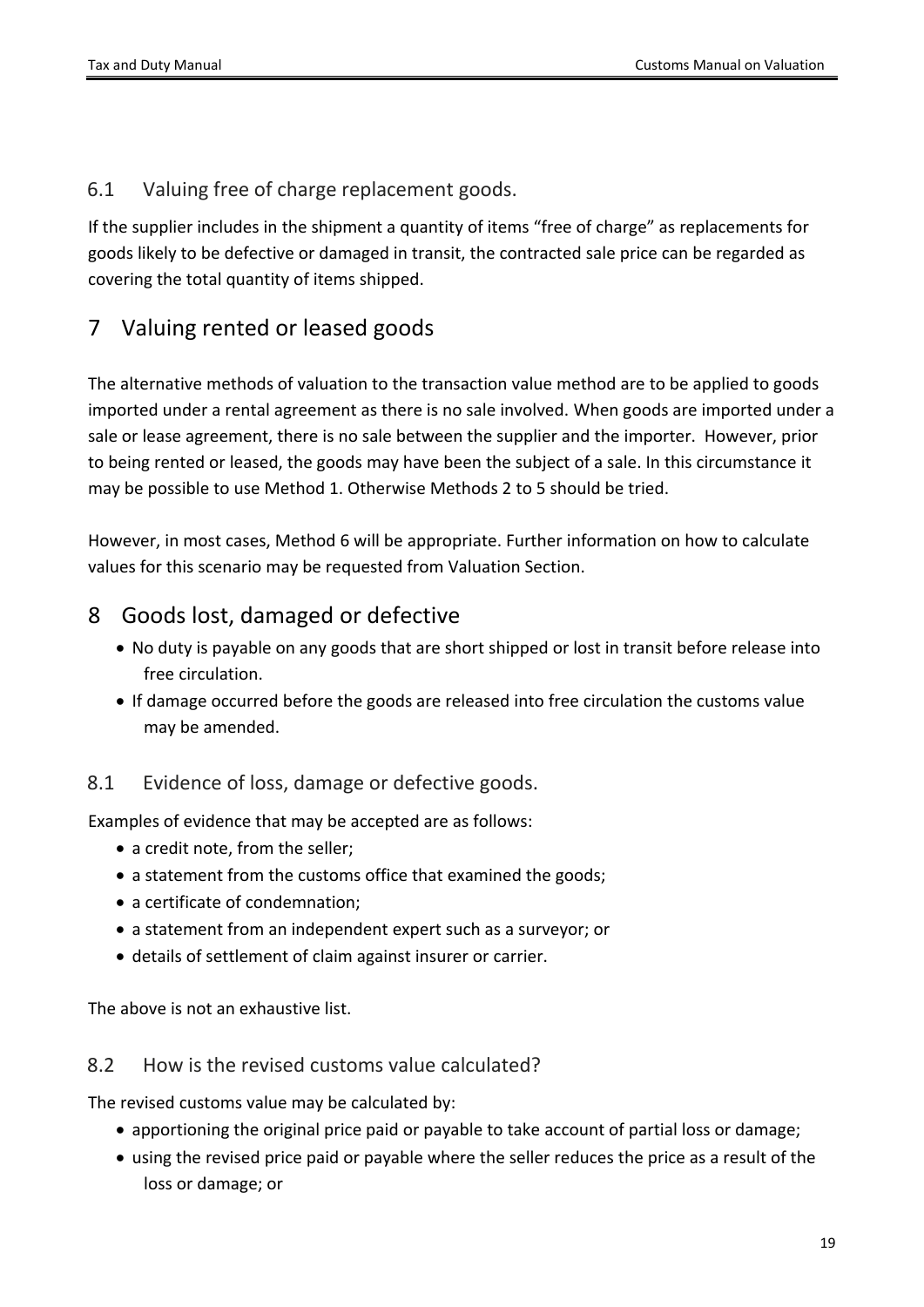comparing the price at which the damaged goods are sold with the published average market values for the same type of goods at the time of sale and using the ratio to apportion the invoice price.

### <span id="page-19-0"></span>8.3 What if the goods are found to be defective after importation?

If the defects are repaired and the seller reimburses the importer under warranty for the cost of the warranty work carried out a claim for a partial refund of duty may be considered. Full details of the contractual arrangements covering the warranty work should be provided along with evidence of:

- the discovery and nature of the defect (including sufficient details to identify the goods concerned);
- the repair work undertaken and the cost;
- the reimbursement of the repair cost by the seller in accordance with the terms of the warranty.

## <span id="page-19-2"></span><span id="page-19-1"></span>9 Additional Charges

### 9.1 Transport Charges

The cost of transporting the goods to the place of introduction (see [paragraph](#page-22-0) [10](#page-22-0)) may already be included in the customs value. In circumstances where the transport is free or provided by the buyer to the place of introduction, a calculated transport cost is to be included in the customs value. In cases where the actual freight charge is known at the time of preparing the customs declaration, such charge should be used when calculating the value of the consignment for customs purposes. The transport cost incurred after the arrival into the customs territory of the EU shall not be included in the customs value, provided that such cost is distinguished from the total charge, i.e., the split is provided.

In cases where the actual freight charge is not known at the time of customs clearance, the equivalent of that charge will apply (as ascertained from the tariff of the carrier in question for the same journey or reverse journey and for the same type of consignment).

## <span id="page-19-3"></span>9.2 Air freight charges

Where goods are transported by air on the same means of transport to a point beyond the place of introduction, transport costs are to be assessed in proportion to the distance covered outside and inside the customs territory of the EU. Air transport costs to be included in the customs value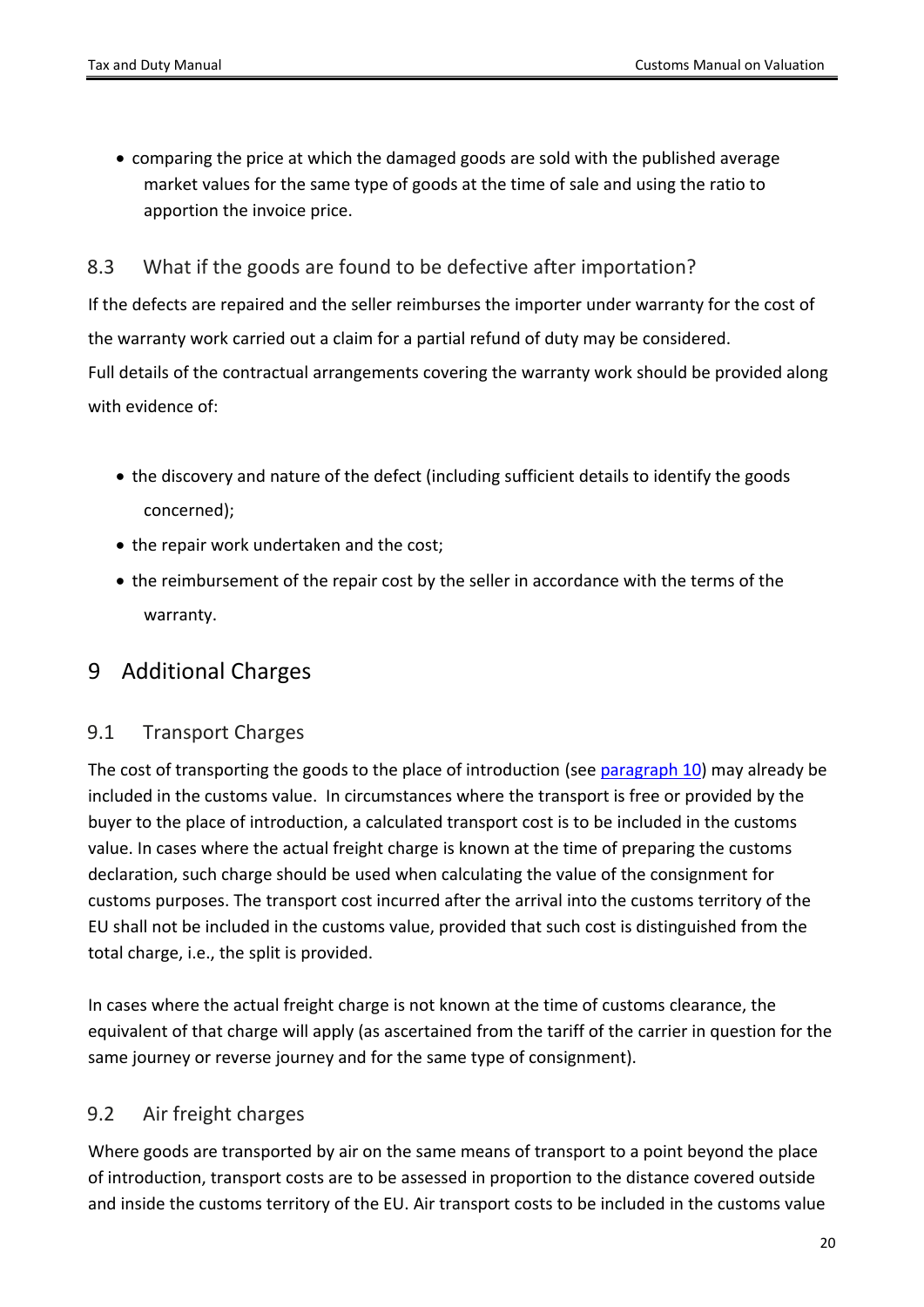are set periodically by Commission Regulation. These are available in Annex 23-01 – see [appendix](#page-38-0) [C](#page-38-0) –of Implementing Regulation EU 2015/2447.

<span id="page-20-0"></span>Express Mail Services (EMS) fall into the category of "goods transported by air".

### 9.3 Postal charges

In the case of goods imported by post, all postal charges levied up to the place of destination, with the exception of postal charges levied in the country of importation, are to be included in the customs value. In determining the customs value of non-commercial consignments imported by post no deduction is to be made for postal charges.

### <span id="page-20-1"></span>9.4 Insurance charges.

The cost of all insurance effected in relation to the transport and handling of the goods must always be included in the value for customs purposes. In the case of floating policies, where the value of each consignment is written off as it arrives against the total amount insured, a proportionate amount of the premium should be included in such value. See example below of how this apportionment works:

#### **Annual set premium – €3500.00**

Total value of imports in the previous 12 months  $-\epsilon$ 1,750.000.00

The premium can be expressed as a percentage of the total value of imports.

### $3,500/1,750.000*100 = 0.20%$

This percentage can be used to calculate the insurance costs for individual imports made during the following 12 months.

Where the total value of imports includes, for example, insured or non-insured goods or both dutiable and non-dutiable imports, the percentage can be adjusted if the relevant information is available. Costs of insurance to cover risks, other than risks in transport to the port or place of introduction, should not be included

### **Annual Set Premium €1000.00 or less**

If the total amount of the annual premium is less than €1000 the total amount of the premium should be included on the first declaration after each annual renewal date.

## <span id="page-20-2"></span>9.5 Loading and Handling Charges

All charges, including such charges as foreign port dues, loading charges and demurrage charges at foreign ports, in respect of bringing the goods to the place of introduction, may be included in the customs value. (Demurrage is an extra charge paid as compensation for delaying a ship caused by the person chartering it failing to load it before the time of scheduled departure).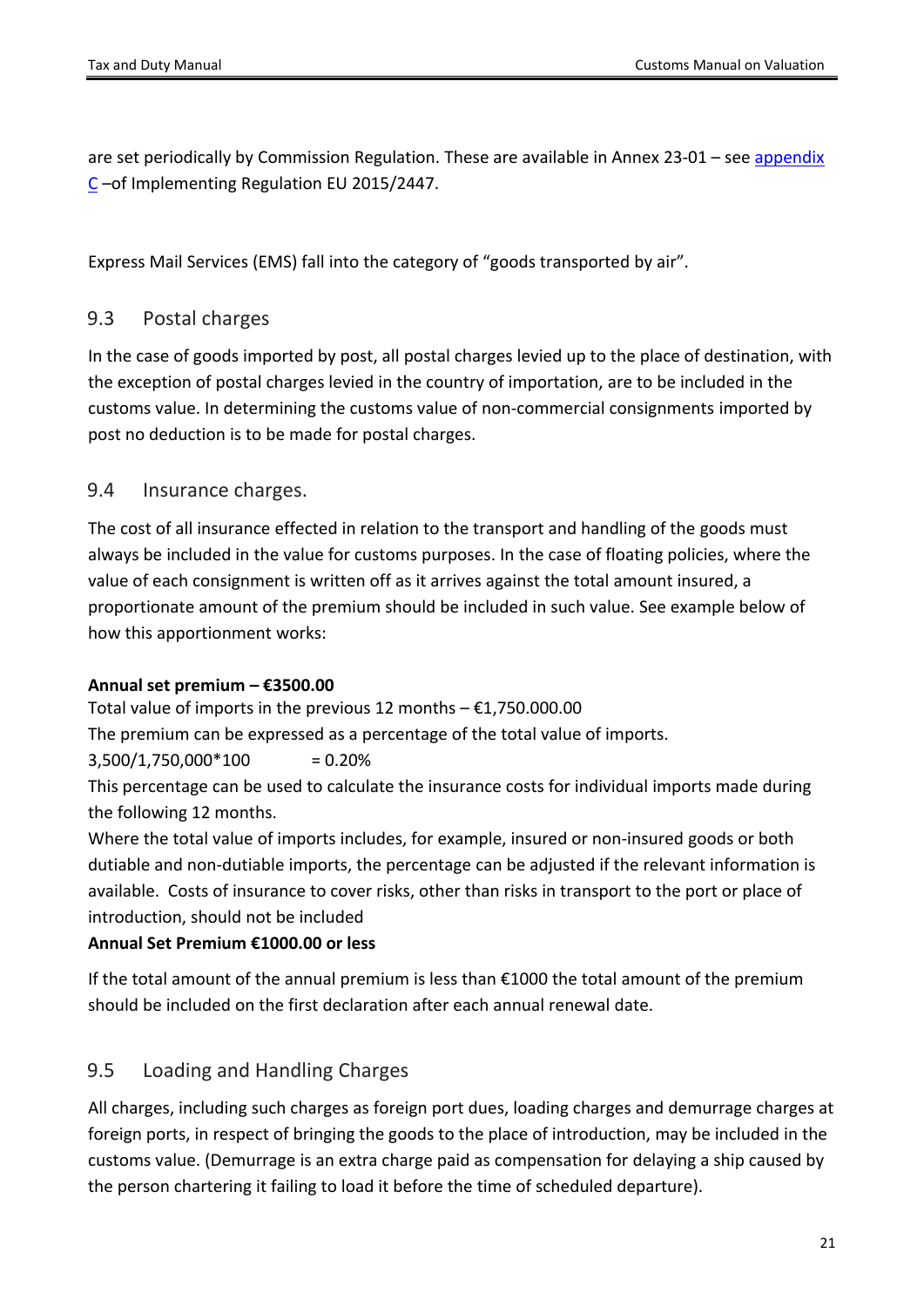If the cost of unloading at the place of introduction can be distinguished on the relevant documentation it does not form part of the customs value and may be omitted. Any weighing costs borne by the importer at destination, not forming part of the price paid or payable for the goods, are not to be included.

Expenses incurred in connection with the handling or delivery of goods after their arrival at the place of introduction, such as port dues or landing charges, are not to be included.

## <span id="page-21-0"></span>9.6 Duties and Taxes Applicable outside the

Where the imported goods are subject to duties and EU taxes applicable outside the EU such duties and taxes are to be included in the customs value. The cost of these duties and taxes will normally be borne by the seller and therefore form part of the price paid or payable for the goods.

Any claim for a reduction in the customs value on the basis that the goods have been or will be relieved from such duty/taxes can be allowed. This can be done where satisfactory evidence is presented that the benefit of such relief will be passed on to the buyer.

### <span id="page-21-1"></span>9.7 Charges that can be excluded

In cases where either the transaction value, transaction value of identical goods or the transaction value of similar goods method is being used, certain expenses are not to be included. The following expenses should not be included provided they are distinguished from the price actually paid:

- i. charges for construction, erection, assembly, maintenance or technical assistance, undertaken after importation of imported goods such as industrial plant, machinery or equipment;
- ii. customs duties and other taxes payable in the EU by reason of the importation or sale of the goods;
- iii. a charge for the right to reproduce the imported goods in the EU;
- iv. buying commissions (fees paid by an importer to an agent for the service of representing him/her in the purchase of the goods being imported);
- v. transport charges after importation into the customs territory of the Union, provided those charges are separately invoiced and considered to be for an internal movement;
- vi. charges for interest under a financing arrangement, entered into by the buyer and relating to the purchase of imported goods provided that:
	- (a) the financing arrangement has been made in writing; and
	- (b) where required, the buyer can demonstrate that such goods are actually sold at the price declared as the price actually paid or payable; and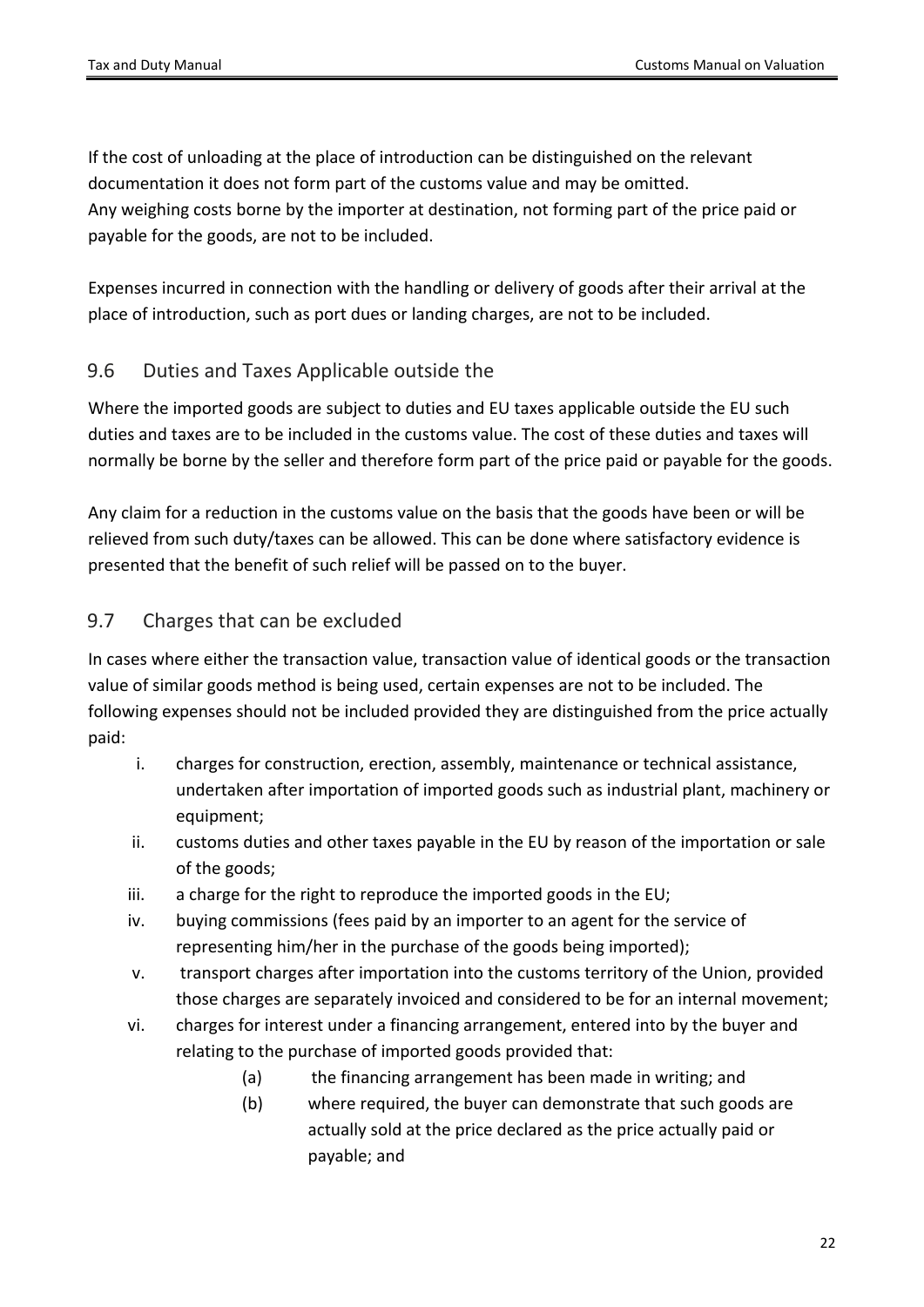d) (c) the claimed rate of interest does not exceed the level for such transactions prevailing in the country where, and at the time when, the finance was provided.

# <span id="page-22-0"></span>10 Place of Introduction

### <span id="page-22-1"></span>10.1 Standard Place of Introduction

For the purposes of establishing the transport, handling and insurance charges to be included in the customs value, the place of introduction into the European Union is defined, inter alia, as follows:

#### 10.1.1 Sea

- If the goods are delivered direct to an Irish Port the place of introduction is the port of importation into the Republic of Ireland.
- If the goods are delivered to another Member State before being sent to Ireland the place of introduction is the port of unloading in that Member State.
- If the goods are transhipped within the EU the place of introduction is the port of transhipment, subject to transhipment being certified by the customs authorities of that port.

#### 10.1.2 Air

 The place of introduction is the point where the EU border is first crossed during the air journey.

#### 10.1.3 Road Rail or Inland Waterway

 The place of introduction is the point where the goods first cross the land frontier of the customs territory of the EU.

#### 10.1.4 Post

The place of introduction is the address for delivery.

### <span id="page-22-2"></span>10.2 Special Rules Relating to the Place of Introduction

Special rules have been drawn up to cover goods which enter the customs territory of the EU and are then carried to a destination in another part of that territory through the territory of a third country or by sea viz:

(i) goods may be introduced into the customs territory of the EU and then carried to a destination in another part of that territory through the territories of Belarus, Russia, Switzerland, Bosnia and Herzegovina, Montenegro, Serbia, Kosovo or the former Yugoslav Republic of Macedonia. In these circumstances, the customs value should be determined by reference to the first place of introduction into the customs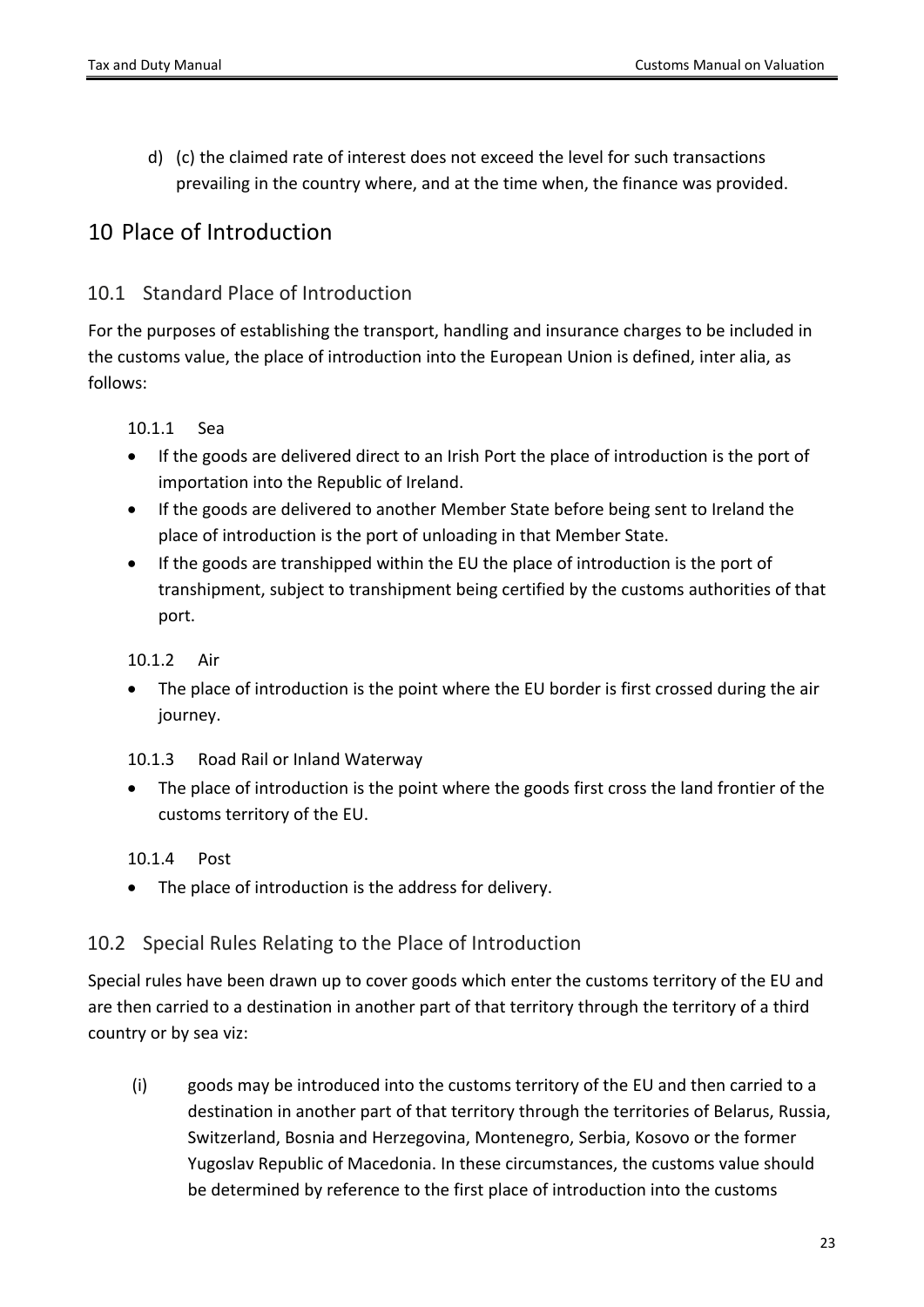territory of the EU. This can be done provided the goods are carried direct through the territories of those countries by a usual route across that territory to the place of destination. These provisions also apply where the goods have been unloaded, transhipped or temporarily immobilized in the territory for reasons relating solely to their transport.

(ii) goods may be introduced into the customs territory of the EU and then carried by sea to a destination in another part of that territory. In these circumstances, the customs value should be determined by reference to the first place of introduction into the customs territory of the EU.

Where neither (i) nor (ii) applies, the customs value is determined by reference to the next place of introduction which meets the criteria at 10.1 above.

# <span id="page-23-0"></span>11 Application of the valuation rules in specific cases

Most consignments will fall to be valued in accordance with the transaction value method. In the following paragraphs, the valuation rules are set out for some specific situations and circumstances.

## <span id="page-23-1"></span>11.1 Combined Purchasing

Combined purchasing occurs where a large consignment of goods is purchased in a single transaction. If a quantity of that consignment is then declared for free circulation into the EU, the value for that quantity will be determined by the ratio to the proportion of the total price and quantity purchased.

## <span id="page-23-2"></span>11.2 Private Importations

In the case of goods imported for the private use of the importer and not for sale, whether imported in accompanied baggage or otherwise, the customs value is established using the normal customs valuation methods.

## <span id="page-23-3"></span>11.3 Hire Purchase

When goods are sold on certain hire purchase contracts, ownership of the goods passes automatically to the hirer once all the payments specified in the contract have been met. This should be treated as a contract of sale. Where the interest payable can be distinguished, this is to be excluded.

Certain hire or leasing contracts include an option to purchase the goods. When such an option is exercised before the material time for customs purposes the price actually paid or payable under the option may be used to determine the customs value.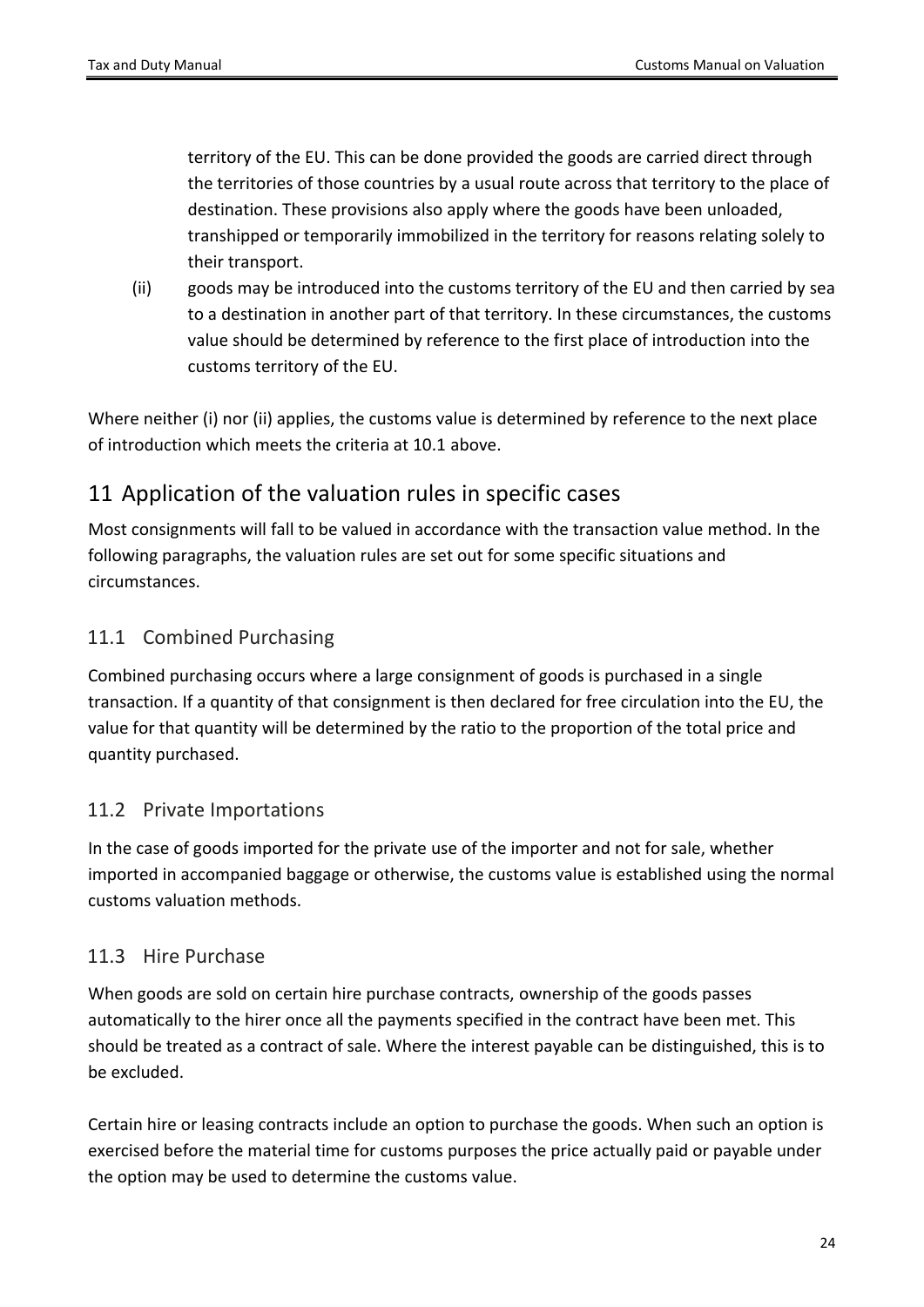Otherwise, the customs value is to be determined by proceeding sequentially through the alternative valuation methods.

## <span id="page-24-0"></span>11.4 Second-Hand or Used Articles

Where second-hand or used articles are the subject of a sale, and the conditions for transaction value are satisfied, that method of valuation is to be applied whether the goods are imported as merchandise or for private use.

In circumstances where no sale price exists, the transaction valuation method cannot be used. Also, where the article is imported by a person in whose possession and use it has been for an appreciable period prior to importation, the transaction valuation method cannot be used. The value is to be determined by proceeding sequentially through the alternative valuation methods. If you use Method 6. The customs value can be based on the value of the goods when acquired less an amount for loss of value due to the usage.

## <span id="page-24-1"></span>11.5 Successive Sales

This applies where goods have been the subject of a series of sales prior to importation. In such cases, the last sale occurring in the commercial chain prior to the introduction of the goods into the customs territory of the EU is to be considered the sales price for customs valuation purposes.

The transaction value of the goods is determined at the time of acceptance of the customs declaration based on the sale occurring immediately before the goods were brought into the customs territory.

## <span id="page-24-2"></span>11.6 Goods Imported for Sale on Consignment

Certain goods liable to ad valorem duties may be imported for sale on consignment. These goods are exported to the EU for sale at the best price obtainable for the consignor in the country of exportation. The normal valuation rules apply in that in the absence of a price paid or payable the customs value must be established by proceeding sequentially through the alternative valuation methods.

## <span id="page-24-3"></span>11.7 Goods Imported for Sale by Auction

In the case of paintings and other articles imported for sale by auction, the normal valuation rules apply. It is necessary, in the absence of a price paid or payable, that the customs value be established by proceeding sequentially through the alternative valuation methods.

# <span id="page-24-4"></span>12 Time for valuation purposes

The material time for valuation for customs purposes is: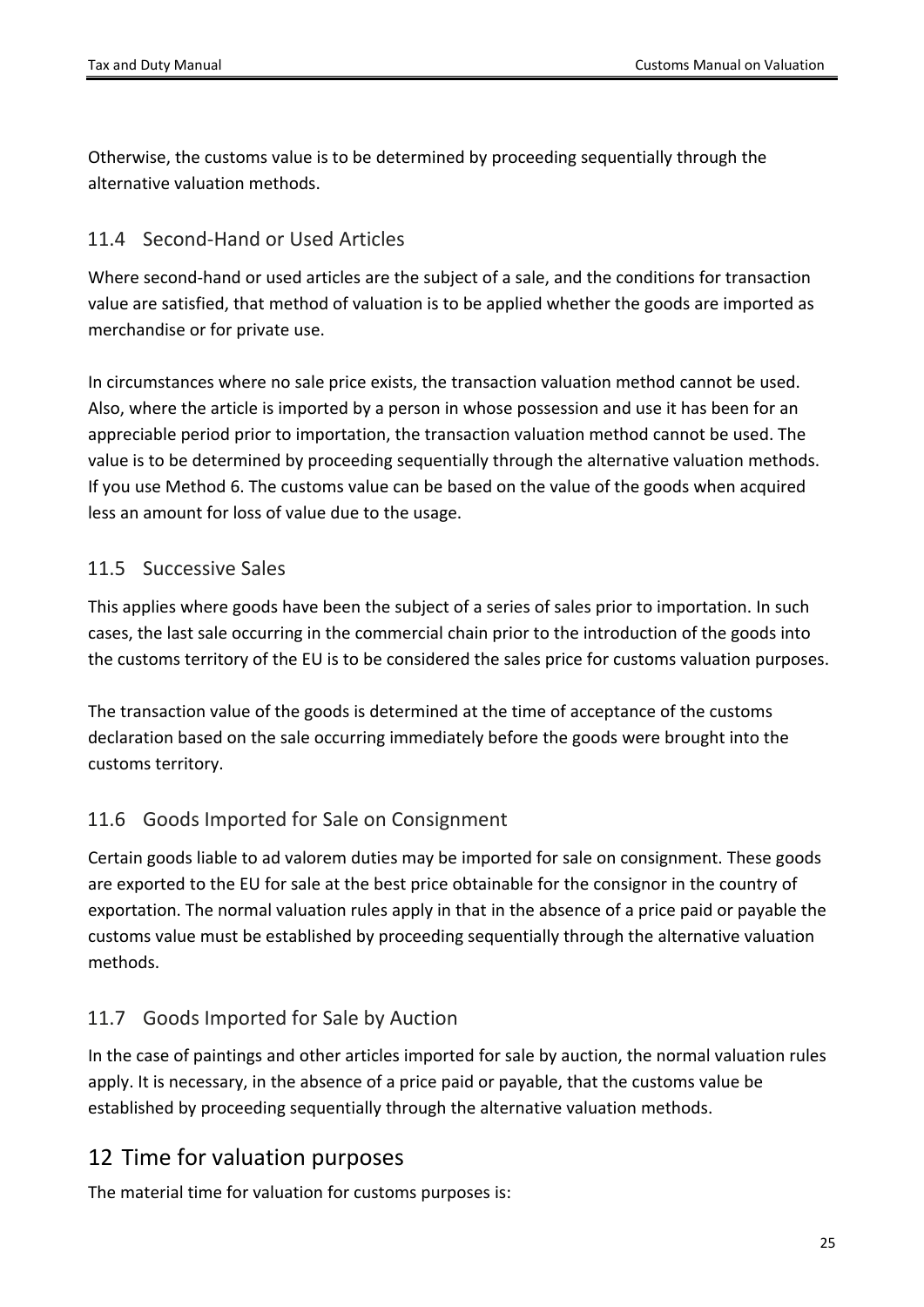- (i) for goods declared for entry into free circulation, the date of acceptance by the customs authorities of the declarant's statement of his/her intention that the goods should enter into free circulation. This is to be taken as the date on which entry for free circulation is accepted;
- (ii) for goods which enter free circulation after another customs procedure, for example inward processing, the time will be as laid down in the instructions for the appropriate customs procedure

In the case of the transaction value method, if the price has not actually been paid at the material time for valuation, the price payable for settlement may be taken as the basis for customs value.

# <span id="page-25-0"></span>13 Invoices and payments in foreign currencies

Where factors used to determine the value of goods for customs purposes are expressed in a currency other than the Euro, the rate of exchange to be used is the periodic rate established in accordance with paragraph 13.1. This rate of exchange is applicable even where payment for the goods has been made prior to importation at a different rate of exchange.

It should be noted that EU legislation provides that the rate of exchange to be applied is that in force at the material time for valuation for customs purposes.

The procedures to be followed where payment is to be based on a fixed rate of exchange agreed by contract in advance are set out in paragraph 13.4.

## <span id="page-25-1"></span>13.1 Establishing the rate of exchange

The rates of exchange quoted by the Central Bank on the second last Wednesday of each month are used for customs valuation purposes for the following calendar month.

## <span id="page-25-2"></span>13.2 Publication of rates of exchange

Details of the rates to be applied in a calendar month are posted on the Revenue website and are also notified by Valuation Section to the Regions and LCD.

## <span id="page-25-3"></span>13.3 Payment made at fixed rate of exchange

An invoice may be made out in Euro but indicates that payment is to be made in foreign currency at a fixed rate of exchange with a specific declaration to that effect being made on the entry. In these circumstances, staff, if satisfied as to the bona fides of the transaction, will calculate the value. This will be done by converting the Euro into foreign currency at the fixed rate of exchange and re-converting the resulting figure into Euro currency using the rate ruling at the date of declaration indicated in paragraph 13.1.

When an invoice is made out in foreign currency converted into Euro at a fixed rate of exchange agreed by contract in advance, the price is to be considered as being invoiced in national currency.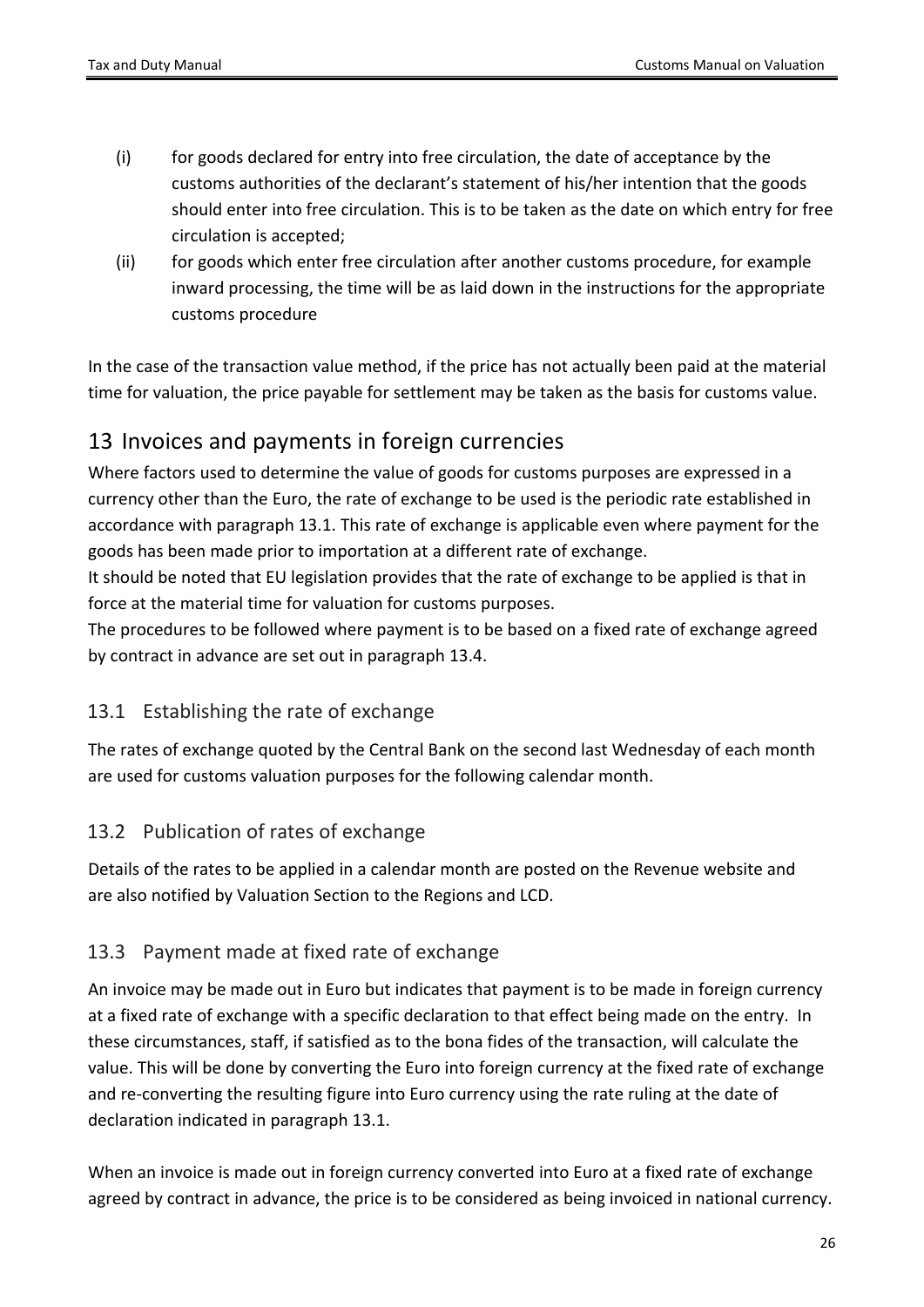Provided staff are satisfied that payment is to be made accordingly, the value is to be calculated on the conversion basis invoiced. However, if such value is lower than that calculated at the ruling rate of exchange, a specific declaration on the entry as to the basis of settlement is required.

In the case of any doubt or ambiguity regarding the terms of settlement, a written explanation as to the precise method and basis of settlement should be sought from the trader.

# <span id="page-26-0"></span>14 Valuation rules for specific customs procedures

Specific provisions exist relating to certain customs procedures where goods are released for free circulation after being assigned a different treatment or use, for example Inward Processing. The staff manual on the different customs-approved treatment or use should be consulted where appropriate.

Where goods are sold for export to the customs territory of the Union, not before they were brought into that customs territory, but while under a warehouse procedure in the Union, the transaction value will be based on that sale.

If a proper sale for export exists when the goods arrive into the EU, then that is the basis for the customs value (Article 128(1) IA). Alternatively, when no such sale exists, the sale (deemed to be a "sale for export") taking place during the warehouse procedure will be the relevant basis for the declarant to use as a basis to declare a customs value under the transaction value method. In such situations, where the goods are the subject of a sale and fulfil the conditions laid down in Article 70 UCC (and the sale is not a "domestic" one) only after being placed under a warehouse procedure, such sale shall be used for the determination of the customs value under the transaction value method.

The costs of warehousing and of preserving goods while they remain in the warehouse should not be included in the customs value if they are shown separately from the price actually paid or payable for the goods.

# <span id="page-26-1"></span>15 Release of goods in advance of final determination on value

Where doubts exist as to the accuracy of declared valuation particulars, the release of goods should only be refused or unduly delayed in the most exceptional circumstances (e.g. suspicion of fraudulent activity).

In normal circumstances, goods should be released on provision of a suitable deposit or security. In this context, it is paramount that the level of security or deposit taken should be sufficient to cover the potential duty at risk.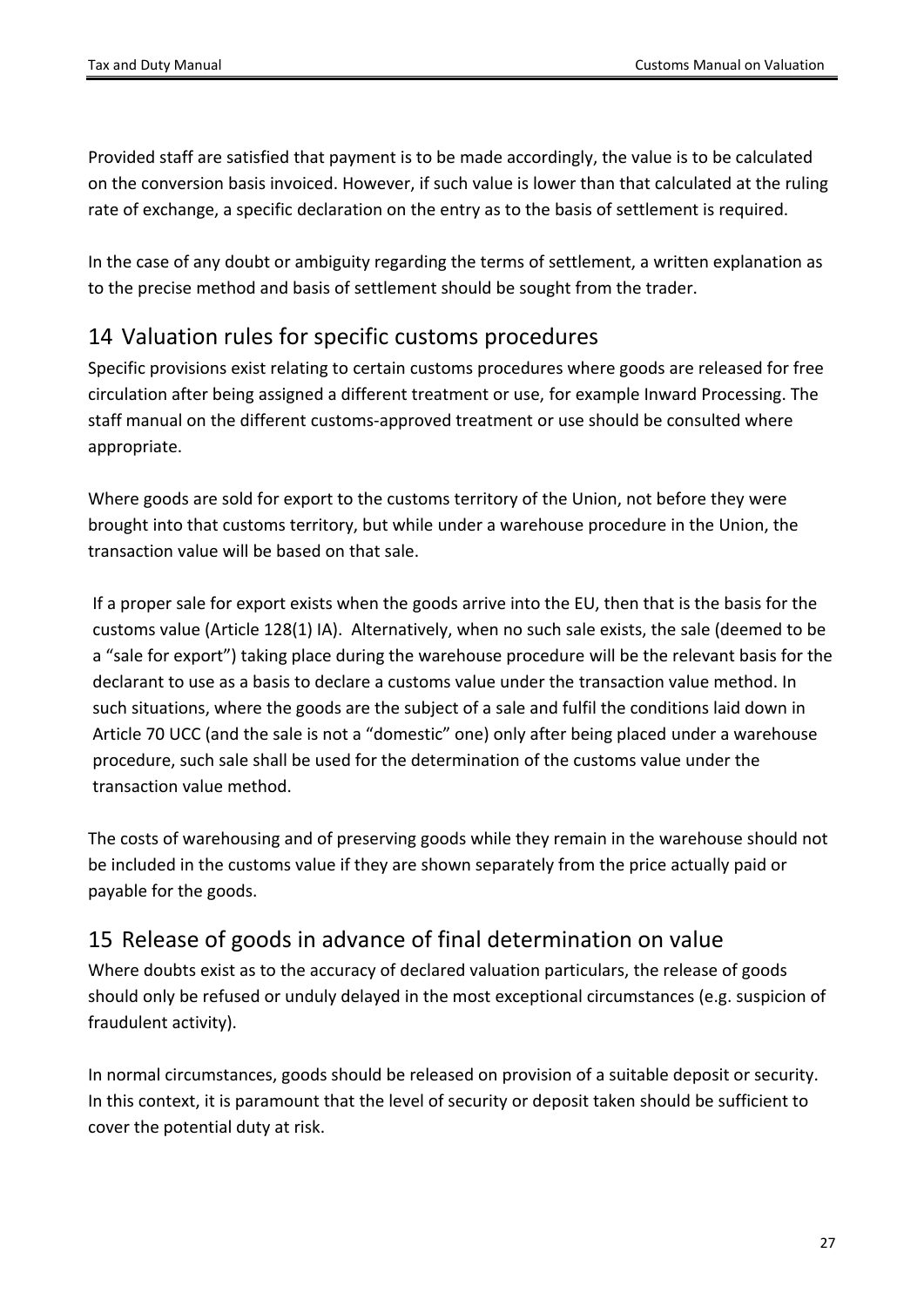# <span id="page-27-0"></span>16 AIS Data Element 4/13 (Valuation indicators)

Since the introduction of the AIS (Automated Import System), completion of DE 4/13 replaces the requirement to provide a paper version of DV1(G563).

AIS Data Element (DE) 4/13 highlights any possible influences on the invoice price using indicators 1 or 0:

- is the buyer related to the seller? (1=yes, 0=no)

- are there any restrictions as to disposal of the goods? (1=yes, 0=no)

- is the sale subject to some condition that cannot be valued?(1=yes, 0=no)

- do some proceeds of a subsequent resale go to the seller?(1=yes, 0=no)

DE 4/13 is not always mandatory.

Business Rule 0414 sets out that, "if the Customs value of all items on the declaration, DE '4/14 Item price/amount' plus or minus DE '4/9 Additions and deductions' (where applicable, otherwise DE 4/9 is considered as Zero ) is over €20,000 AND D/E '2/3 Documents type' does not contain '1D03' or '1D05' or 'Y945' THEN DE '4/13 Valuation indicators' is mandatory ELSE DE '4/13 Valuation indicators' is optional".

Except where it is essential for the correct determination of the customs value, the Member State of acceptance of the declaration shall waive the obligation to provide this information,

— where the customs value of the imported goods in a consignment does not exceed EUR 20 000 provided they do not constitute split or multiple consignments from the same consignor to the same consignee, or

— where the importation is of a non-commercial nature or

— in case of continuing traffic in goods supplied by the same seller to the same buyer under the same commercial conditions.

Also, Member States may waive this information where the customs value of the goods in question cannot be determined under the provisions of Article 70 of the Union Customs Code. In such cases the declarant shall furnish or cause to be furnished to the customs authorities such other information as may be requested for the purposes of determining the customs value.

#### **General Declaration (C&E G563A)**

Provision exists, in the case of continuing traffic in goods supplied by the same seller to the same buyer, under the same commercial conditions, for the acceptance of a general declaration on form C&E G563A in lieu of DE 4/13 for each consignment. The completed C&E G563A form is submitted to the customs office responsible for the trader.

The customs office must check the form carefully before deciding if authorisation for use of the general declaration should issue to the trader. The officer responsible for processing the application must:

ensure all questions are answered and the form is properly completed and signed;

• assess the implications of the information supplied;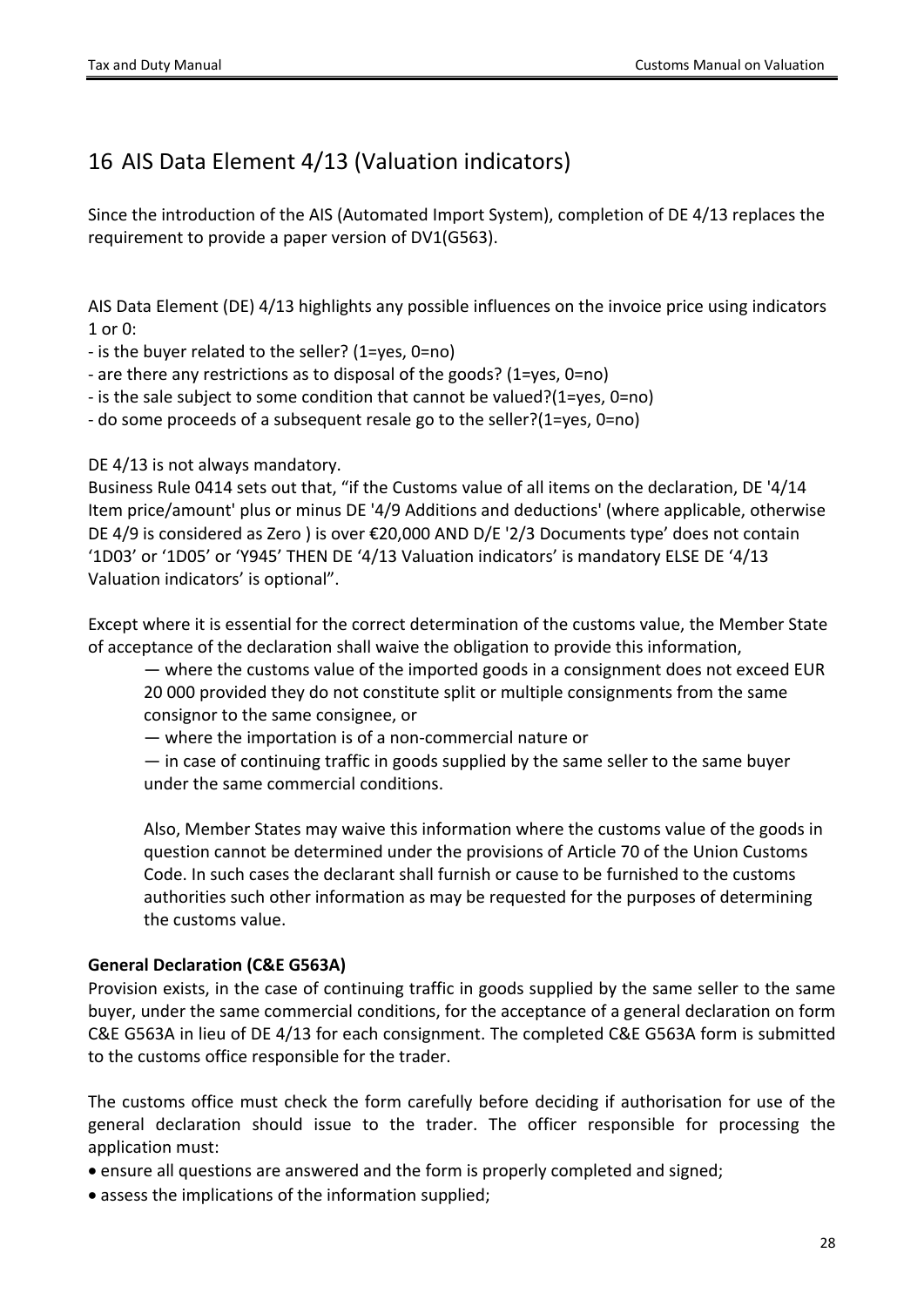- be satisfied that the sellers listed on the application form are regular exporters to that trader;
- check the compliance record of the trader on ITS.

The following material is either exempt from or not required to be published under the Freedom of Information Act 2014.

[…]

The general declaration will remain in force for 3 years. It must be renewed at the end of that period. On the written request of the declarant, a seller's name may at any time be deleted from the schedule. If a trader wishes to add a new seller to the authorisation during the validity period of the authorisation, they should contact their Revenue district to establish if a new application is required. The trader should be advised to keep a record of the date on which the authorisation expires. It is in the trader's interest to make sure that a renewal application is made in good time. If the authorisation is allowed expire, the number is no longer valid, and DE 4/13 must be completed for each individual import entry. Traders may not continue to use an out of date G563A authorisation number. Where, during the period of validity of the declaration, any doubt arises as to whether an importation comes within the terms of the declaration, a DE 4/13 entry should be requested from the trader. Copies of the G563A forms are available online at [Customs](https://www.revenue.ie/en/customs-traders-and-agents/importing-and-exporting/customs-valuation/index.aspx) [Valuation](https://www.revenue.ie/en/customs-traders-and-agents/importing-and-exporting/customs-valuation/index.aspx) [-](https://www.revenue.ie/en/customs-traders-and-agents/importing-and-exporting/customs-valuation/index.aspx) [Related](https://www.revenue.ie/en/customs-traders-and-agents/importing-and-exporting/customs-valuation/index.aspx) [Forms](https://www.revenue.ie/en/customs-traders-and-agents/importing-and-exporting/customs-valuation/index.aspx).

Persons competent to make G563A declarations

A G563A valuation declaration may be made:

- by the actual importer, if an individual;
- in the case of a firm, by one of the partners;
- in the case of a company, by a director or by the secretary;
- by an employee duly authorised in writing by one of the afore mentioned persons;

 by a customs clearance agent, forwarding agent, or any other person duly authorised in writing for that purpose by one of the persons mentioned above.

It should be noted that the person making the valuation declaration must be a resident of, or have his or her place of business in, the customs territory of the EU and she or he must be in possession of the relevant facts. The declarant, by completing a declaration, assumes responsibility for:

- the accuracy and completeness of the particulars given in the declaration;
- the authenticity of the documents produced in support of these particulars; and

 the supply of any additional information or document necessary to establish the customs value of the goods.

## <span id="page-28-0"></span>17 Importance of Valuation

In view of the importance of valuation to the correct assessment and application of what is essentially an ad valorem customs tariff, auditors and other staff concerned should pay special attention to the requirement for importers to declare the full and correct value of all products. This valuation should be based on the open-market or acceptable transaction value basis including additional charges (as set out in [paragraph](#page-17-2) [6](#page-17-2)).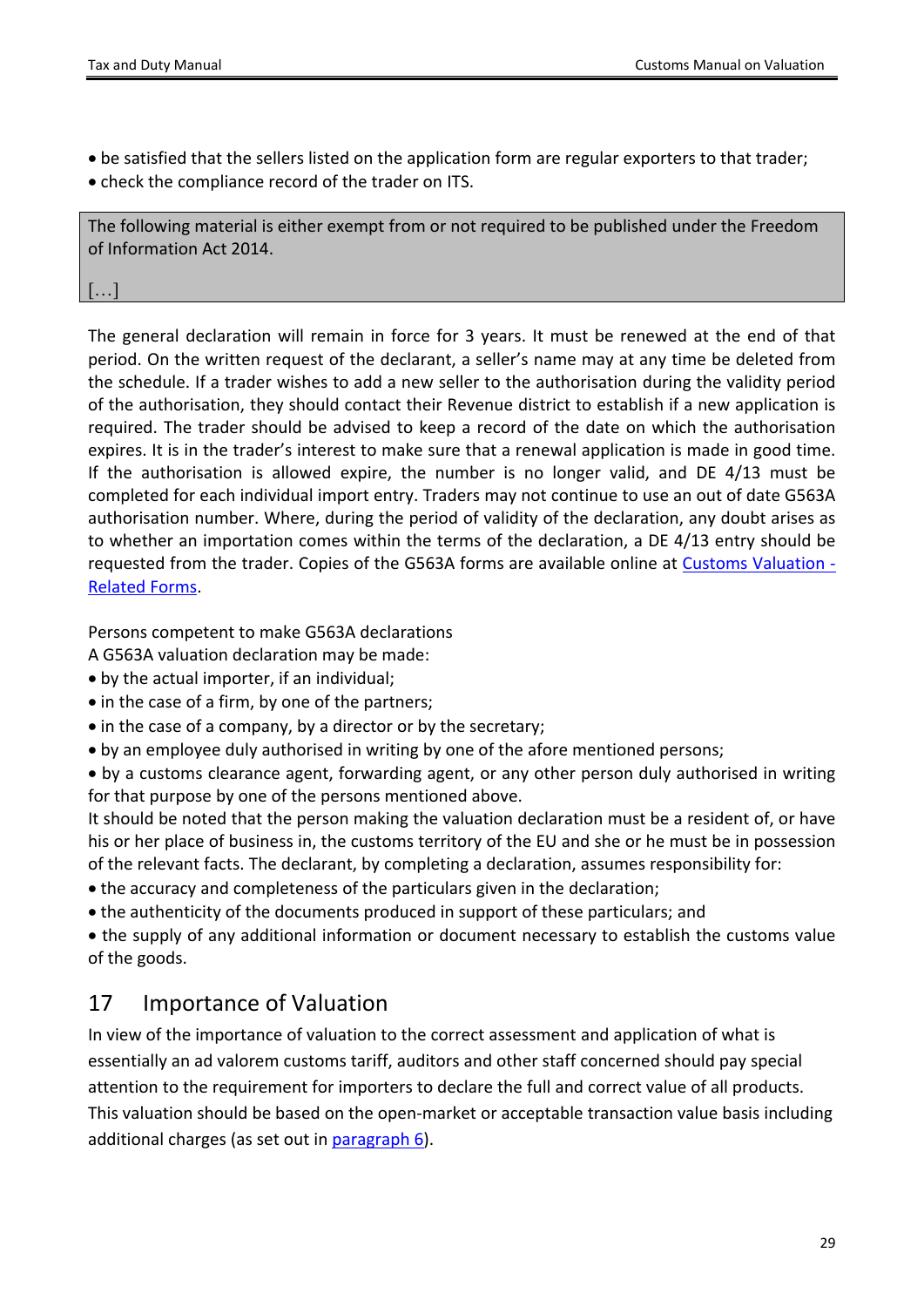## <span id="page-29-0"></span>18 Valuation Orders

## <span id="page-29-1"></span>18.1 What is a Valuation Order?

A valuation order is a formal determination of the value to be declared on customs declarations in certain cases. Article 140 of the UCC IA states that the customs authorities need not determine the customs valuation of imported goods on the basis of the transaction value if they are not satisfied on the basis of reasonable doubt that the declared value represents the total amount paid or payable as referred to in Article 70(1) of the UCC.

In certain cases (e.g. because buyer and seller are related, and this has influenced the price paid) the customs value cannot be established solely on the basis of the price paid. An alternative way of determining the correct customs value must be established.

Valuation orders lay down the valuation methods by which customs values should be determined in relevant cases. In many instances where valuation orders are used, the customs value will be determined by an adjustment to the price paid (e.g. invoice price plus x%), but alternative methods of determining the customs value can also be used.

Where a valuation order is in place the importer must declare the customs value based on the terms of the valuation order. The valuation order only applies to goods supplied by the seller named in the valuation order. The importer may also be importing goods from other suppliers where there is no relationship and where the price paid or payable is an acceptable basis for customs valuation.

Customs staff should be aware that the customs value is an important component for calculating the duty and should bear in mind the possible need for a valuation order in certain situations. The need for a valuation order can be identified in various ways:

- The information in AIS Data Element 4/13 can indicate a relationship between the importer and the supplier;
- A query from an importer who has doubts about how to calculate the correct value of his goods could point towards the need for a valuation order;
- An officer carrying out documentary checks or physical checks of goods at the point of entry may be able to identify the need for a valuation order in for certain importers.

Where the possible need for a valuation order is identified the matter should be referred to the relevant district that deals with the importer. There is no necessity to delay clearance of any consignment of goods unless the invoice price is clearly not an acceptable basis for valuation. In a case where the valuation cannot be accepted the importer should be requested to pay a suitable additional amount of duty on deposit in order to clear the goods pending resolution of the valuation issue.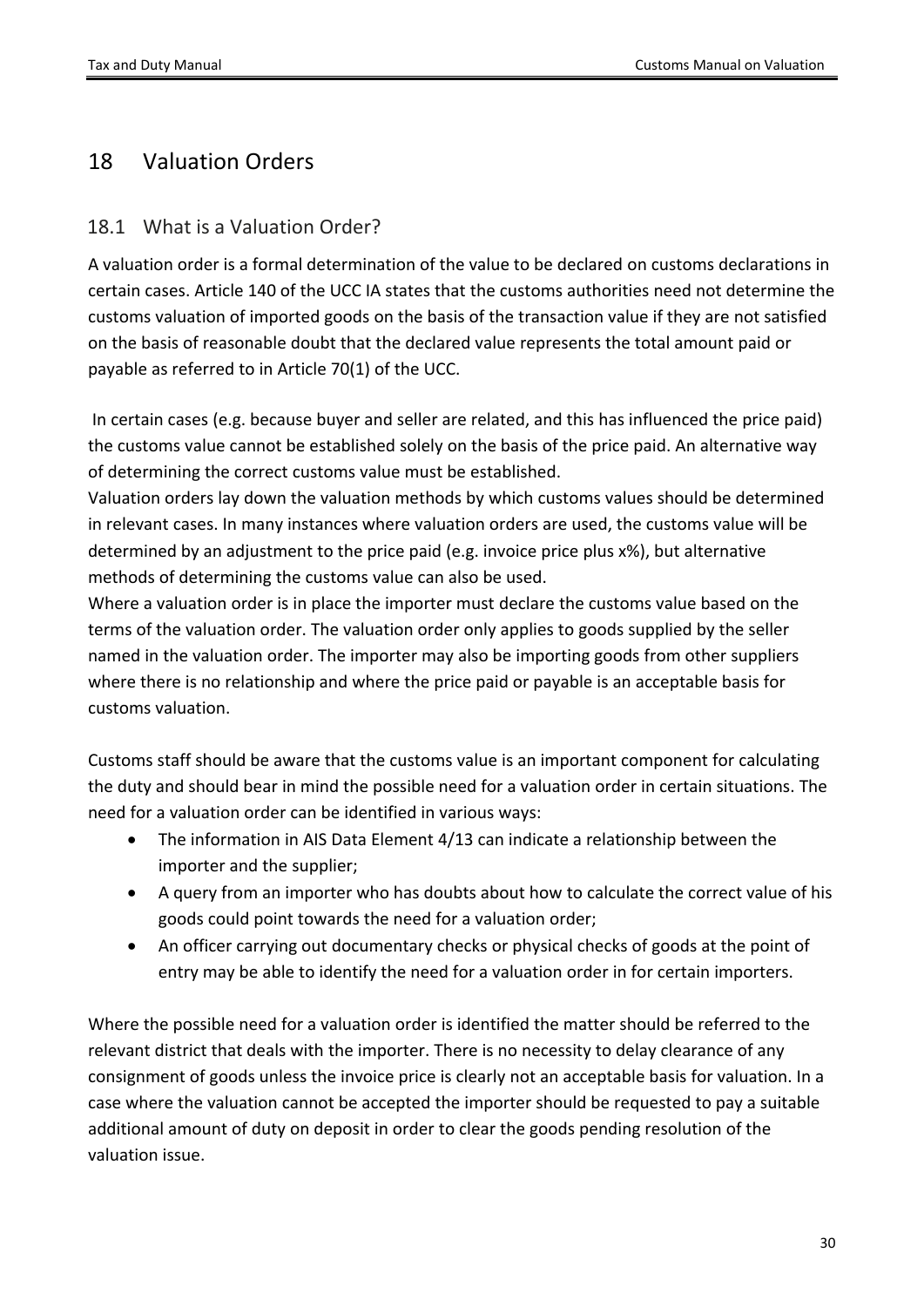### <span id="page-30-0"></span>18.2 Processing a valuation order.

The district dealing with the trader should examine the information available, for example:

- details coming from the import station;
- information arising as a result of a post clearance check or audit;
- examination of relevant AIS Data Elements including D/E 4/13 on AIS.

If the district decide that a valuation order may be appropriate for a specific importer and his supplier or suppliers, they should contact the importer seeking all relevant information regarding valuation of the goods. This may include:

- Details of importations including the value declared for customs duty purposes and cost, insurance and freight charges;
- Sample vendor invoices and import invoices for the importations;
- A breakdown of the differences that occur, if any, between vendor and import invoices;
- Any other relevant information.

Based on the information provided by the importer, the district should make a decision as to whether customs values based on the price paid are acceptable or whether a valuation order is necessary. In making this decision staff can consult with Customs Division or LCD as necessary. Where it is determined that a valuation order is necessary the matter will usually need to be discussed further with the importer in order to agree the terms of the order. The valuation order should then specify the value for customs purposes of the specific goods covered by the order which have been bought by the importer from a specific supplier.

## <span id="page-30-1"></span>18.3 Procedure for issuing a valuation order

**The valuation order is signed at Principal Officer level and remains in force until reviewed.** Regional or LCD staff will input the valuation order in CRS and issue the letter to the trader. The trader will be given the right to be heard if he is unhappy with the terms laid down in the valuation order.

A copy of the valuation order and of the papers relating to that order must be forwarded to the Valuation Section where a central record of all valuation orders is maintained. Valuation Section will circulate a copy of valuation orders to the Regions and LCD for dissemination as necessary. If changes to the circumstances of importation or trading relationships with suppliers change, the trader is obliged to notify Revenue.

<span id="page-30-2"></span>See **Appendix D** for an example of a valuation order

## 18.4 Use of the valuation order

Valuation orders bear an individual number, which the declarant should quote, on the entry and on the valuation declaration form when importing the goods that are the subject of that order.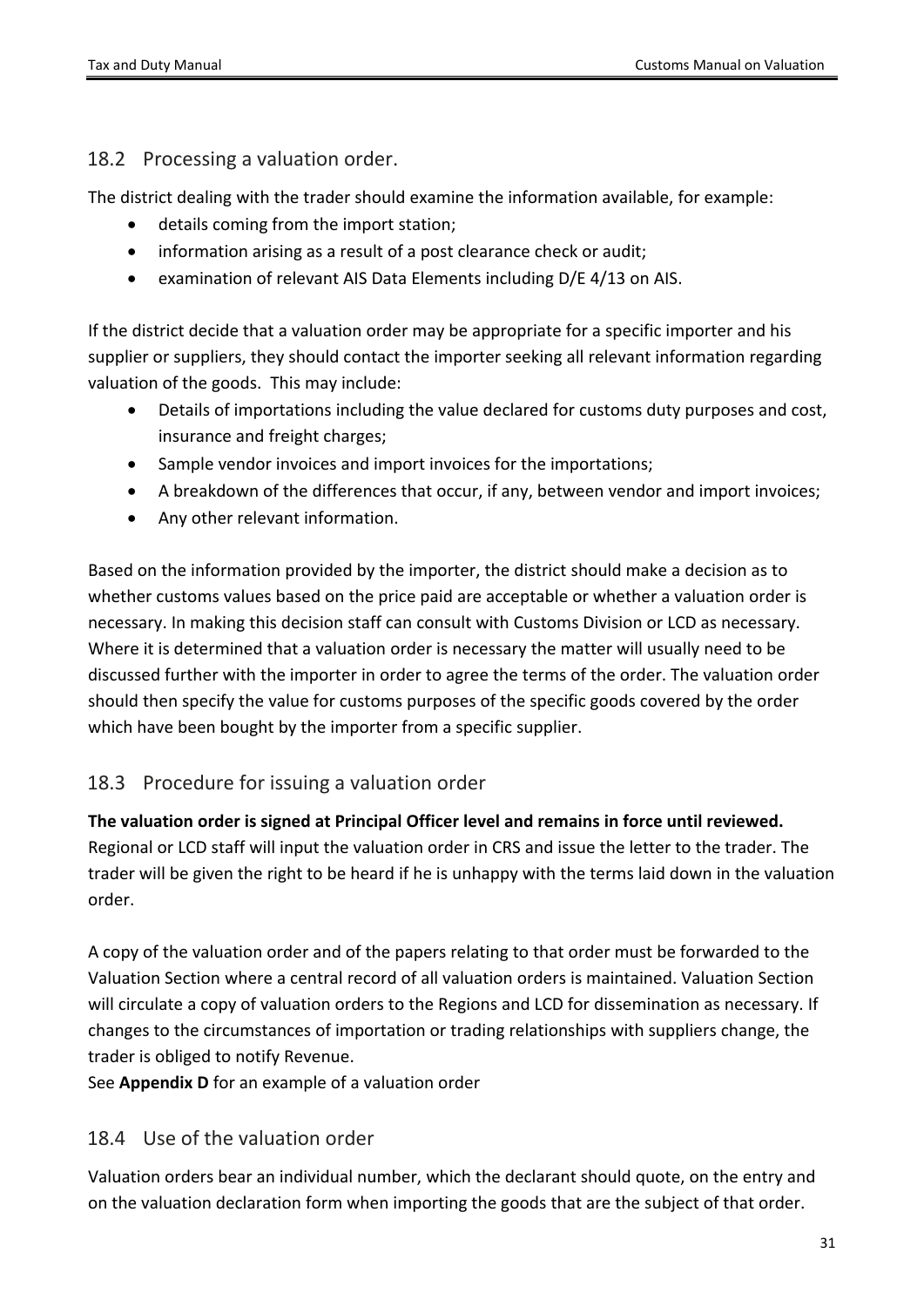Where there is a valuation adjustment to be made as a result of the data in AIS Data Element 4/13 (valuation indicators), the declarant must declare the code N934 in Data Element 2/3 of AIS.

# <span id="page-31-0"></span>19 Customs Value Authorisation (CVA) for the simplification of the determination of amounts being part of the customs value of goods

### <span id="page-31-1"></span>19.1 What is a Customs Value Authorisation (CVA)?

A Customs Value Authorisation (CVA) is a formal determination of the value to be declared on customs declarations in certain cases. Under Article 73 of the UCC and Article 71 of the UCC DA, customs authorities may authorise elements of the customs value to be determined on the basis of specific criteria where they are not quantifiable on the date of acceptance of the declaration. These simplifications are requested by traders on the Customs Decisions System (CDS).

## <span id="page-31-2"></span>19.2 Processing a Customs Value Authorisation (CVA)

The trader applies for the authorisation via the CDS Trader Portal. The elements of customs value that may be simplified are:

- The price actually paid or payable being the total payment made or to be made by the buyer to the seller or by the buyer to a third party for the benefit of the seller for the imported goods and include all payments made or to be made as a condition of sale of the imported goods (A.70.2 UCC);
- commissions and brokerage, except buying commissions (A. 71 UCC);
- the cost of containers which are treated as being one, for customs purposes, with the goods in question (A. 71 UCC);
- the cost of packing, whether for labour or materials (A. 71 UCC);

- the value, apportioned as appropriate, of the following goods and services where supplied directly or indirectly by the buyer free of charge or at reduced cost for use in connection with the production and sale for export of the imported goods, to the extent that such value has not been included in the price actually paid or payable:

(i) materials, components, parts and similar items incorporated into the imported goods;

(ii) tools, dies, moulds and similar items used in the production of the imported goods;

(iii) materials consumed in the production of the imported goods; and

(iv) engineering, development, artwork, design work, and plans and sketches undertaken elsewhere than in the Union and necessary for the production of the imported goods;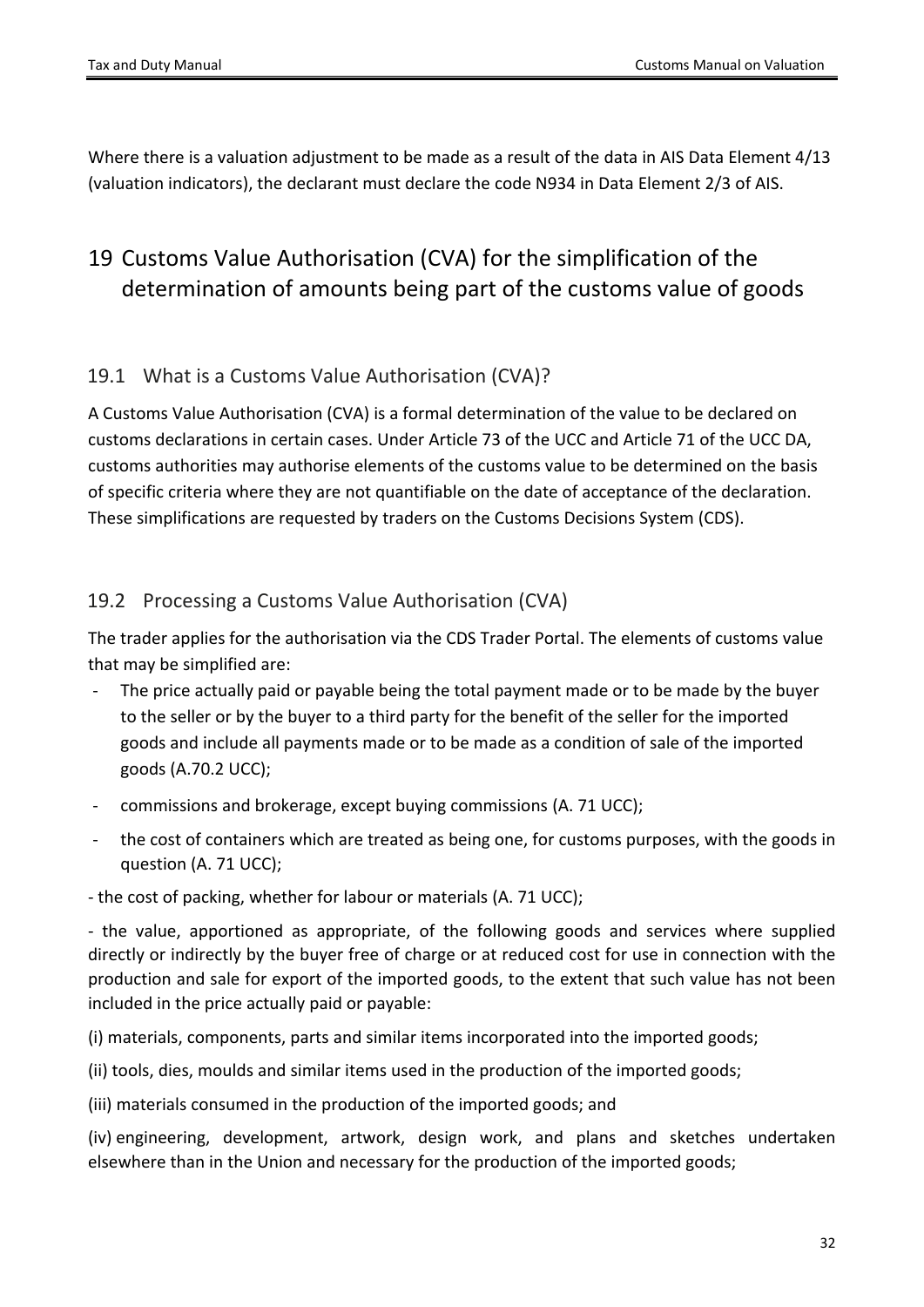- royalties and licence fees related to the goods being valued that the buyer must pay, either directly or indirectly, as a condition of sale of the goods being valued, to the extent that such royalties and fees are not included in the price actually paid or payable;

- the value of any part of the proceeds of any subsequent resale, disposal or use of the imported goods that accrues directly or indirectly to the seller; and

- the following costs up to the place where goods are brought into the customs territory of the Union:

(i) the cost of transport and insurance of the imported goods; and

(ii) loading and handling charges associated with the transport of the imported goods.

- the cost of transport of the imported goods after their entry into the customs territory of the Union;

- charges for construction, erection, assembly, maintenance or technical assistance, undertaken after the entry into the customs territory of the Union of the imported goods such as industrial plants, machinery or equipment;

- charges for interest under a financing arrangement entered into by the buyer and relating to the purchase of the imported goods, irrespective of whether the finance is provided by the seller or another person, provided that the financing arrangement has been made in writing and, where required, the buyer can demonstrate that the following conditions are fulfilled:

(i) such goods are actually sold at the price declared as the price actually paid or payable;

(ii) the claimed rate of interest does not exceed the level for such transactions prevailing in the country where, and at the time when, the finance was provided;

- charges for the right to reproduce the imported goods in the Union;

- buying commissions;

- import duties or other charges payable in the Union by reason of the import or sale of the goods;

- payments made by the buyer for the right to distribute or resell the imported goods, if such payments are not a condition of the sale for export to the Union of the goods.

### <span id="page-32-0"></span>19.3 Procedure for issuing a CVA

The application for the CVA authorisation is received electronically in the Valuation Section on CDS. Valuation Section will send the application to the relevant customs officer for consideration. Based on the information provided by the importer, the customs officer should make a decision as to whether customs value authorisation is justified. The customs officer then sends a recommendation to Valuation Section where the authorisation will be issued or refused on CDS.

## <span id="page-32-1"></span>19.4 Use of a CVA

Declarants should quote the CVA reference number on the AIS entry in Data Element 2/3 using certificate code C504.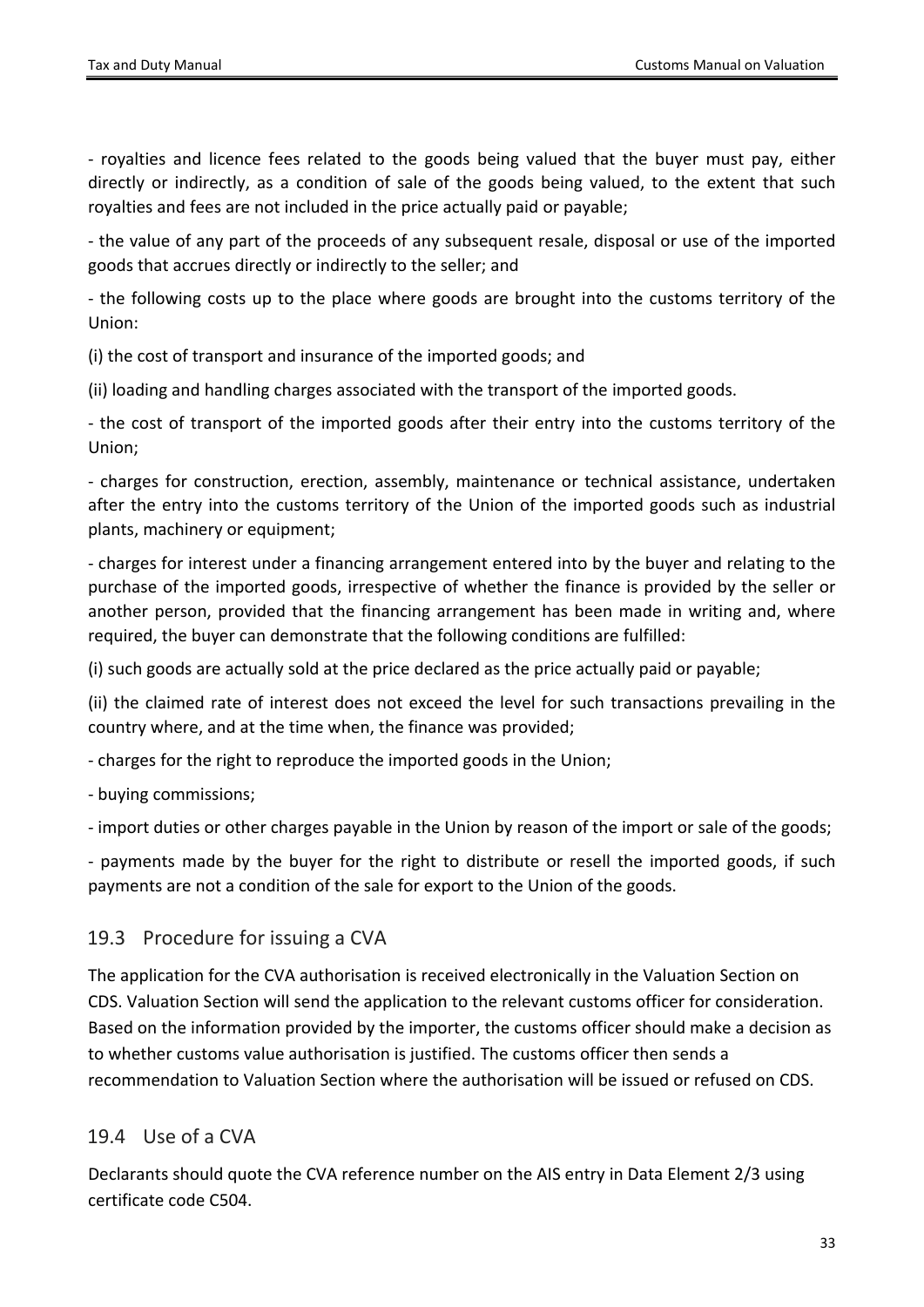# <span id="page-33-0"></span>20 Cases of Doubt or Difficulty

Valuation issues should be dealt with as follows:

- (i) Customs Auditors will cover non-complex valuation matters;
- (ii) LCD will deal with complex valuation issues and will provide advice on operational matters where necessary;
- (iii) Customs Division will deal with policy issues as they arise.

The following material is either exempt from or not required to be published under the Freedom of Information Act 2014.

[…]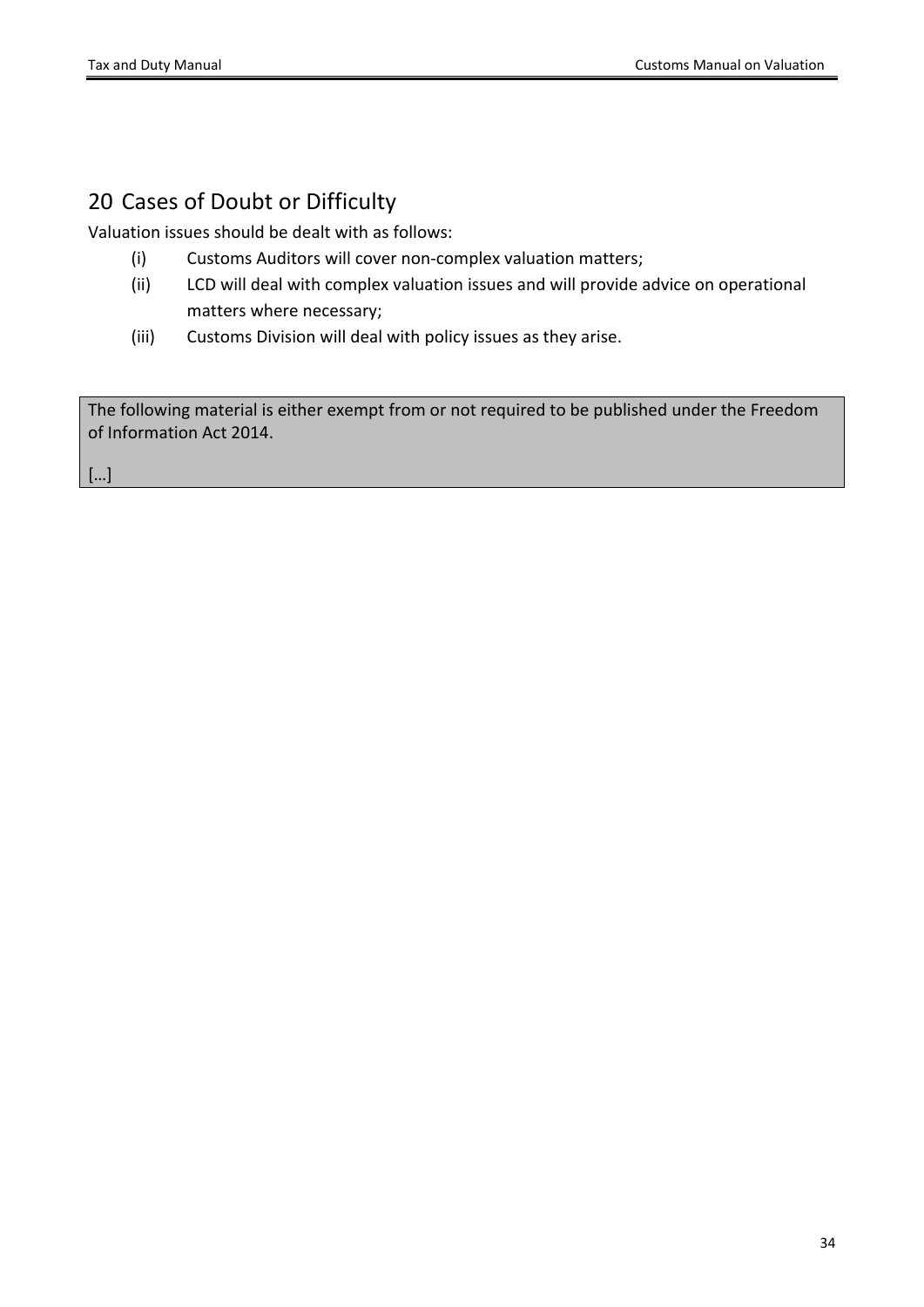# <span id="page-34-0"></span>Appendix A - Examples of documents which may be required by the customs authorities for customs valuation purposes

The following examples which are not exhaustive, indicate some of the documents which the customs authorities may require, depending on the circumstances of the transaction and/or in case of doubt in respect of some or all of the particulars declared. Customs has the authority to keep the documentation presented.

#### **A commercial invoice for the goods, if any, not a pro-forma invoice**

A pro-forma invoice is not a legally binding document and are not acceptable as supporting documents for a declared transaction value. However, for goods that have been subject to a "sale", such documents are regarded as provisional and should be replaced subsequently by a definitive final invoice.

However there are also cases where the goods have been sold without any invoice. In these cases the declarant has to supply the documents that could be regarded as equivalent to the invoice. An invoice may not only be used to reflect the price referred to in Article 70 of the Code, but also to reflect other particulars, such as the following:

- the price of goods when resold in the EU, for the purposes of applying the deductive method laid down in Article 142 of the UCC IA;
- the elements for which an adjustment is provided for under Article 71 of the Code.

A contract of sale can be used or required in support of various aspects of the invoice, such as:

Any possible restriction, condition or consideration,

Any possible arrangement between the seller and the buyer affecting the customs value of the goods,

Activities undertaken after importation,

Any proceeds and resale,

The currency in which a price is settled,

A fixed rate of exchange,

Indirect payments,

Contracts and other documents concerning production rights for the imported goods.

**A royalty contract** for establishing whether or not a royalty payment should be included in the customs value and, if so, to what extent.

**An agency contract** for establishing an addition for commissions or brokerage or for the exclusion of a buying commission.

**Transport and insurance documents** for the purpose of determining, inter alia:

The terms of delivery,

The costs of delivery to the place of introduction, and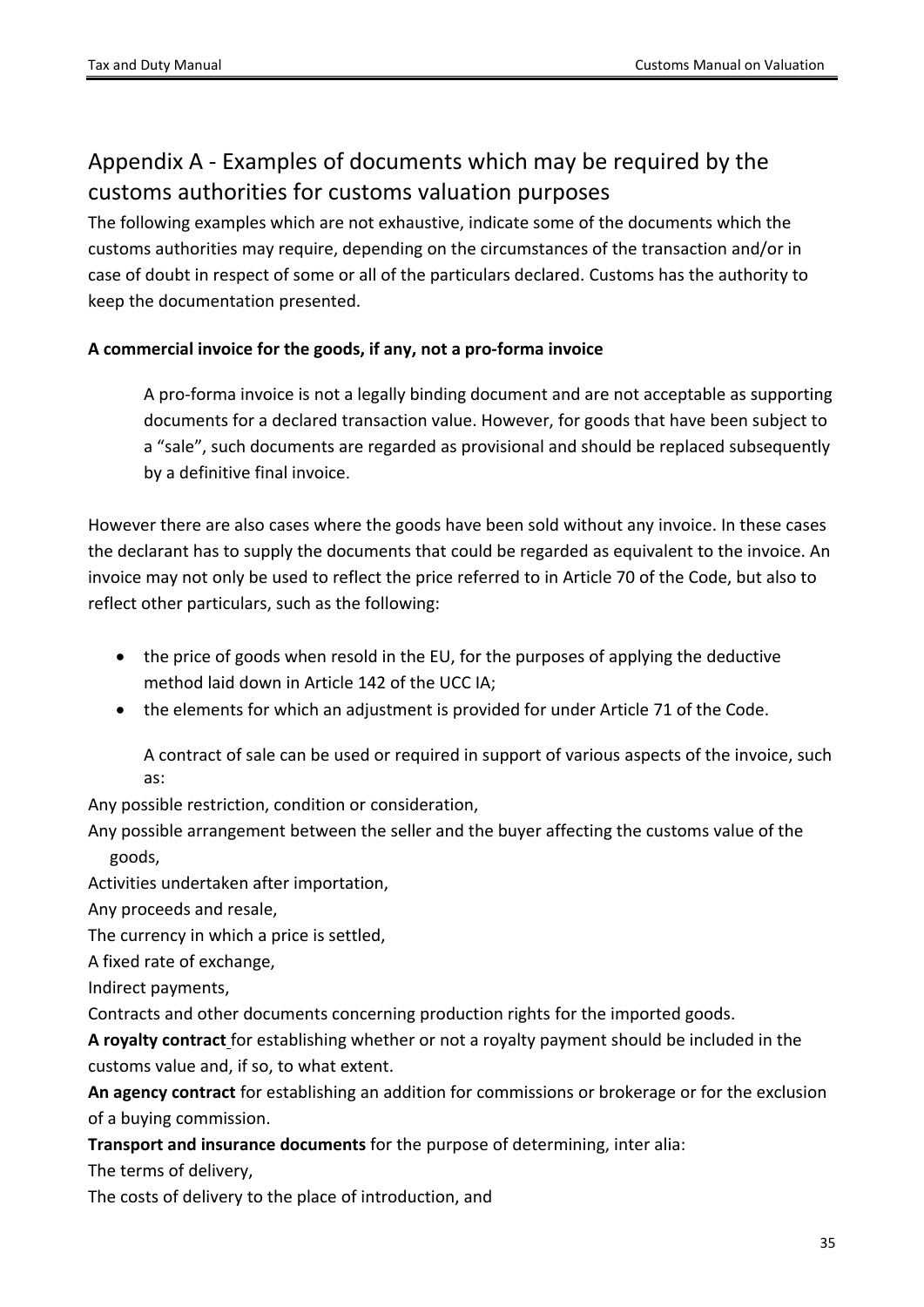The costs of transport after arrival at the place of introduction.

**Accounting records**, notably those of the importer or buyer, for reasons such as ascertaining the actual transfer of funds to the exporter or seller, or for obtaining information on commissions, profit or general expenses in applying the deductive and computed value methods.

## **Other documents**, e.g.:

Concerning the ownership of the companies involved in the transaction, for establishing a possible relationship between the seller and the buyer (Ad Article 134 of the UCC IA),

The invoice and contract of sale or transfer of quota charges,

The invoice for payments made for certificates of authenticity,

**Contracts** for advertising, marketing and other activities undertaken before or/and after importation,

**Financial documents**, e.g. for establishing the amount of interest charges,

**Contracts**, licensing agreements or other documents concerning copyrights,

**Relevant** documents relating to assists,

Documentation on transfer pricing systems (transfer pricing report or study);

#### **Experts' opinions**.

If during customs proceedings specialist knowledge is needed, it is open to the customs authorities to call an expert. In the event that a Region is considering such a course of action the Valuation Section should be consulted.

The authorities shall not disclose any information which is confidential by nature except in accordance with Article 12 of the Code.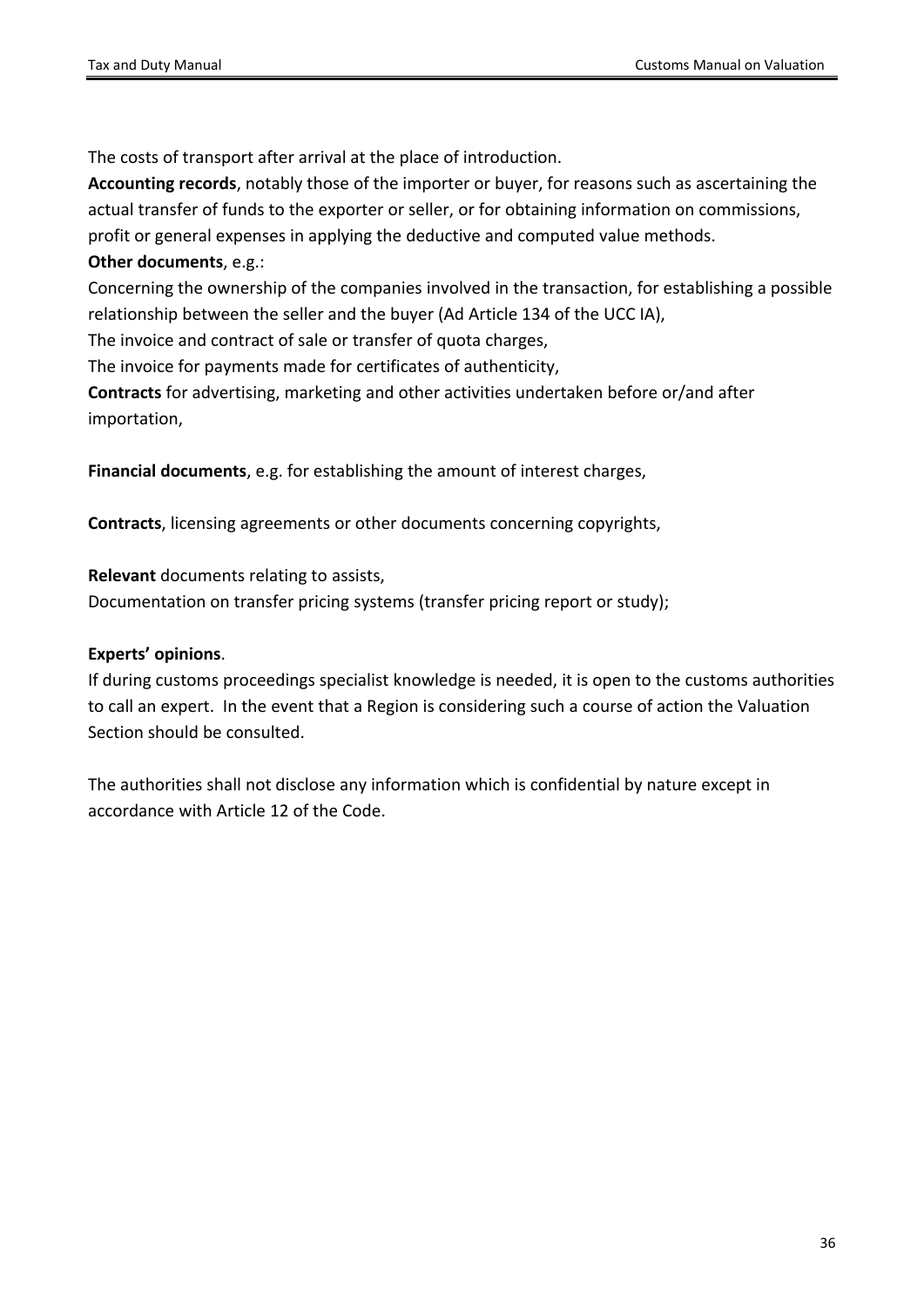## <span id="page-36-0"></span>Appendix B - SPV

#### **Notice by the Revenue Commissioners**

### **Customs values, established under the simplified procedure system for certain fruit and vegetables**

During the period commencing on dd/m/yyyy and terminating on dd/m/yyyy the following values should be taken to be the value for the purposes of assessing Customs duty on the fruit and vegetables referred to.

| <b>CN (Taric) Code</b>                 | <b>Description of Goods</b>                                           | Data from MS:<br><b>Eur/100 kg</b> |
|----------------------------------------|-----------------------------------------------------------------------|------------------------------------|
|                                        |                                                                       |                                    |
| 0701 90 50                             | <b>New Potatoes</b>                                                   |                                    |
|                                        |                                                                       |                                    |
| 0703 10 19                             | Onions                                                                |                                    |
| 0703 20 00                             | Garlic                                                                |                                    |
| 0708 20 00                             | <b>Beans</b>                                                          |                                    |
|                                        |                                                                       |                                    |
| 0709 20 00 10                          | Asparagus: - green                                                    |                                    |
|                                        |                                                                       |                                    |
| 0709 20 00 90                          | Asparagus: - other                                                    |                                    |
| 0709 60 10                             | Sweet peppers                                                         |                                    |
| 0714 20 10                             | Sweet potatoes, fresh,<br>whole,<br>Intended for human<br>consumption |                                    |
| 0804 30 00 90                          | Pineapples                                                            |                                    |
| 0804 40 00 10                          | Avocados                                                              |                                    |
| 0805 10 22<br>0805 10 24<br>0805 10 28 | Sweet oranges                                                         |                                    |
| 0805 22 00 20                          | Clementines                                                           |                                    |
|                                        |                                                                       |                                    |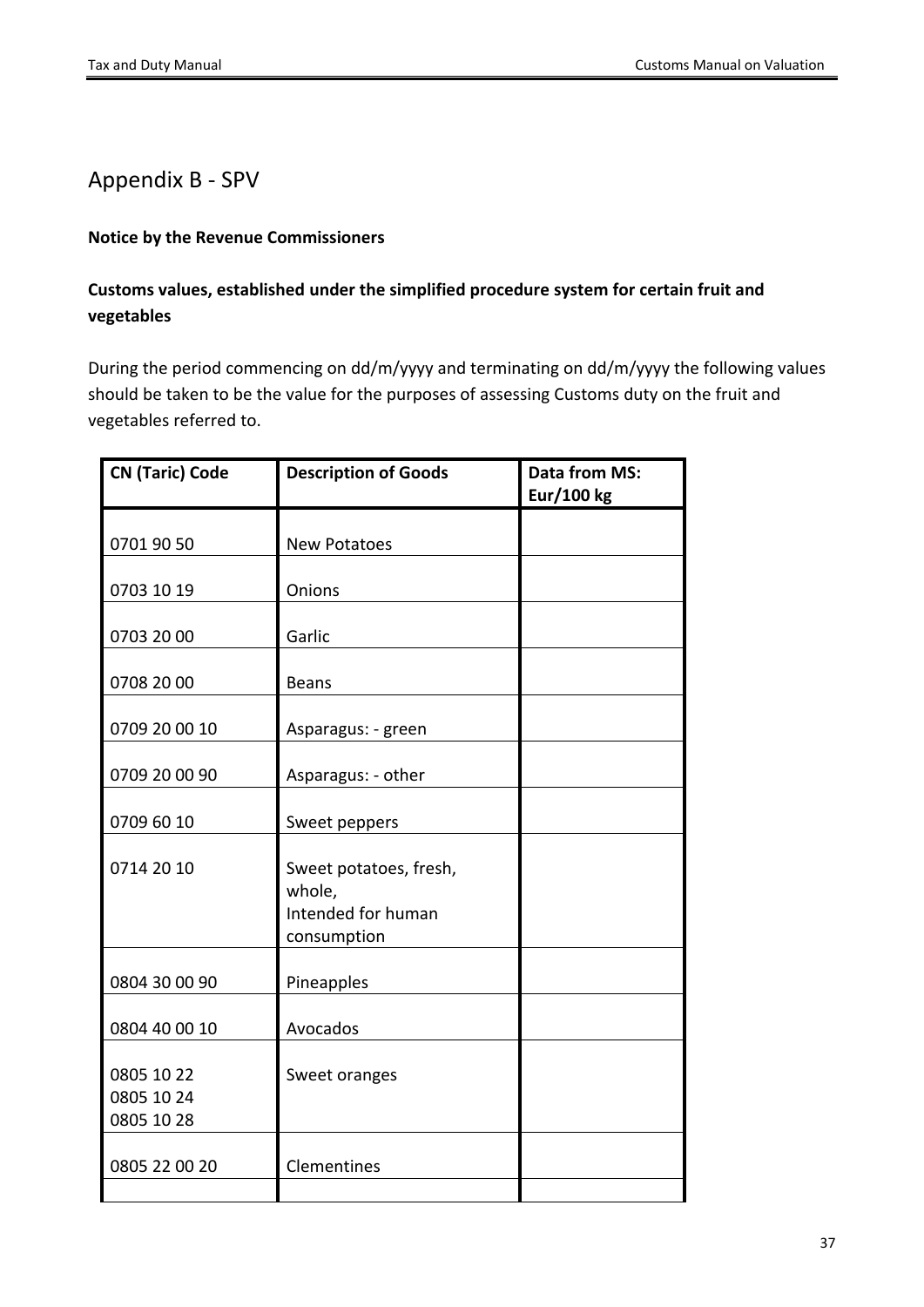| 0805 21 10 10 | <b>Monreales and Satsumas</b> |  |
|---------------|-------------------------------|--|
| 0805 22 00 11 |                               |  |
| 0805 21 90 11 | <b>Mandarins and Wilkings</b> |  |
| 0805 29 00 11 |                               |  |

| <b>CN (Taric) Code</b>                          | <b>Description of Goods</b>                                                                                                            | <b>Data from MS:</b><br>Eur/100 kg |
|-------------------------------------------------|----------------------------------------------------------------------------------------------------------------------------------------|------------------------------------|
| 0805 21 90 91<br>0805 29 00 21<br>0805 29 00 91 | Tangerines and other                                                                                                                   |                                    |
| 0805 40 00 11<br>0805 40 00 31                  | Grapefruit : and Pomelos<br>- white                                                                                                    |                                    |
| 0805 40 00 19<br>0805 40 00 39                  | <b>Grapefruit and Pomelos</b><br>- pink                                                                                                |                                    |
| 0805 50 90 10                                   | Limes (Citrus aurantifolia,<br>Citrus latifolia)                                                                                       |                                    |
| 0806 10 10                                      | Table grapes                                                                                                                           |                                    |
| 0807 11 00                                      | Watermelons                                                                                                                            |                                    |
| 0807 19 00 50                                   | Amarillo, Cuper, Honey Dew<br>(including Cantalene),<br>Onteniente, Piel de Sapo<br>(including Verde Liso),<br>Rochet, Tendral, Futuro |                                    |
| 0807 19 00 90                                   | Other melons                                                                                                                           |                                    |
| 0808 30 90 10                                   | Pears:<br>-Nashi (Pyrus pyrifolia)<br>-Ya (Pyrus bretscheideri)                                                                        |                                    |
| 0808 30 90 90                                   | Pears:<br>- other                                                                                                                      |                                    |
| 0809 10 00                                      | Apricots                                                                                                                               |                                    |
| 0809 30 10                                      | Nectarines                                                                                                                             |                                    |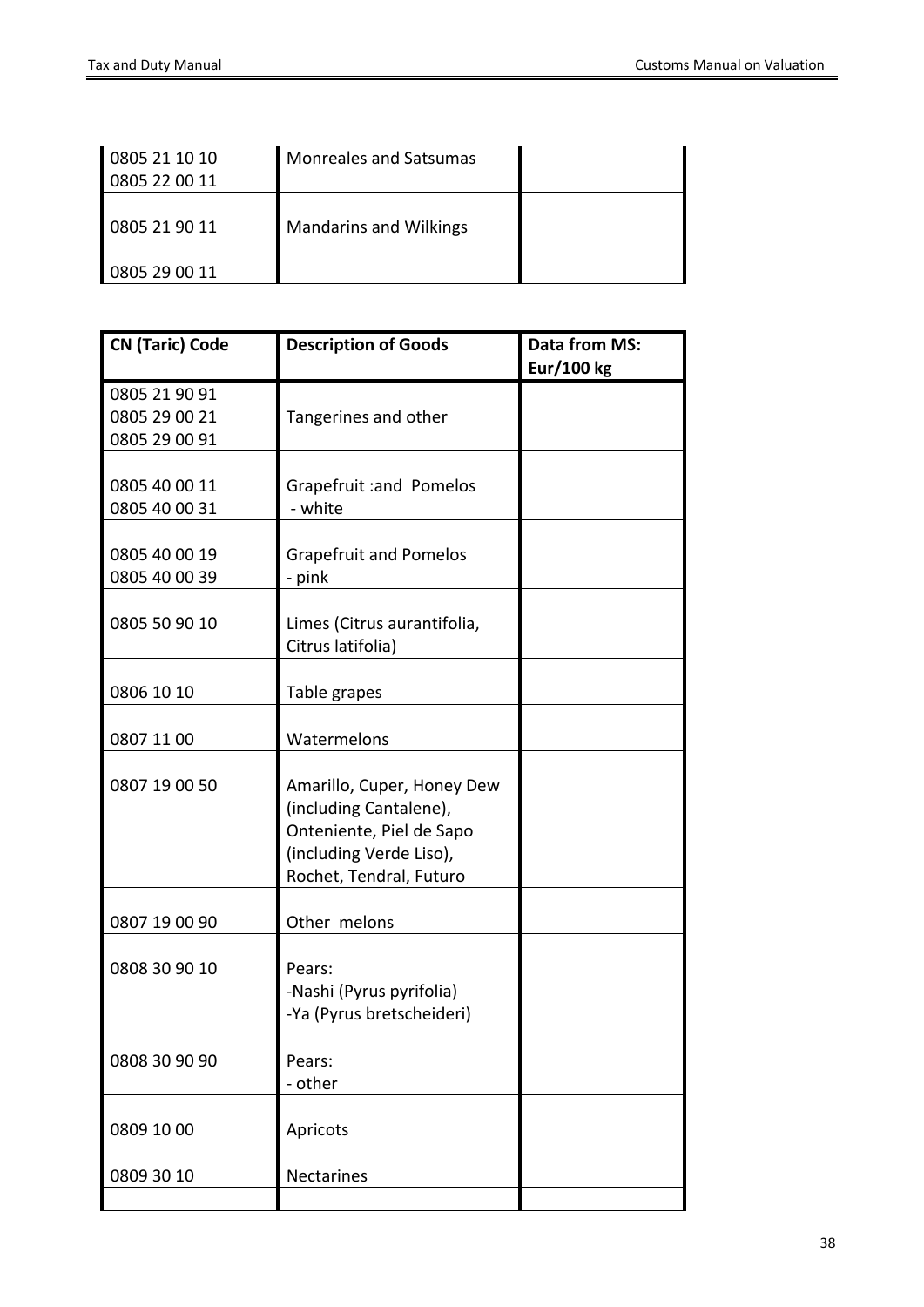<span id="page-38-0"></span>

| 0809 30 90 | Peaches             |  |
|------------|---------------------|--|
|            |                     |  |
| 0809 40 05 | Plums               |  |
|            |                     |  |
| 0810 10 10 | <b>Strawberries</b> |  |
|            |                     |  |
| 0810 20 10 | Raspberries         |  |
|            |                     |  |
| 0810 50 00 | Kiwifruit           |  |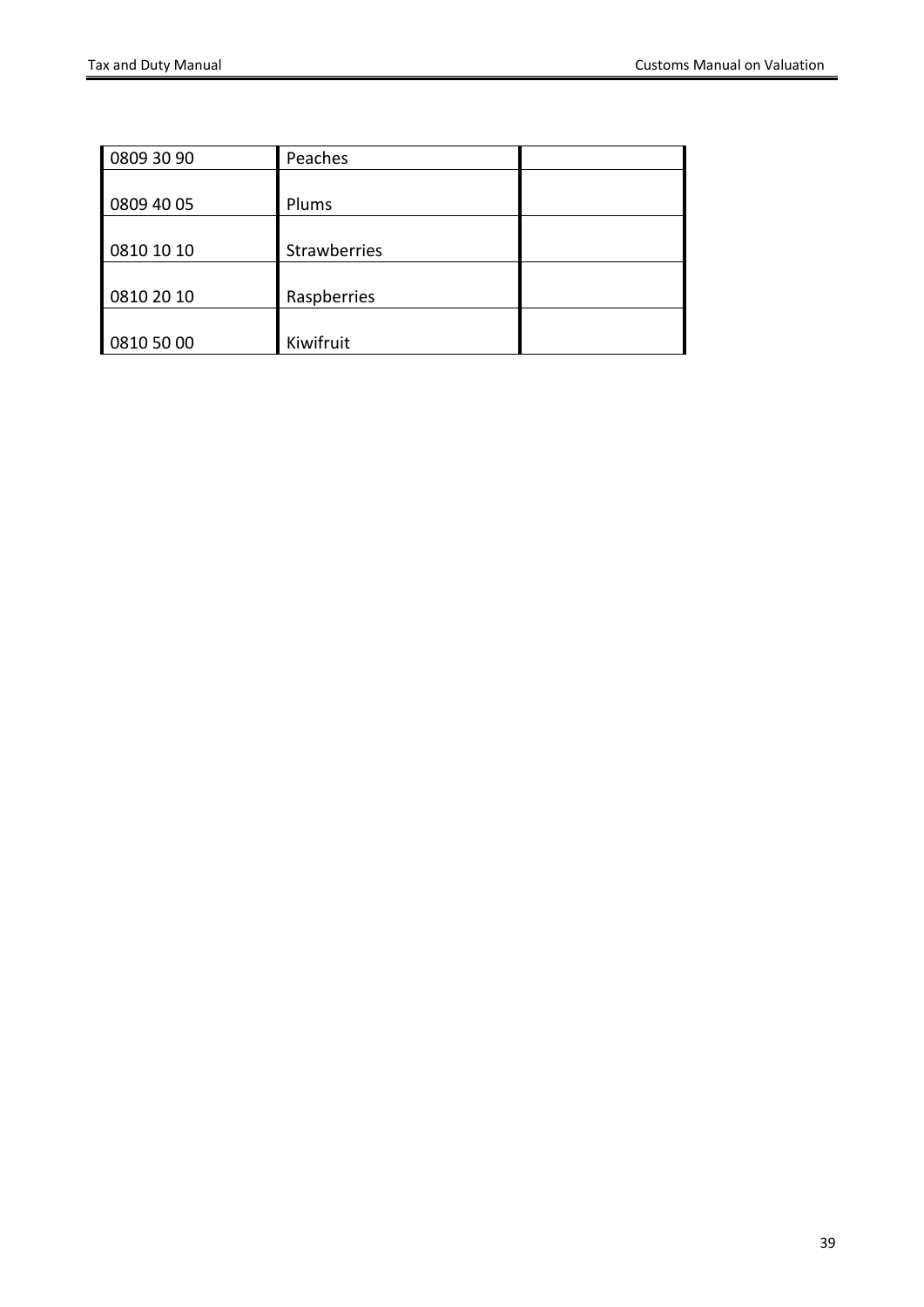## <span id="page-39-0"></span>Appendix C – Annex 23-01

#### **Annex 23-01 of Regulation (EU) 2015/2447**

#### **Air transport costs to be included in the customs value**

- 1. The following table shows:
	- a) third countries listed by continents and zones column 1.
	- b) the percentages which represent the part of the air transport costs from a given third country to the EC to be included in the customs value - column 2.
- 2. When goods are shipped from countries or from airports not included in the following table, other than the airports referred to in paragraph 3, the percentage given for the airport nearest to that airport of departure shall be taken.
- 3. As regards the French overseas departments of Guadeloupe, Guyana, Martinique and Reunion, of which territories the airports are not included in the table, the following rules shall apply:
	- a) for goods shipped direct to those departments from third countries, the whole of the air transport cost is to be included in the customs value;
	- b) for goods shipped to the European part of the EU from third countries and transshipped or unloaded in one of those departments, only the air transport costs which would have been incurred for carrying the goods only as far as the place of transshipment or unloading are to be included in the customs value;
	- c) for goods shipped to those departments from third countries and transshipped or unloaded in an airport in the European part of the EU, the air transport costs to be included in the customs value are those which result from the application of the percentages given in the following table to the costs which would have been incurred for carrying the goods from the airport of departure to the airport of transshipment or unloading.

The transshipment or unloading shall be certified by an appropriate endorsement by the customs authorities on the air waybill or other air transport document, with the official stamp of the office concerned; failing this certification the provisions of the last subparagraph of Article 137shall apply.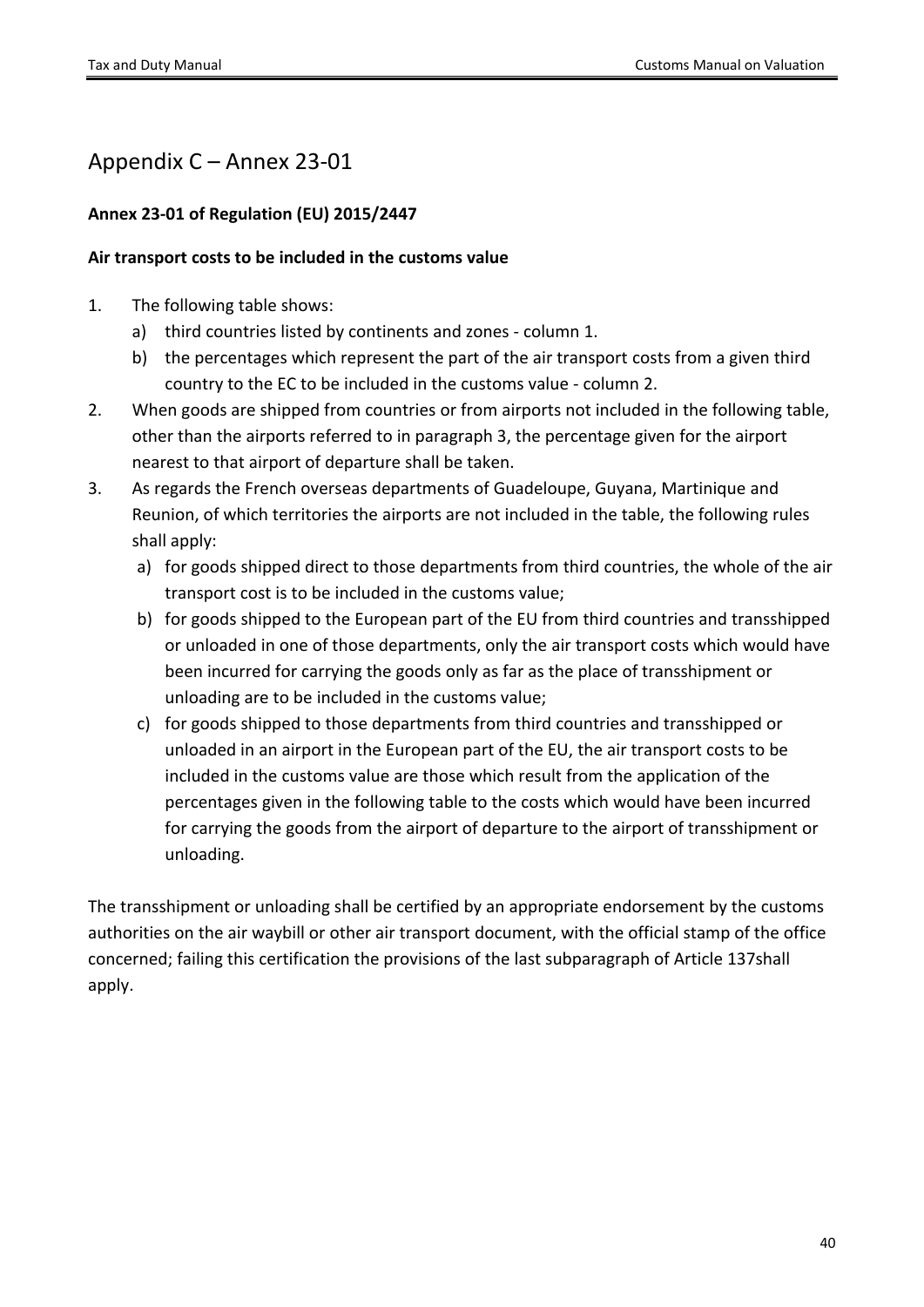| $\mathbf{1}$                                                                                                                                                                                                                                                                                                                               | $\overline{2}$                                                                       |
|--------------------------------------------------------------------------------------------------------------------------------------------------------------------------------------------------------------------------------------------------------------------------------------------------------------------------------------------|--------------------------------------------------------------------------------------|
| Country of dispatch                                                                                                                                                                                                                                                                                                                        | Percentage of total air<br>transport costs to be<br>included<br>in the customs value |
| <b>America</b>                                                                                                                                                                                                                                                                                                                             |                                                                                      |
| Zone A                                                                                                                                                                                                                                                                                                                                     |                                                                                      |
| Canada:<br>Gander, Halifax, Moncton, Montreal, Ottawa, Quebec, Toronto,                                                                                                                                                                                                                                                                    | 70                                                                                   |
| Greenland                                                                                                                                                                                                                                                                                                                                  |                                                                                      |
| <b>United States of America:</b><br>Akron, Albany, Atlanta, Baltimore, Boston, Buffalo, Charleston,<br>Chicago, Cincinati, Columbus, Detroit, Indianapolis, Jacksonville,<br>Kansas City, Lexington, Louisville, Memphis, Milwaukee,<br>Minneapolis, Nashville, New Orleans, NewYork, Philadelphia,<br>Pittsburg, St Louis, Washington DC. |                                                                                      |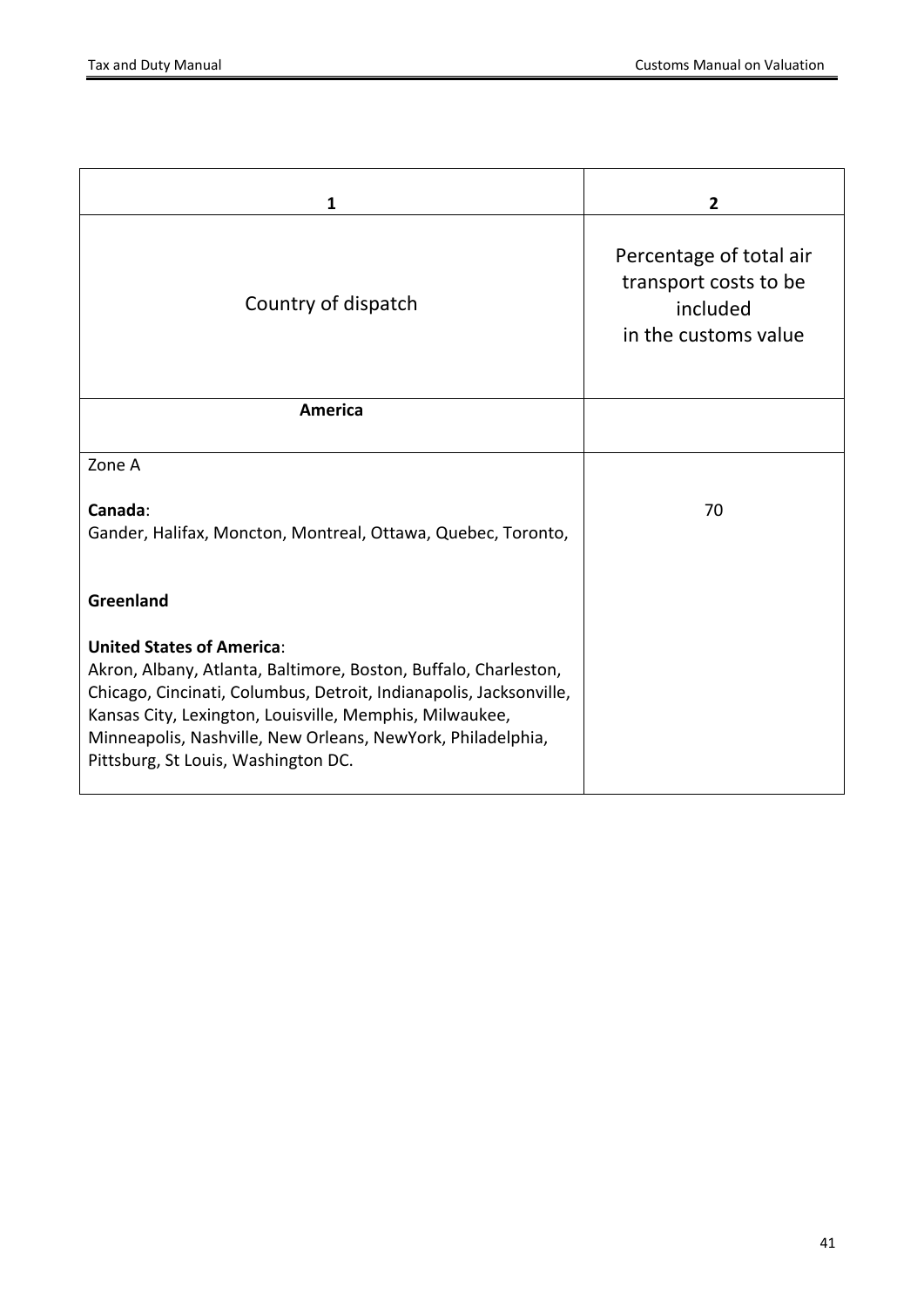| Zone B                                                                                                                                                                                                                                        | 78 |
|-----------------------------------------------------------------------------------------------------------------------------------------------------------------------------------------------------------------------------------------------|----|
| Canada:                                                                                                                                                                                                                                       |    |
| Edmonton, Vancouver, Winnipeg                                                                                                                                                                                                                 |    |
| <b>United States of America:</b>                                                                                                                                                                                                              |    |
| Albuquerque, Austin, Billings, Dallas, Denver, Houston, Las<br>Vegas,<br>Los Angeles, Miami, Oklahoma, Phoenix, Portland, Puerto Rico,<br>Salt                                                                                                |    |
| Lake City, San Francisco, Seattle                                                                                                                                                                                                             |    |
| <b>Central America (all countries)</b>                                                                                                                                                                                                        |    |
| <b>South America (all countries)</b>                                                                                                                                                                                                          |    |
| Zone C<br><b>United States of America:</b>                                                                                                                                                                                                    |    |
| Anchorage, Fairbanks, Honolulu, Juneau                                                                                                                                                                                                        | 89 |
| <b>Africa</b>                                                                                                                                                                                                                                 |    |
| Zone D                                                                                                                                                                                                                                        |    |
| Algeria, Egypt, Libya, Morocco, Tunisia                                                                                                                                                                                                       | 33 |
| Zone E                                                                                                                                                                                                                                        |    |
| Benin, Burkina Faso, Cameroon, Cape Verde, Central African<br>Republic, Chad, Côte d'Ivoire, Djibouti, Ethiopia, Gambia,<br>Ghana,<br>Guinea, Guinea-Bissau, Liberia, Mali, Mauritania, Niger, Nigeria,<br>Senegal, Sierra Leone, Sudan, Togo | 50 |
|                                                                                                                                                                                                                                               |    |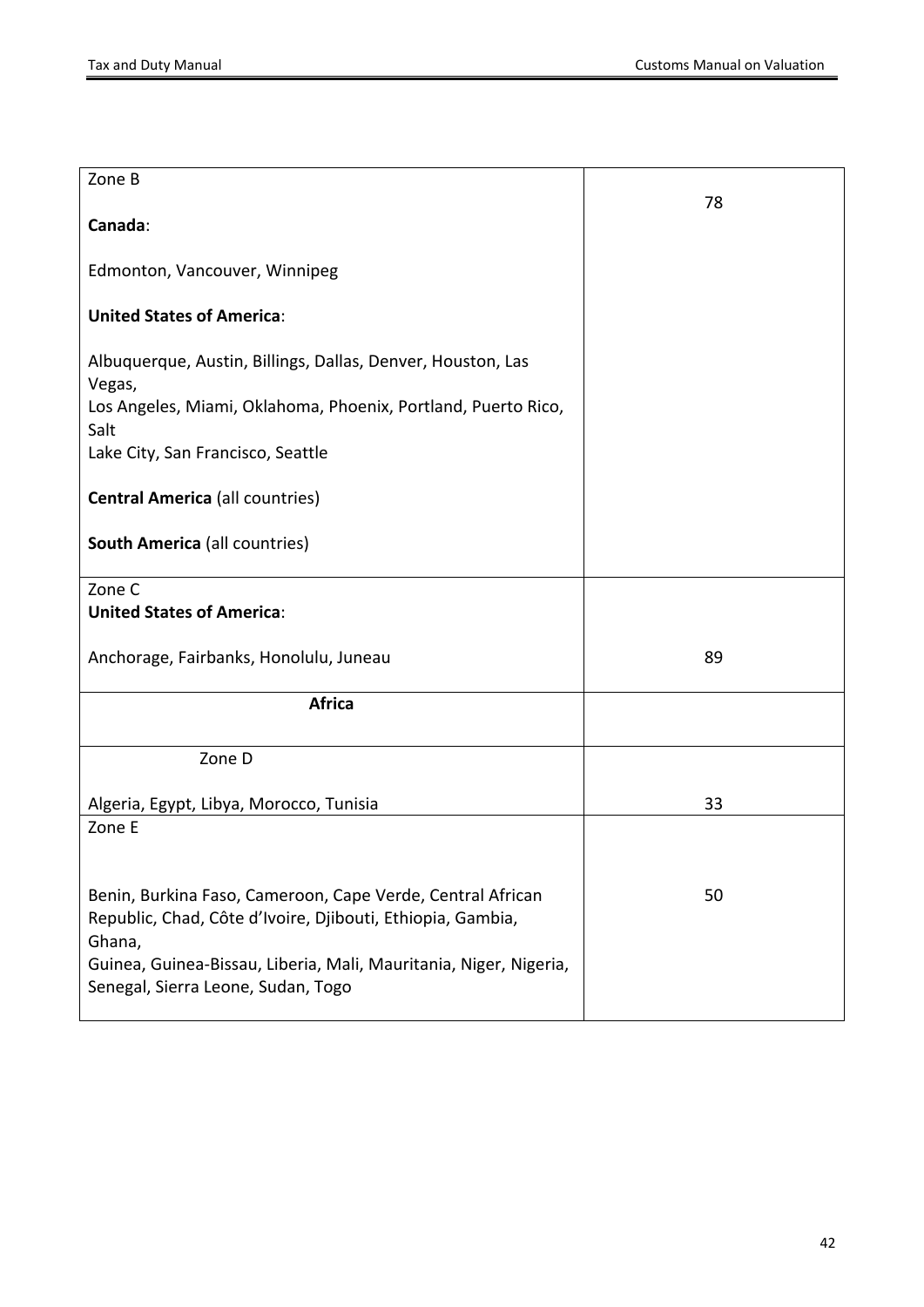| Zone F                                                                                                               |    |
|----------------------------------------------------------------------------------------------------------------------|----|
|                                                                                                                      |    |
|                                                                                                                      | 61 |
| Burundi, Democratic Republic of Congo, Congo (Brazzaville),<br>Equatorial                                            |    |
| Guinea, Gabon, Kenya, Rwanda, São Tomé and Principe,                                                                 |    |
| Seychelles, Somalia, St. Helena, Tanzania, Uganda                                                                    |    |
| Zone G                                                                                                               |    |
|                                                                                                                      | 74 |
|                                                                                                                      |    |
| Angola, Botswana, Comoros, Lesotho, Madagascar, Malawi,<br>Mauritius, Mozambique, Namibia, Republic of South Africa, |    |
| Swaziland, Zambia, Zimbabwe                                                                                          |    |
| Asia                                                                                                                 |    |
|                                                                                                                      |    |
| Zone H                                                                                                               |    |
|                                                                                                                      |    |
| Armenia, Azerbaijan, Georgia, Iran, Iraq, Israel, Jordan, Kuwait,                                                    | 27 |
| Lebanon, Syria                                                                                                       |    |
| Zone I                                                                                                               |    |
|                                                                                                                      |    |
|                                                                                                                      | 43 |
| Bahrain, Muscat and Oman, Qatar, Saudi Arabia, United Arab                                                           |    |
| Emirates, Yemen (Arab Republic)                                                                                      |    |
| Zone J                                                                                                               |    |
|                                                                                                                      | 46 |
| Afghanistan, Bangladesh, Bhutan, India, Nepal, Pakistan.                                                             |    |
| Zone K                                                                                                               |    |
|                                                                                                                      |    |
| Kazakhstan, Kyrgyzstan, Tajikistan, Turkmenistan, Uzbekistan,                                                        | 57 |
| Russia: Novosibirsk, Omsk, Perm, Sverdlovsk                                                                          |    |
| Zone L                                                                                                               |    |
| Brunei, China, Indonesia, Hong Kong, Kampuchea, Laos, Macao,                                                         | 70 |
| Malaysia,                                                                                                            |    |
| Maldives, Mongolia, Myanmar, Philippines, Singapore, Sri                                                             |    |
| Lanka,                                                                                                               |    |
| Taiwan, Thailand, Vietnam                                                                                            |    |
| Russia: Irkutsk, Kirensk, Krasnoyarsk                                                                                |    |
| Zone M                                                                                                               |    |
| Japan, Korea (North), Korea (South)<br>Russia: Khabarovsk, Vladivostok                                               | 83 |
|                                                                                                                      |    |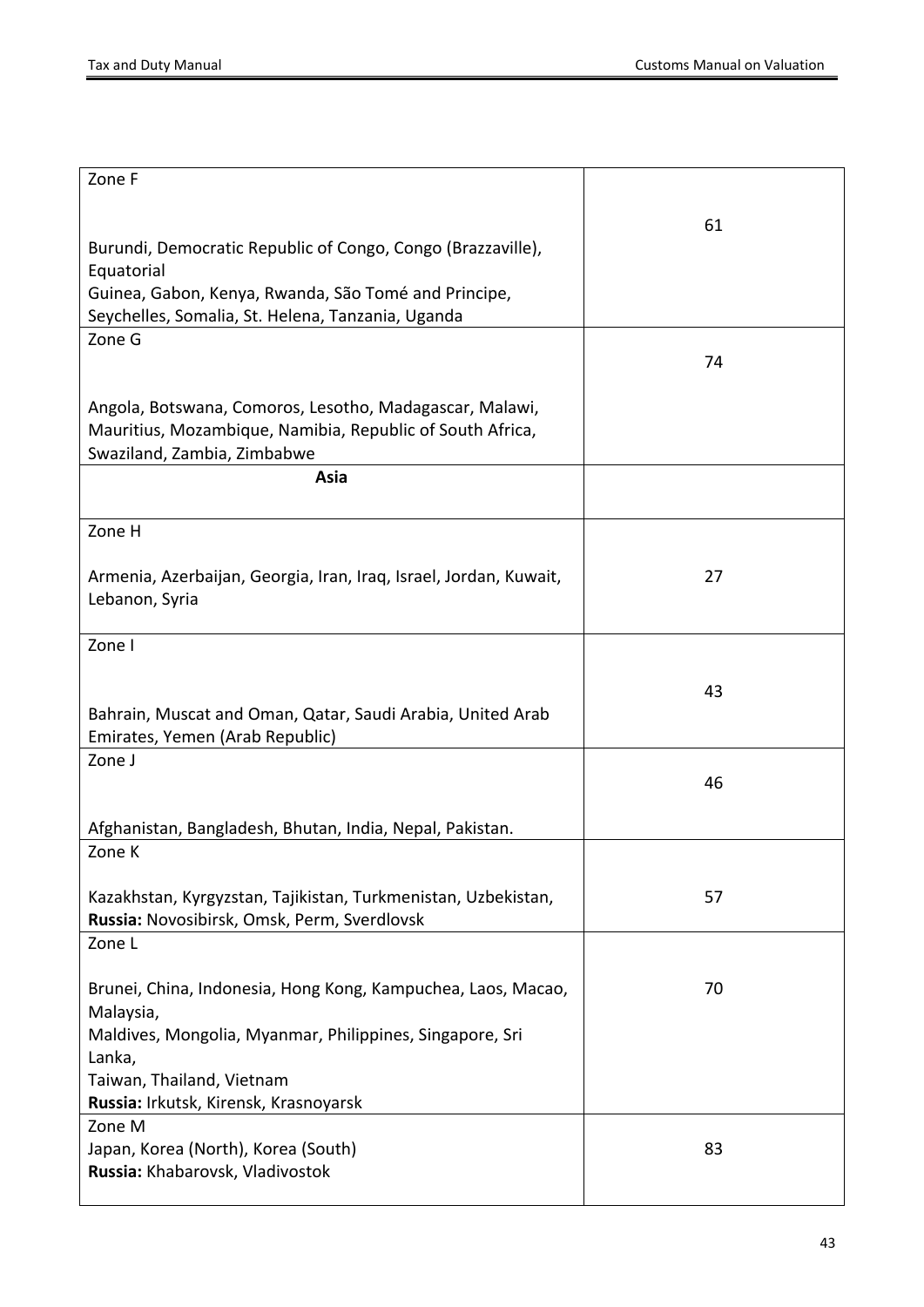| <b>Australia and Oceania</b>                                |    |
|-------------------------------------------------------------|----|
| Zone N                                                      | 79 |
| <b>Australia and Oceania: all Countries</b>                 |    |
| <b>Europe</b>                                               |    |
| Zone O                                                      |    |
| Iceland, Ukraine                                            | 30 |
| Russia: Gorky, Samara, Moscow, Orel, Rostov, Volgograd,     |    |
| Voronej                                                     |    |
| Zone P                                                      |    |
| Albania, Belarus, Bosnia-Herzegovina, Faroe Islands, Former | 15 |
| Yugoslav Republic of Macedonia, Moldova, Montenegro,        |    |
| Norway, Serbia, Turkey                                      |    |
| Zone Q                                                      |    |
|                                                             | 5  |
| Switzerland, United Kingdom (excluding Northern Ireland)    |    |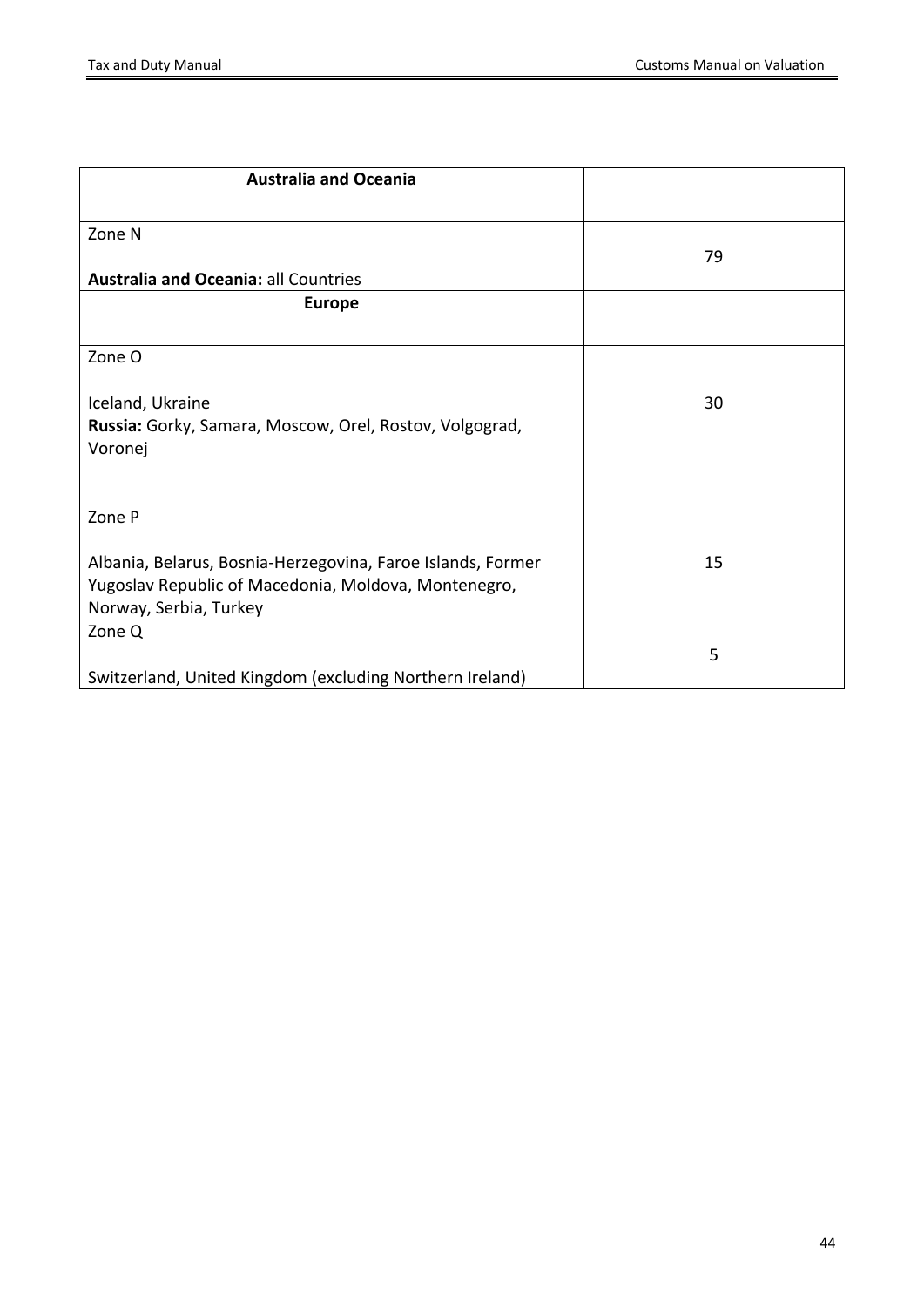## <span id="page-44-0"></span>Appendix D - Sample of a Valuation Order

(covering a mix of various possible scenarios)

#### **Valuation Order No. X/2014**

#### **Large Cases Division, Healthcare, ICT and Manufacturing Unit.**

The value for customs purposes of Medical Products imported by ABC Labs Ireland, from DEF Ltd., USA may be taken as the invoice price plus 6% plus any dutiable charges not included in such prices (freight, insurance, etc.), provided that in each case the Officers concerned are satisfied and subject to the customary checks exercised by this Unit.

Acceptance of duty on this basis is on the understanding:

- that the importers are buying the goods outright on their own account;
- that the invoice prices are not in any way influenced by the importer's relationship with the supplier;
- that [apart from the assist of US\$ X for the provision of moulds in respect of which duty in the amount of US\$ Y has been paid per AIS declaration XXXXXXX dated xx/xx/xx] the invoice price is the total amount payable directly or indirectly to the supplier in respect of the transaction,
	- The number and date of this Order are to be shown on the import declaration in AIS Data Element 2/3 (Documents produced, certificates and authorisations, additional references).
	- Any persons acting on your behalf in a customs clearance capacity should be made aware of this decision. Digit '1' should appear in AIS Data Element 4/13 (valuation indicators) reflecting the particular valuation indicator which is relevant to the valuation of the goods concerned, code 1 (one) in Data Element 4/16 (valuation method), code 1D02 in Data Element 2/3 (Documents produced, certificates and authorisations, additional references), with the above valuation order number.
	- [**If applicable, for example**, 'The appropriate uplift amount should appear in Data Element 2/3 of the AIS entry and must be added to the invoice price plus dutiable charges and reflected as the statistical value in Data Element 8/6(statistical value)'].
	- Any dutiable charges (freight, insurance, etc.) not included in the invoice price are to be shown separately on the import declaration.

This arrangement is to be reviewed (periodically) and is subject to the conditions:

- (1) that the importers' records relating to these transactions are made available for inspection by the Officers of this Unit when required;
- (2) that the importers shall, on request, supply any further information or documentation required in relation to the valuation of these imports.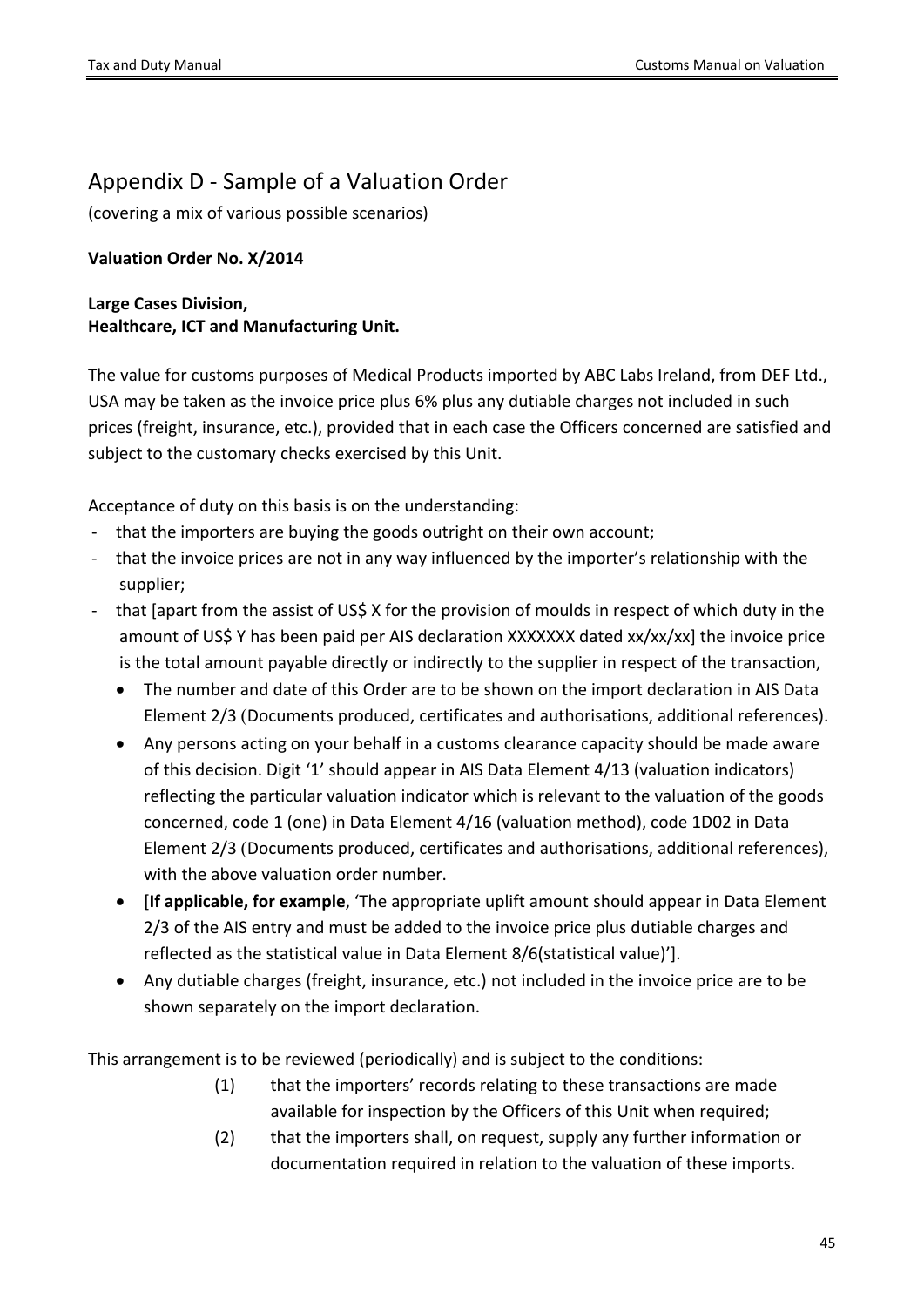Any change in the circumstances of importation or in the importers' trading relationship with the suppliers should be notified to this Unit by the importer without delay. Valuation Order X/2009 is hereby cancelled.

On receiving this letter, it is open to you to reply in writing to this office within ten working days, outlining your reasons for suggesting an alternative Valuation method.

Please respond **within ten working days**, in this regard.

Principal Officer, Large Cases Division.

**\_\_\_\_\_\_\_\_\_\_\_\_\_\_\_\_\_\_\_\_\_\_**

#### **Note sent to Valuation Section from Region/LCD**

#### From: Region/LCD

#### To : Classification Origin and Valuation Section

Reference: xxxxxxx

A customs valuation enquiry into the customs value of imports for the above trader has now been completed and a Valuation Order and Letter X/2011 have now been signed by the Principal Officer. Please distribute copies of the Valuation Order to the relevant Import Stations. [Please also advise stations that the Valuation Order X/2011 is cancelled.] The Valuation Letter will be issued to the trader from this office. The main file (above ref.) has been noted.